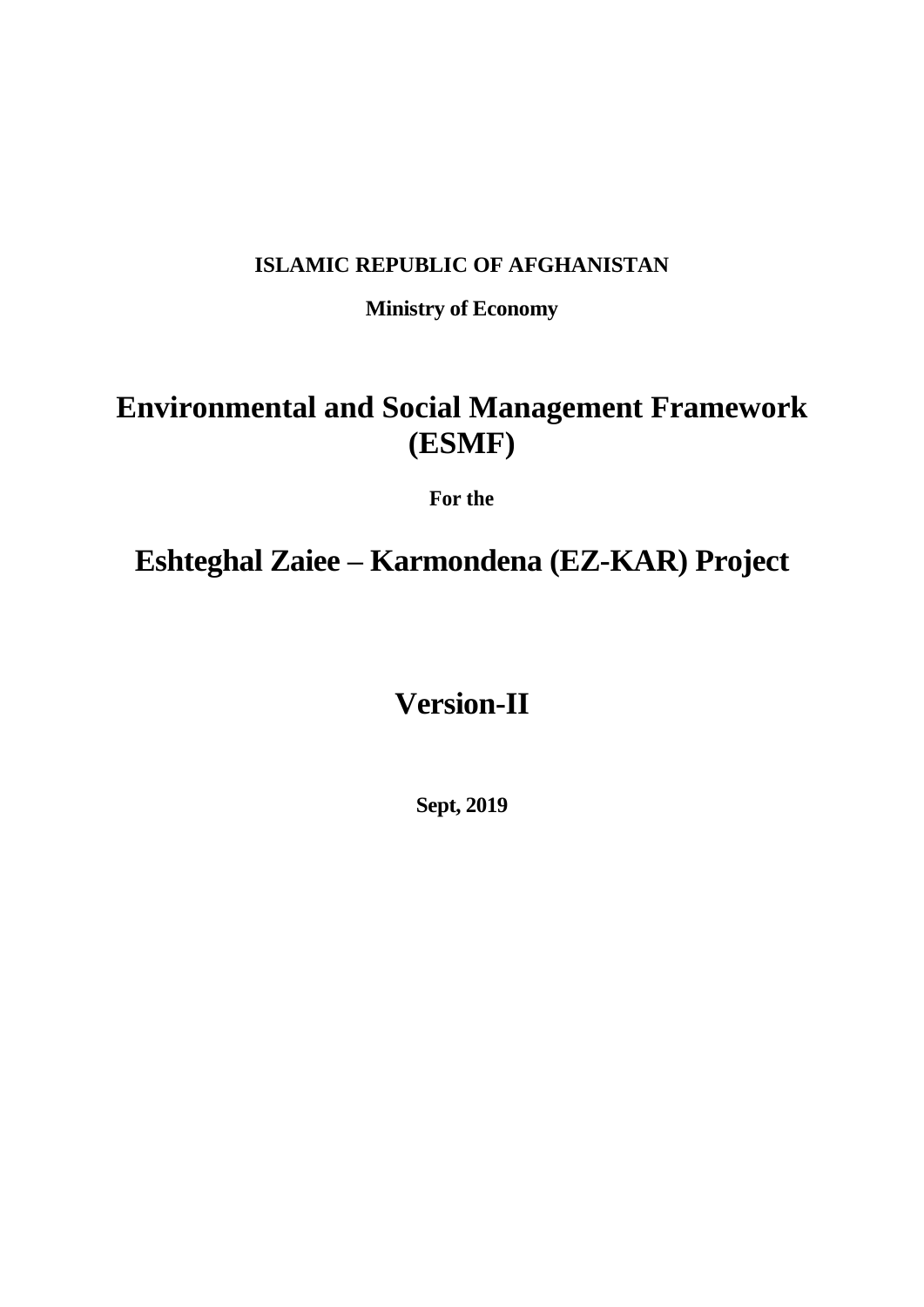# **Table of Contents Page**

|                         | Abbreviations and Acronyms                                                     |                 |
|-------------------------|--------------------------------------------------------------------------------|-----------------|
|                         | <b>Executive Summary</b>                                                       |                 |
| $\bf{I}$                | PROJECT DESCRIPTION                                                            | 14              |
|                         | 1.1. Context                                                                   | 14              |
|                         | 1.2. Project Development Objective                                             | 14              |
|                         | 1.3. Project Components                                                        | 14              |
|                         | 1.4. Project Beneficiaries/Project Area                                        | 17              |
| $\mathbf{I}$            | <b>LEGAL REGULATORY AND POLICY FRAMEWORK ANCHORING THE</b>                     | 17              |
|                         | <b>ESMF</b>                                                                    |                 |
|                         | 2.1 Key National Laws and Regulations                                          | 17              |
|                         | 2.2. WB Safeguards Policies triggered by EZ KAR                                | 22              |
| III                     | <b>GENERAL ENVIRONMENTAL AND SOCIAL BASEINE</b>                                | 23              |
|                         | 3.1 Environmental Baseline                                                     | 23              |
|                         | 3.2 Socio-Economic Baseline                                                    | 25              |
|                         | 3.2.1. Overview of socio-economic status of Afghan Cities                      | 27              |
| IV                      | POTENTIAL ENVIRONMENTAL AND SOCIAL IMPACTS AND RISKS                           | 30              |
|                         | 4.1. Overall Impacts                                                           | 30              |
|                         | 4.2. Potential Environmental Impacts                                           | 30              |
|                         | 4.3. Potential Social Impacts                                                  | 30              |
|                         | 4.4. Project Environmental and Social Risk Assessment                          | 30              |
| $\mathbf{V}$            | <b>APPROACH, OBJECTIVE, PROCEDURES</b>                                         | 32              |
|                         | 5.1. Approach                                                                  | $\overline{32}$ |
|                         | 5.2. Objective                                                                 | 33              |
|                         | 5.3. Incorporating Lessons Learned                                             | 33              |
|                         | 5.4. Environmental and Social Measures to Manage Risks and Enhance Benefits    | 35              |
|                         | 5 5. Safeguards Screening Procedures                                           | 41              |
|                         | 5.6. ESMP Development                                                          | 42              |
|                         | 5.7. Abbreviated RAP/RAP Development                                           | 42              |
|                         | 5.8 Citizen Engagement                                                         | 43              |
|                         | 5.8.1. Grievance Redress Mechanism                                             | 44              |
| VI                      | Monitoring and Evaluation                                                      | 47              |
| <b>VII</b>              | <b>ESMF Process Flowchart</b>                                                  | 49              |
| <b>VIII</b>             | <b>ESMF IMPLEMENTATION ARRANGEMENTS</b>                                        | 50              |
|                         | 8.1. Institutional Responsibilities                                            | 50<br>52        |
| IX                      | 8.2. Capacity Building<br><b>ESMF BUDGET</b>                                   | 52              |
| $\overline{\mathbf{X}}$ | <b>DISCLOSURE</b>                                                              | 53              |
|                         | <b>Annexes (separate document)</b>                                             |                 |
| $\mathbf{1}$            | Screening and Checklist for Investment Schemes                                 |                 |
|                         | (a) Attributes of ineligible sub projects                                      |                 |
|                         | (b) Environmental and Social Screening Checklist                               |                 |
|                         | (c) Environmental and Social Screening Review Form                             |                 |
| 2.                      | <b>Environmental and Social Impact Assessment</b>                              |                 |
|                         | 2a Social Impact Check List                                                    |                 |
| 3                       | Environmental and Social Management Plan (ESMP)                                |                 |
|                         | Environment and Social Management Plan (ESMP) Template                         |                 |
|                         |                                                                                |                 |
|                         | (b) Generic ESMP for EZ KAR Investments                                        |                 |
| $\overline{4}$          | Protection of Cultural Property and National Heritage: Chance Finds Procedures |                 |
|                         | (b) Generic ToR for Cultural Heritage Assessment & Management Plan (CHMP)      |                 |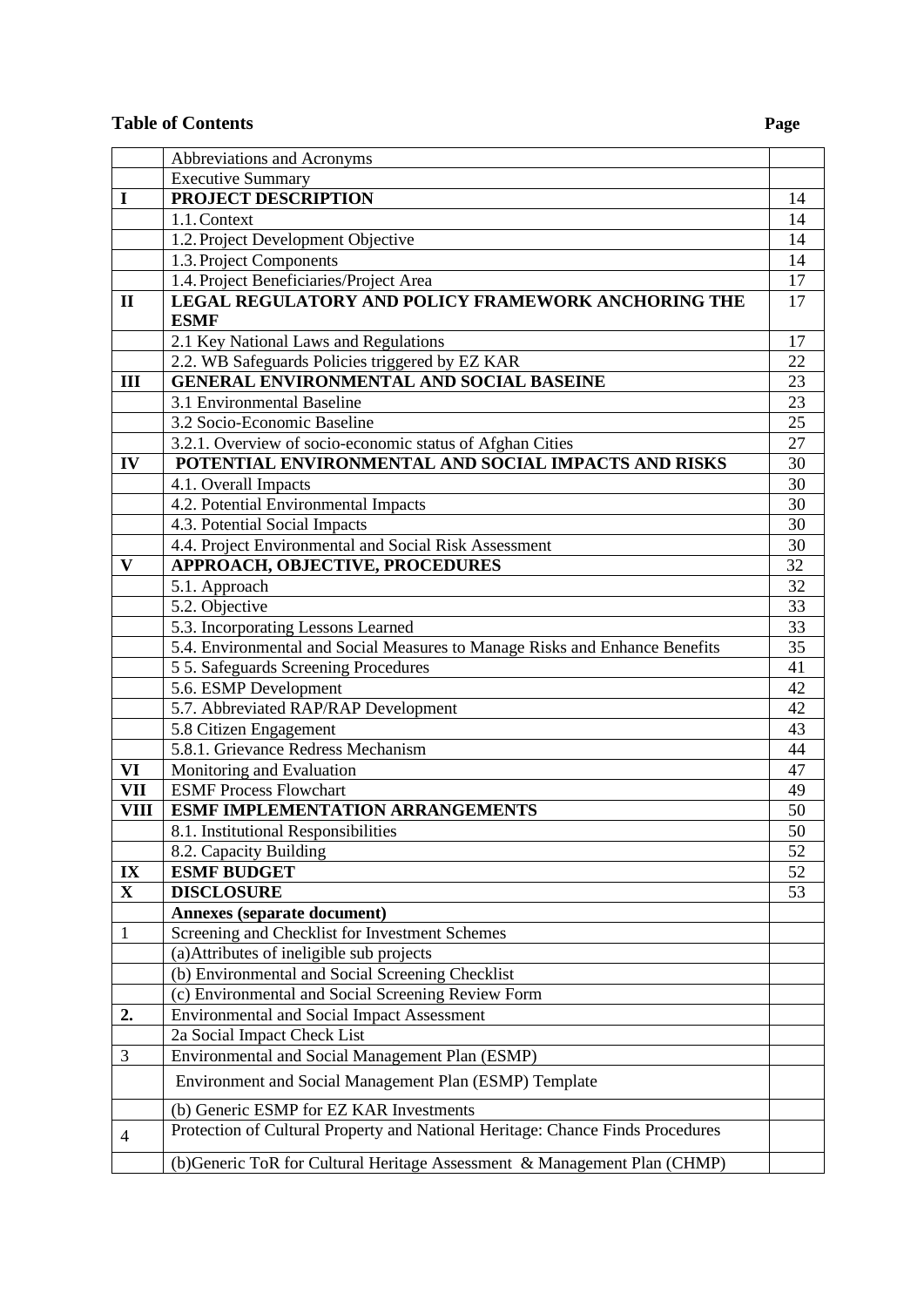| 5  | Environmental Codes of Practice (ECOP)                                           |  |
|----|----------------------------------------------------------------------------------|--|
|    | (b) Occupational Health and Safety                                               |  |
| 6. | <b>Environmental Impact Assessment Procedure NEPA</b>                            |  |
| 7. | Monitoring and Reporting                                                         |  |
|    | (a) Monitoring Checklist for Environmental and Social Screening                  |  |
|    | (b) Environmental and Social Monthly report template                             |  |
| 8  | Citizen Engagement                                                               |  |
|    | a) Stakeholder Consultations guidelines                                          |  |
|    | b) Access to Information and Communication                                       |  |
| 9  | Procedures for Mine Risk Management                                              |  |
| 10 | Sample Grievance Registration Form                                               |  |
| 11 | Guidelines on managing risk from Labor Influx in EZ-KAR                          |  |
| 12 | Institutional Responsibilities for Coordination and Implementation of Safeguards |  |
| 13 | Minutes of Consultations on ESMF and RPF                                         |  |
| 14 | ToR on Strategic Environment and Social Assessment                               |  |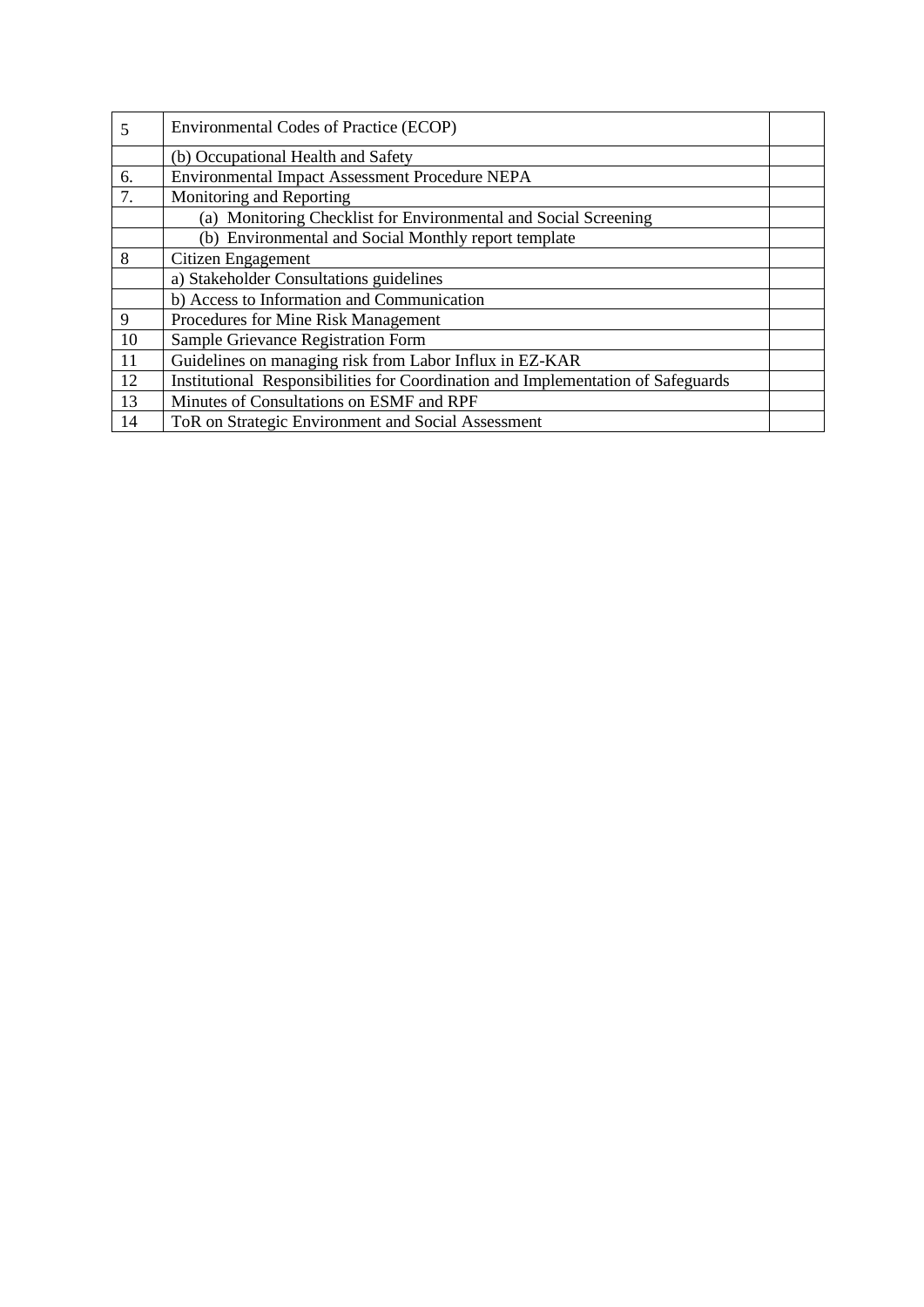#### **Abbreviations/Acronyms**

| <b>ALCS</b>  | Afghanistan Living Conditions Survey                                                        |
|--------------|---------------------------------------------------------------------------------------------|
| <b>ARTF</b>  | Afghanistan Reconstruction Trust Fund                                                       |
| <b>CCAP</b>  | Citizen Charter Afghanistan Project                                                         |
| <b>CDC</b>   | <b>Community Development Council</b>                                                        |
| CIP          | <b>Cities Investment Program</b>                                                            |
| <b>CDC</b>   | Development Council                                                                         |
| <b>CFM</b>   | <b>Community Feedback Mechanism</b>                                                         |
| <b>DiREC</b> | Displacement and Returnee Executive Committee                                               |
| <b>DTM</b>   | Displacement Tracking Mechanism                                                             |
| DU           | Dwelling Unit                                                                               |
| EC           | <b>Environmental Clearance</b>                                                              |
| <b>ECOP</b>  | <b>Environmental Codes of Practice</b>                                                      |
| <b>EHS</b>   | Environmental Health & Safety                                                               |
| <b>EIA</b>   | <b>Environmental Impact Assessment</b>                                                      |
| <b>ESIA</b>  | <b>Environmental and Social Impact Assessment</b>                                           |
| <b>ESMF</b>  | Environmental Social Management Framework                                                   |
| <b>ESMP</b>  | Environmental & Social Management Plan                                                      |
| <b>ESS</b>   | <b>Environmental and Social Safeguards</b>                                                  |
| <b>ESSO</b>  | Environmental and Social Safeguards Officer                                                 |
| EZ-KAR       | Eshiteghal Zaiee - Karmondena                                                               |
|              | The Pashto term, "Karmondena," means 'finding a job,' while the Dari term, "Eshteghal       |
|              | Zaiee," means 'job creation.'                                                               |
| FP           | <b>Facilitating Partner</b>                                                                 |
| <b>GA</b>    | Gozar Association: Gozar is a neighbourhood-based organisation at sub district level within |
|              | municipalities                                                                              |
| <b>GCS</b>   | Gozar Cooperating Shura                                                                     |
| <b>GRC</b>   | Grievance Redress Committee                                                                 |
| <b>GRM</b>   | Grievance Redress Mechanism                                                                 |
| <b>IAs</b>   | <b>Implementing Agencies</b>                                                                |
| <b>IDLG</b>  | Independent Directorate of Local Governance                                                 |
| IDP          | <b>Internally Displaced Person</b>                                                          |
| <b>IOM</b>   | International Organization for Migraton                                                     |
| KМ           | Kabul Municipality                                                                          |
| <b>KMDP</b>  | Kabul Municipality Development Project                                                      |
| <b>LIPW</b>  | Labor Intensive Public Works                                                                |
| <b>MACA</b>  | Mine Action Centre for Afghanistan                                                          |
| <b>MIS</b>   | Management Information System                                                               |
| MoEC         | Ministry of Economy                                                                         |
| MoF          | Ministry of Finance                                                                         |
| MoFA         | Ministry of Foreign Affairs                                                                 |
| <b>MoRR</b>  | Ministry of Refugees and Repatriation                                                       |
| <b>NEPA</b>  | National Environmental Protection Agency                                                    |
| <b>NGO</b>   | Non-Governmental Organization                                                               |
| <b>NSP</b>   | National Solidarity Program                                                                 |
| OP/BP        | <b>Operation Procedures/Bank Policy</b>                                                     |
| PAF          | Project Affected Family                                                                     |
| PAP          | Project Affected Person                                                                     |
| PMU          | Project Management Unit                                                                     |
| <b>RAP</b>   | <b>Resettlement Action Plan</b>                                                             |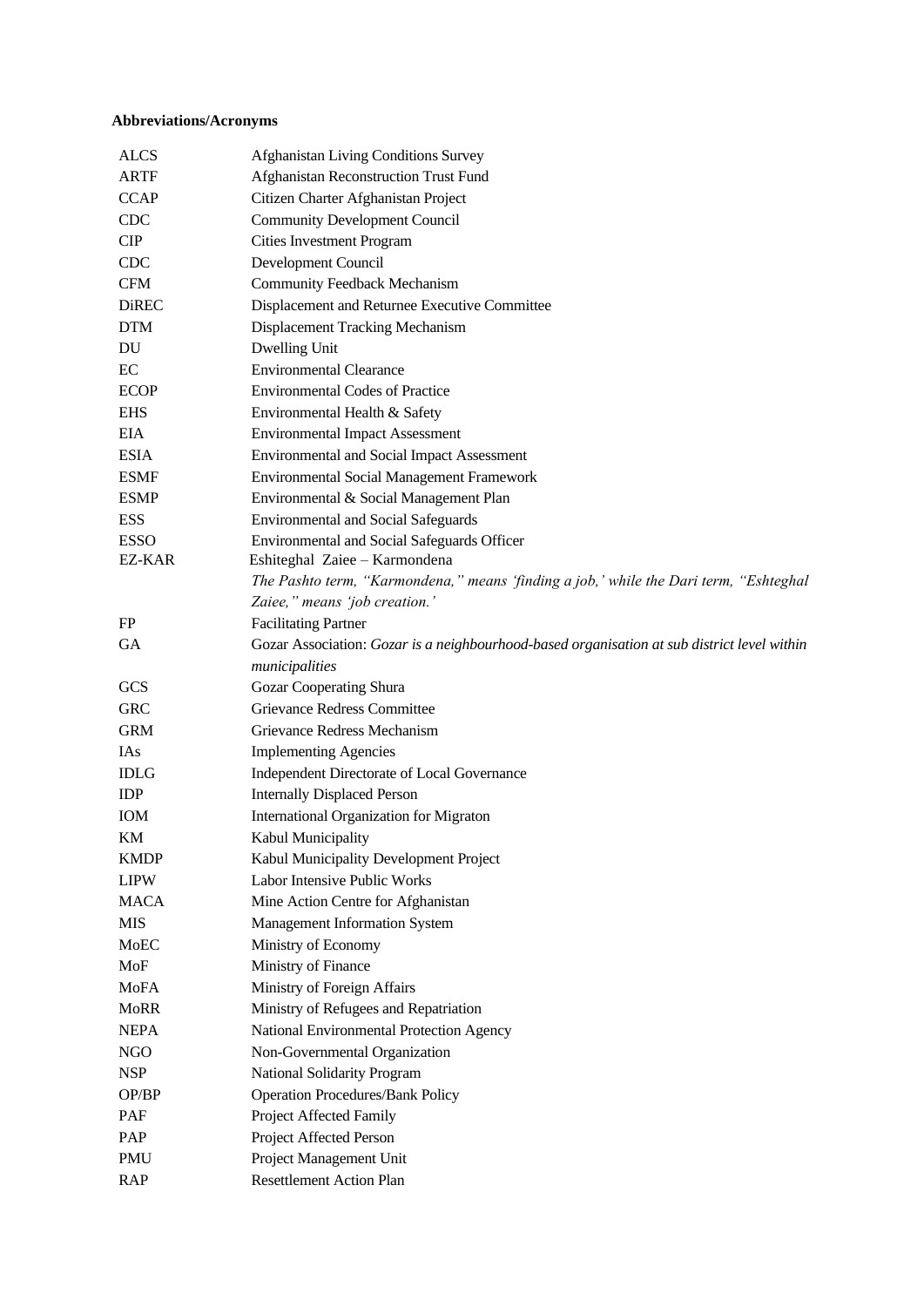| <b>RPF</b> | <b>Resettlement Policy Framework</b> |
|------------|--------------------------------------|
| <b>TPM</b> | <b>Third Party Monitor</b>           |
| <b>WB</b>  | World Bank                           |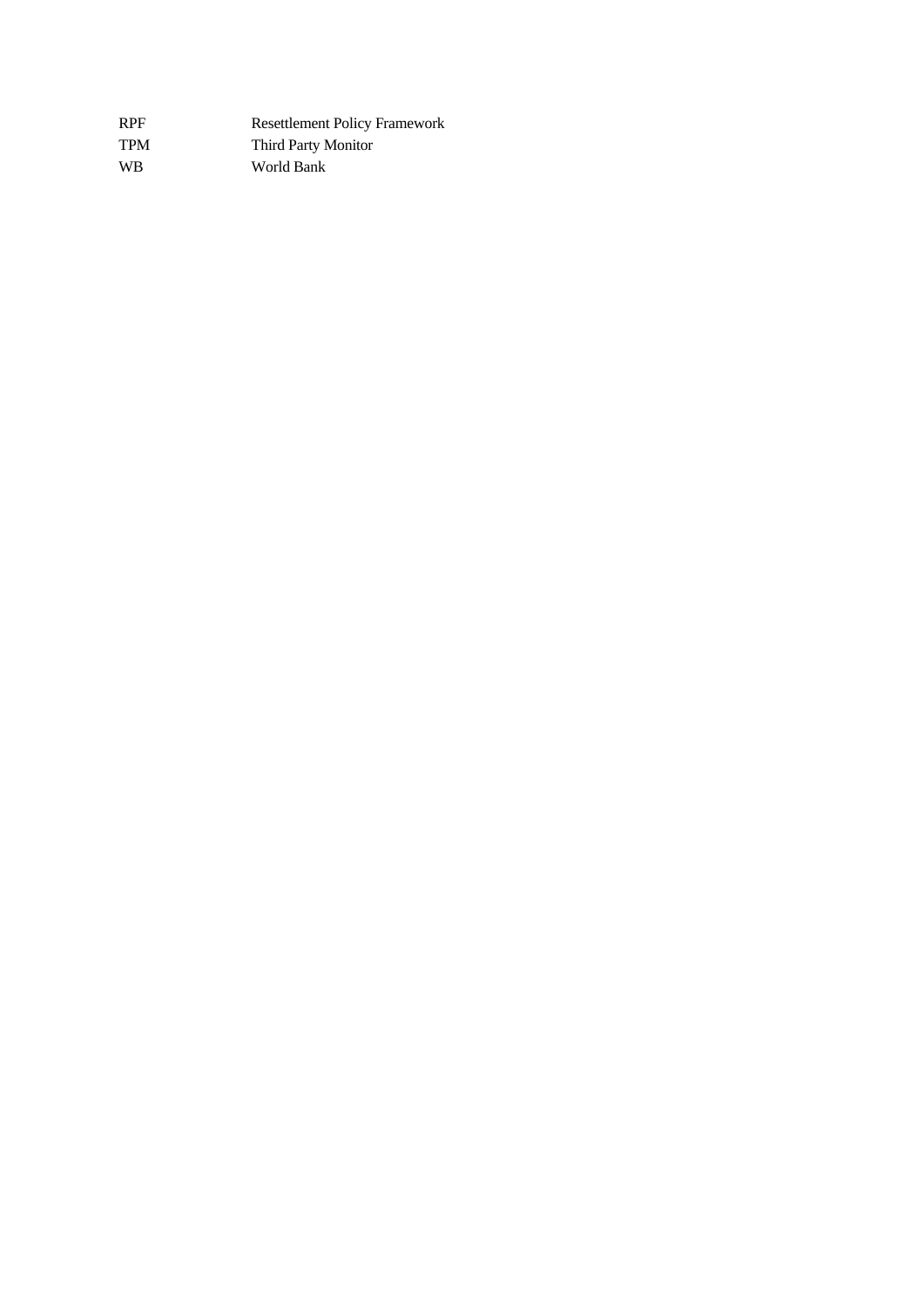#### **Draft Executive Summary**

#### **Eshteghal Zaiee – Karmondena (EZ-KAR)**

*Project Context:* Internal displacement and large-scale return of Afghans has put a huge strain on traditional coping mechanisms, service delivery, and increased competition for already scarce economic opportunities, at a time when Afghanistan is suffering from a stagnating economy. The concentration of the displaced in urban centers risks overwhelming the public services and generating large humanitarian needs. The already profound lack of meaningful livelihoods and access to basic services for host communities in this context, could exacerbate pre-existing risks of conflict and generate popular discontent. The large-scale population movements also present a chance to develop new economic opportunities in the affected cities, both for the displaced and for the host communities. EZ-KAR provides a mechanism for the Government of Afghanistan (GoIRA) to promote the integration of returnees and internally displaced persons (IDPs) into productive employment alongside settled communities and thereby providing a boost to productivity and growth. Properly supported, the returnees can help revitalize critical value chains; encourage participation in new industrial, commercial and service markets; and finance new businesses to the benefit of both hosts and returnees/IDPs.

Returnees/IDPs<sup>1</sup>: More than 2.4 million Afghans have returned to Afghanistan since 2015. Coinciding with the largest return of Afghans a deteriorating security situation in Afghanistan together with lack of income opportunities and poor service provision has led to large-scale internal population displacements.<sup>2</sup> In 2018 to date UNHCR records 75,023 returnees to Afghanistan.<sup>3</sup> The top drivers of displacement are avoidance of armed conflict, human rights violations, protection concerns and natural disasters.<sup>4</sup> Recent reports suggest that 1 in 6 people is either a returnee or an IDP in each of the provinces<sup>5</sup> in which the EZ KAR 12 cities are the provincial capitals. There is a strong trend among returnees and IDPs to move to urban areas in search of better security, essential services and job opportunities. However, if returnees and IDPs are to be successfully (re)integrated into host communities then the emphasis needs to move beyond satisfying basic needs towards livelihoods and social cohesion.<sup>6</sup> The latter is a major plank of the EZ KAR project.

The overall objective of the component is to support Afghan refugees in Pakistan by (a) increasing the capacity of the Ministry of Foreign Affairs (MoFA) to provide consular services; and (b) providing helpful information to facilitate the refugees if they chose to return, access to economic opportunities and social services . MoFA will be the Implementing Agency for the Component both in Afghanistan and in Pakistan, while support will be provided to the Ministry of Refugees and Repatriation (MoRR) with communications activities. This is in line with the Solutions Strategy for Afghan Refugees (SSAR) that both Afghanistan and Pakistan governments have adopted. An MoU will be signed between MoFA and MoRR to define their roles and coordination arrangements.

*Project Objective:* The Project Development Objective is to strengthen the enabling environment for

<sup>&</sup>lt;sup>1</sup> DTM Afghanistan defines (i)returnees as Afghan nationals who have returned to Afghanistan after at least 6 months abroad and (ii) IDPs as Afghans who have fled a specific location and currently reside in a different settlement in Afghanistan:*Baseline Mobility Matrix,* January – March 2018

<sup>2</sup> WB, (2016) Project Appraisal Document (PAD), *Citizen Charter Afghanistan Project* 

<sup>3</sup> UNHCR, Operations Portal,<https://data2.unhcr.org/en/country/afg>

<sup>4</sup> DTM Afghanistan: *Baseline Mobility Matrix,* January – March 2018

<sup>&</sup>lt;sup>5</sup> International Organization of Migration (IOM's) Displacement Tracking Matrix (DTM)Baseline Mobility Assessment, 2018

<sup>&</sup>lt;sup>6</sup> '*The Study of NSP's Impact on IDP/refugee reintegration in Afghanistan, York, University of York 2012*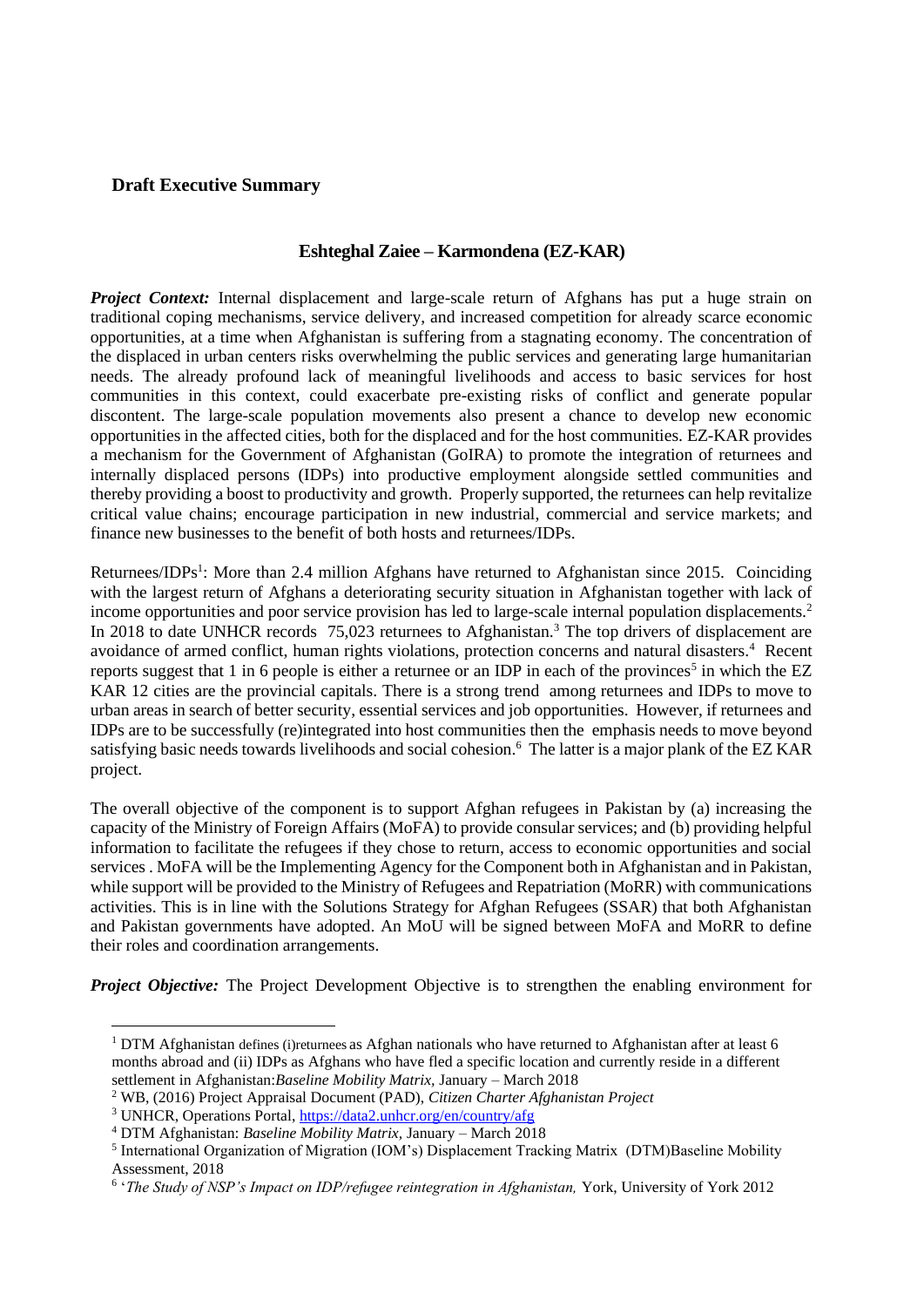economic opportunities in cities where there is a high influx of displaced people.

#### *Project Components*:

COMPONENT 1: SUPPORT FOR AFGHAN REFUGEES IN PAKISTAN. In order to support the regional commitments that the Government of Afghanistan and Pakistan set out in the Solutions Strategy for Afghan Refugees (SSAR) framework and tripartite agreements, this component will support Afghan refugees in Pakistan and their voluntary repatriation by (a) increasing the capacity of the Ministry of Foreign Affairs (MoFA) to provide consular services; and (b) providing information to facilitate the refugees to access economic opportunities and social services. MoFA will be the Implementing Agency for the Component both in Afghanistan and in Pakistan, while support will be provided to the Ministry of Refugees and Repatriation (MoRR) with communications activities.

COMPONENT 2: SHORT TERM EMPLOYMENT OPPORTUNITIES AND MARKET ENABLING INFRASTRUCTURE UNDER IDLG. This component aims to increase economic opportunities in Jalalabad, Kandahar, Herat, Mehterlam, Puli Khumri, Khost Matun, Asadabad, Taluqan, Kunduz, Chaghcharan, and Maimana by (a) creating short term employment opportunities, (b) supporting municipal level regulatory and process reforms, and (c) investing in market enabling infrastructure.

COMPONENT 3: PRIORITIZED URBAN INVESTMENTS IN FOUR PROVINCIAL CAPITAL CITIES. This component will be implemented by IDLG in the four provincial capital cities of Jalalabad, Kandahar, Herat and Khost (a) Prioritized Urban Investments (b) Given that Component-4 will be implemented by the CIP PIU at IDLG, sub-component will finance the cost of feasibility studies, detailed engineering designs, construction supervision and monitoring and evaluation

COMPONENT 4: MARKET ENABLING INFRASTRUCTURE AND REFORMS FOR KABUL MUNICIPALITY. This component aims to address the challenges faced by Kabul's private sector in accessing economic opportunities. Kabul's private sector is dominated by a very large number of smalland micro-businesses. These are located throughout the city in: (a) formal market areas, (b) small semiformal shops and factories located in commercial areas, and (c) on the sides of main transport roads informally. In general, these businesses are performing in a suboptimal manner due to productivity, value (quality), and connectivity challenges. This component aims to address these problems, while also allowing for cluster formation. This will be done by: (a) assisting Kabul Municipality to implement selected national level regulatory reforms and municipal level regulations associated with market upgrading; and (b) financing investments in market upgrading and connectivity improvements (e.g. roads and drainage) that promote economic opportunities.

. COMPONENT 5: PROJECT MANAGEMENT, IMPLEMENTATION SUPPORT AND NATIONAL REGULATORY REFORMS. This component finances the efforts of the Ministry of Economy (MoEC) in (a) supporting national level regulatory reforms, and (b) coordinating the management of EZ-Kar project implementation.

*Project Beneficiaries:* Afghan refugees living in Pakistan and citizens, including both host communities and returnees as well as internally displaced persons (IDPs), within 12 cities in Afghanistan: Jalalabad (Nangarhar Province), Kabul (Kabul Province), Kandahar (Kandahar Province), Herat city (Herat Province), Puli Khumri (Baghlan), Maimana (Faryab), Firozkoh (Ghor), Khost (Khost province), Asadabad (Kunar), Kunduz (Kunduz province), Mihtarlam (Laghman) and Taloqan (Takar Province).

*National Policy, Legal and Regulatory Context which anchors the ESMF within the EZ KAR*

- The Constitution of Afghanistan (2004)
- Law on Preservation of Afghanistan's Historical and Cultural Artifacts (2004)
- National Law for Persons with Disability (2004)
- Environment Law of Afghanistan (2007)
- Labor Law (2007)
- Sub National Governance Policy (2010)
- National Policy on Internally Displaced Persons in Afghanistan (2013)
- $\blacksquare$  Access to Information Law (2014)
- National Regulations for Environmental and Social Impact Assessment (2017)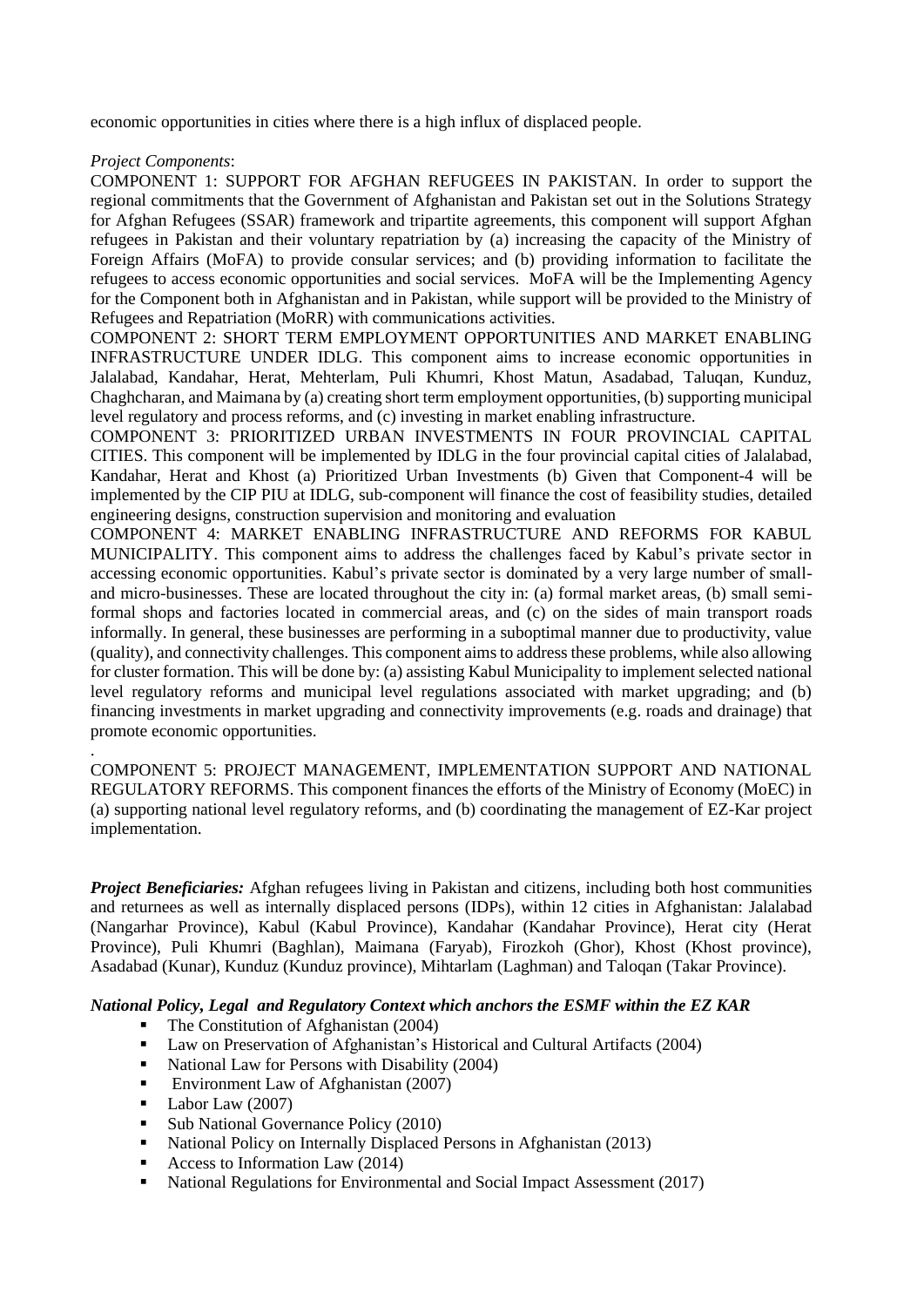- National Land Policy (2018)
- Policy Framework for Returnees and IDPs (2017)
- The Law on Land Acquisition (2017)
- Land Management Law (2017)
- Urban Development and Housing Law (2017)
- Municipal Law (2000)
- The Law on Prohibition and Prevention of Harassment of Women and Children (2018)

#### *World Bank Operation Policies triggered by EZ-KAR*

Safeguard policies

| $\beta$ and $\beta$ $\beta$ and $\beta$                  |      |                            |
|----------------------------------------------------------|------|----------------------------|
| Safeguard Policies Triggered by the Project              | Yes  | N <sub>0</sub>             |
| Environmental Assessment (OP/BP 4.01)                    | [X ] |                            |
| Natural Habitats (OP/BP 4.04)                            |      | $[{\rm X}]$                |
| Pest Management (OP/BP 4.09)                             |      | $\left[ \mathrm{x}\right]$ |
| Physical Cultural Resources (OP/BP 4.11)                 |      | [X]                        |
| Involuntary Resettlement (OP/BP 4.12)                    | [X]  |                            |
| Indigenous Peoples $\left(\frac{OP}{BP}\right)$ 4.10)    |      | [X]                        |
| Forests $\left(\frac{\text{OP}}{\text{BP}}\right)$ 4.36) |      | [X]                        |
| Safety of Dams (OP/BP 4.37)                              |      | [X]                        |
| Projects in Disputed Areas (OP/BP 7.60)                  |      | [X]                        |
| Projects on International Waterways (OP/BP 7.50)         |      | [X ]                       |

OP/BP 4.11 is not triggered but Chance Find Procedures, aligned with national legislation, are in place.

The proposed EZ –KAR project has been rated Category B under the World Bank Operational Policy on Environmental Assessment (OP4.01).

*Environmental and Social Risk Assessment Rating:* Substantial primarily due to limited safeguards management capacity within line ministries/agencies, potential for disputes between host and IDP/returnee communities together with a weak regulatory environment.

*Potential Environmental Impacts:* No major adverse environmental impacts are envisaged*.* Typical impacts associated with the maintenance, rehabilitation of existing infrastructure and construction activities under component 2 may include: a) increase in noise and dust levels due to increased vehicle movement b) construction debris c) soil and land degradation and d) disruption of utility services.

Additional potential negative environmental impacts under components 3 and 4 may involve (i) degradation of habitat due to extraction of construction materials, (ii) Congested and heavy use of road networks due to the frequent movement of heavy construction vehicles during construction (iii) generation of construction waste (iv) health and safety hazards from inadequate disposal of dangerous waste from construction camps as well as construction materials. (v) Occupational Health and Safety issues for labor and communities. These impacts are expected to be small, localized, short-lived and thus readily reversed or effectively managed with relevant mitigation measures. Environmental screening as part of sub project development will identify potential impacts which will be mitigated and managed through environmental and social management plans (ESMPs) and environmental codes of practice (ECOP).

*Potential Social Impacts:* No major adverse social impacts are anticipated. Under component 1, the increased capacity of the Afghan embassy and consulates in Pakistan to issue passports is expected to increase the Afghan refugees' access to passports by reducing the time and costs required to issue the passports. Passports, in turn, will enhance Afghan refugees' access to social services as well as various social and economic rights, increasing their economic opportunities. The dissemination of useful information to the Afghan refugees in Pakistan will also help them receive beneficial services and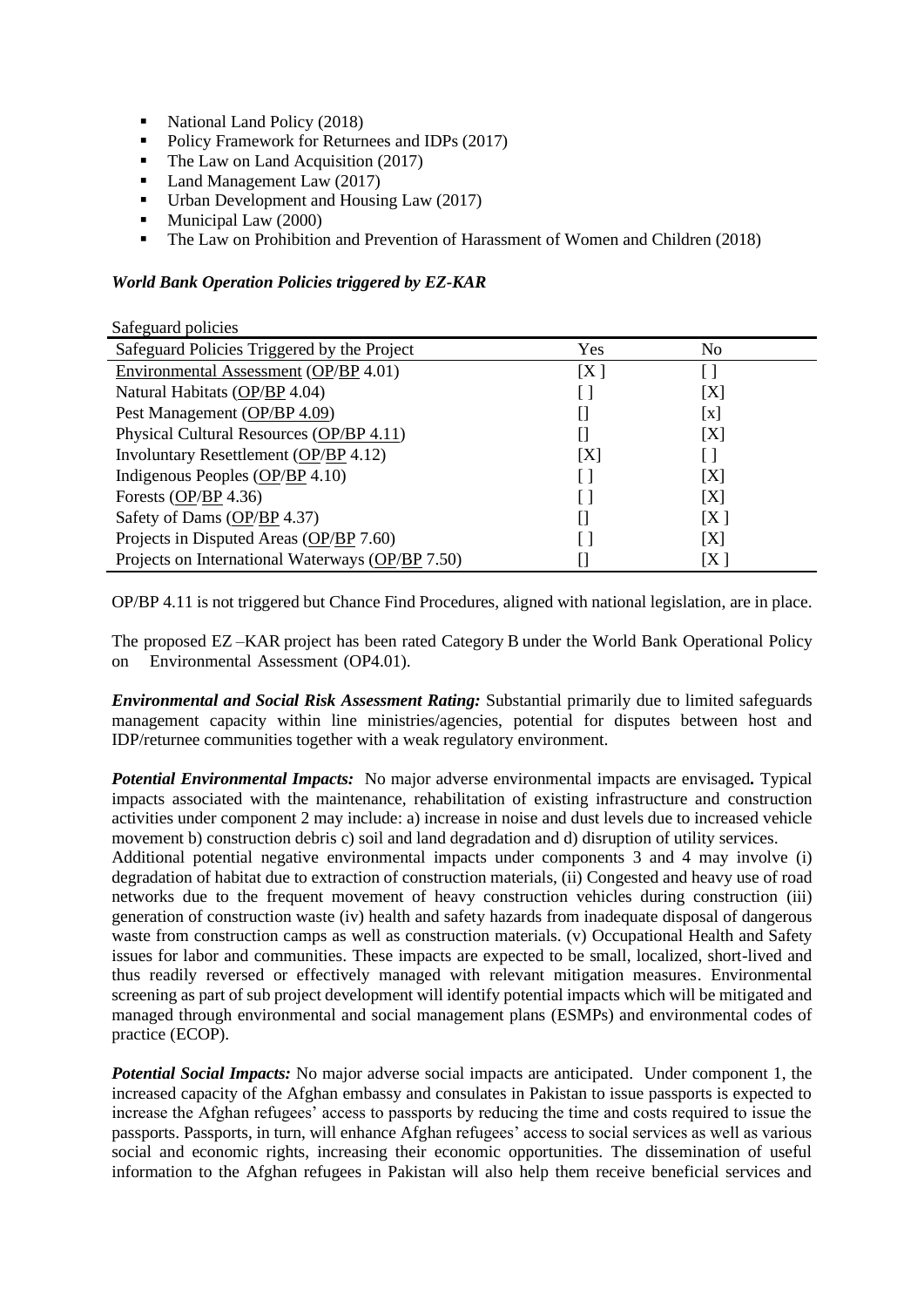support to increase and protect their opportunities. Together, these interventions are expected to facilitate the reintegration of Afghan refugees by protecting their rights, access to services, and enhancing their opportunities. Both settled and displaced communities in the 12 EZ KAR cities are expected to benefit significantly from sub project investments. To demonstrate quick results, subcomponent 2 a will rely on the design, implementation modality, and lessons learned from the ongoing Maintenance Cash and Construction Grants (MCCG) scheme under the Citizens' Charter Program, while customizing this to focus on urban communities. Vulnerable households are expected to benefit from short-term employment through the MCCG scheme. Employment for vulnerable households under this is expected to boost the food security of these households. The larger scale economic opportunities envisaged under components sub-component 2.1, 3,4 and 5.1 are expected to benefit considerably both communities thus leading to the expansion of existing, and the development market enabling infrastructure facilities and regulatory reforms as complimentary measures necessary to achieve the economic opportunities associated with the infrastructure investments.

Neither the small-scale public works sub projects under component 2.1 nor the larger scale infrastructure investments under components 3.and 4 are expected to result in land acquisition or asset loss. However, a standalone Resettlement Policy Framework (RPF) has been developed should small areas of land be needed to facilitate construction. Those investments where contractors hire laborers from outside the investment area for construction work will include a Labor Influx mitigation plan as part of the ESMP. Although it is not envisaged that investments under components 2.1, 3 and 4 will impact existing cultural and heritage sites, guidelines for Protection of Cultural Property and National Heritage, including Chance Finds, are included in the ESMF Systematic involvement of host and returnee/IDP communities, including women, landless, disabled and other vulnerable groups, throughout the planning, implementation and monitoring of sub projects will underpin the identification and implementation of any mitigation measures to be included in ESMPs and RAPs.

## **The Environmental and Social Management Framework (ESMF): Procedures and Approach**

*Objective of the ESMF:* To avoid or minimise potential adverse environmental and social impacts and to enhance benefits arising from EZ KAR project activities.

*Approach to environmental and social management:* A framework approach is adopted as all project investments under component 2 ,3, and 4 could not be identified at the time of project appraisal. The Ministry of Foreign Affairs (MoFA) is the implementing agency (IA) for component 1. The Independent Directorate of Local Governance (IDLG) and Kabul Municipality (KM) are the designated implementing agencies (IAs) and will execute planned investments under components 2, 3 and 4 through three existing projects – CCAP and KMDP - with existing ESMFs - as well as the City Investment Program (CIP). As part of the process of preparing this ESMF, the ESMFs from these three projects have been reviewed and updated to reflect the implications of expanded geographic coverage under EZ KAR.

The approach sets out a range of screening and review tools to identify and assess potential negative environmental and social impacts of investments as well enhance their benefits. These tools include guidelines for preparing and monitoring relevant mitigation management plans. These tools and guidelines are included as annexes to the main ESMF report. Training for IAs, CCAP, CIP, KMDP and their facilitating partners on the content and application of these tools will take place at the beginning of the project. The approach highlights the importance of citizen engagement, environmental codes of practice in effective social and environmental management.

*Incorporating lessons learned:* Some important lessons learned from implementing safeguards in KMDP and CCAP's current projects, which have informed the development of this ESMF, include, but are not limited to: (a) Regular negotiation and communication with male community leaders, mullahs and other influential people within a community is essential in improving women's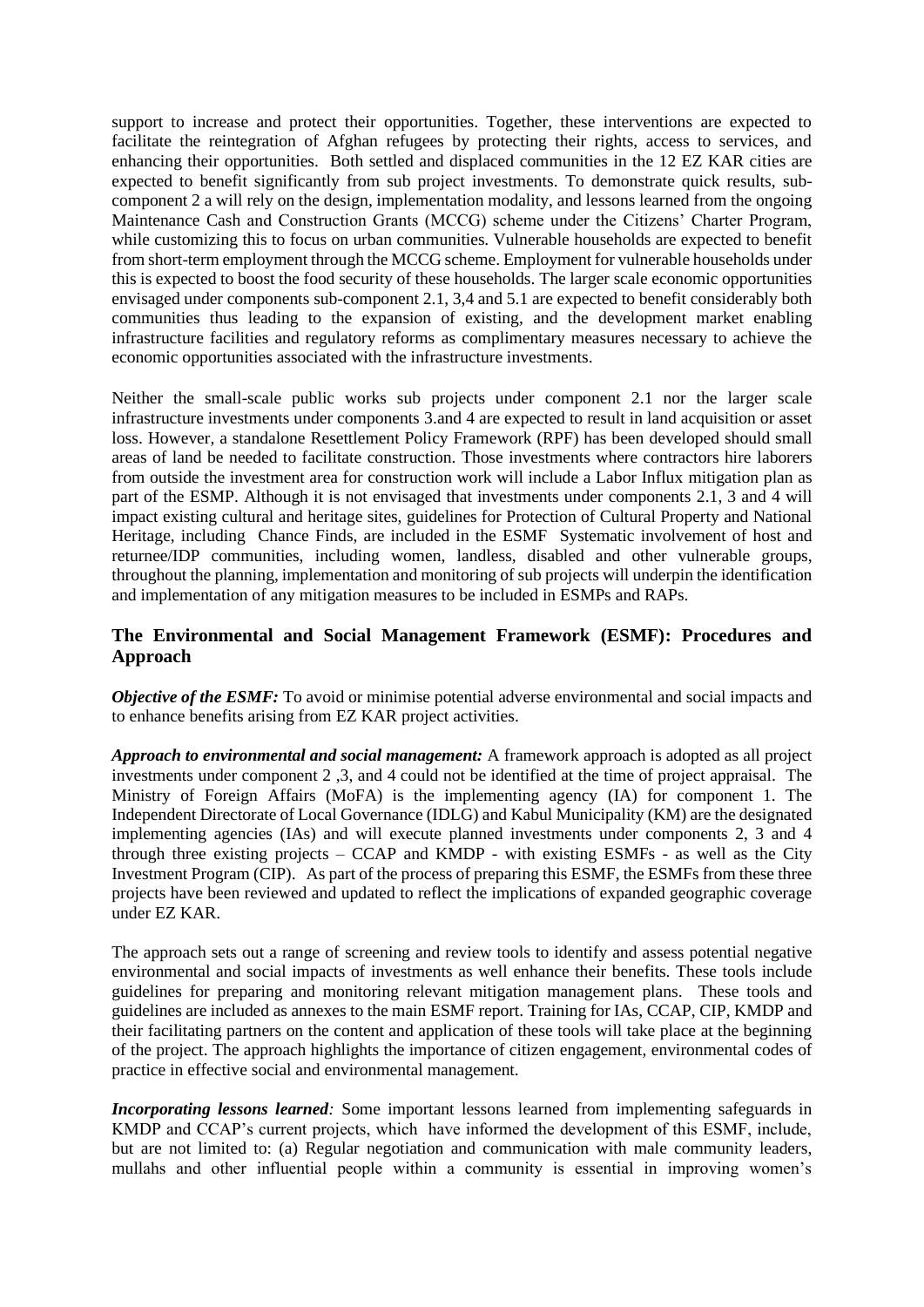participation in sub project activities; (b) trained female staff working at local level enables women CDC members' concerns to be taken account of during the development of community development plans and in the survey, design and implementation of sited activities; (c) Positive discrimination measures in favour of women helps to increase the number of female staff e.g. accepting women with slightly lower than the required educational qualifications and allowing an adult male relative to accompany a woman as *maharram* on field visits; (d) Strong and sustained commitment at senior management level within implementing agencies is essential to ensure that complaints raised through the GRM are properly addressed;(e) The use of score cards to hold authorities to account for provision of services can be an important community empowerment tool; (f) CDC members who have participated in community planning processes as part of a sub project development have greater confidence and legitimacy in promoting concerns and proposals to municipal authorities;(g) ongoing training of social organizers is essential to increase a community's awareness of, and mobilization around, a sub project; (h) the involvement ('interference') of powerful and influential people during sub project implementation needs to be managed carefully; (i) the flow of monitoring information into the CCAP MIS systems has been difficult to manage and requires adequate staffing, training and funding and (j) The systematic use of social media as well as broadcast media is important in keeping the general public as well as project beneficiaries informed about the projects' work.

*Screening procedures***:** Environmental and Social screening of all proposed investments will take place at appraisal stage to collect information and assess key environmental and social concerns. A review of screening findings will ensure that proposed investments which due to size, type and potential impacts fall into category 'A', do not proceed for financing under the EZ KAR project.<sup>7</sup> Initial screening will confirm whether some issues require more detailed and rigorous examination through an Environmental and Social Impact Assessment (ESIA) which will generally be conducted in parallel with required technical studies so that ESIA findings can inform final sub project designs and plans. The implementation of regulatory reforms, may require Strategic Environmental and Social Assessments to be conducted to input into sectoral or regional plans prior to selection of some proposed investments in EZ KAR. Consultations with various stakeholders, especially different community groups, will be a central plank of these assessments. Guidelines for all screening and assessments are included in annexes 1a -1F and 2a and 2b.

*Preparation and review of Safeguards documents:* The ESMF contains guidelines on the preparation of site-specific safeguards documents such as an Environmental and Social Management Plan (ESMP) , a labor influx plan which will form part of ESMPs, and, where necessary, a Resettlement Action Plan (RAP), an Abbreviated Resettlement Action Plan (RAP) and a Cultural and Heritage Management Plan (CHMP). The RAP and abbreviated RAP will be prepared in accordance with the standalone Resettlement Policy Framework (RPF) developed for the EZ KAR. The ESMF also includes guidance on ensuring that gender concerns are properly considered in the preparation and review of the above documents.

*ESMP Development:* An ESMP is the principal safeguards instrument for identifying, managing and monitoring safeguards (environmental and social impacts) and will be required for sub projects developed under EZ KAR components 2,3and 4. An ESMP sets out feasible and cost effective measures to (a) address all identified potential negative environmental and social impacts and (b) enhance the positive benefits arising from the project. The ESMP should include a brief description of: (i) potential adverse impacts of sub project activities; (ii) appropriate mitigation measures to either avoid or reduce these; (iii) measures to enhance potential benefits; (iv) monitoring plans; (v) institutional responsibilities; (vi) capacity building; and (vii) associated costs. The costs of mitigation and enhancement measures need to be well defined and included in the project implementation costs. Appropriate mitigation and enhancement measures will be discussed and agreed with respective communities and taken account of in the final design and plans of investments.

<sup>&</sup>lt;sup>7</sup> The GoIRA may choose to continue with feasibility studies of category A projects with a different funding stream.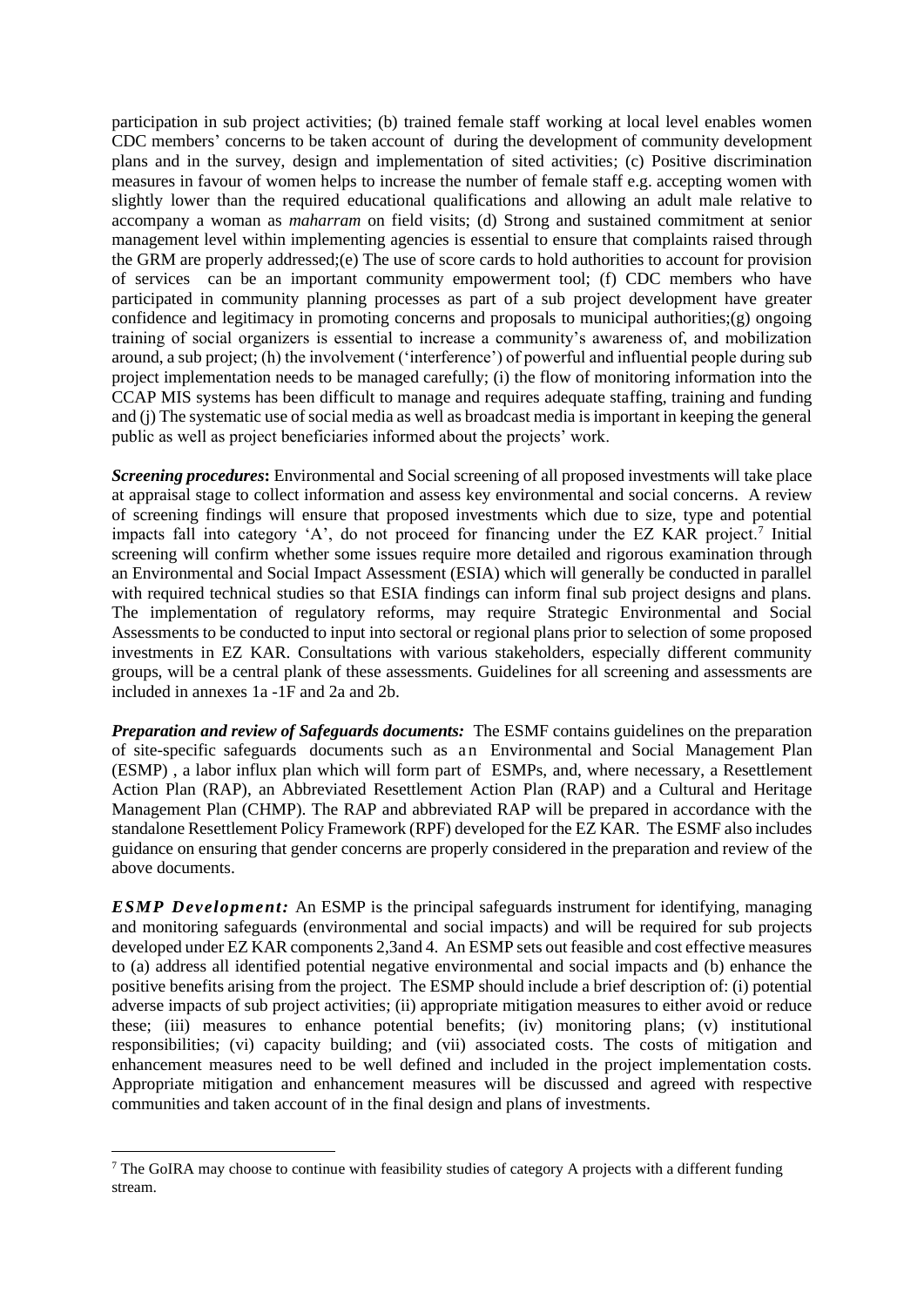The ESMP will also include a labor influx mitigation plan, which will be informed by an assessment of labor influx risks including child labor issues, community safety, gender-based violence, disruption to local community and include an employee code of conduct (COC). ESMPs will be developed by Facilitating Partners and Safeguards teams of CCAP, CIP and KMDP and reviewed by Environmental and Social Officers within each project's PMU. The National Environmental Protection Agency (NEPA) is responsible for environmental and social protection and for determining the potential adverse effects of development projects in Afghanistan. CCAP and KMDP's existing agreements with NEPA, whereby a small number of samples ESMPs for different categories of projects are submitted to NEPA for approval, is likely to continue. The ESMP will be used by CCAP, CIP and KMDP to manage all potential environmental and social impacts for each project. A similar process will be followed for the development and review of abbreviated RAPs and CHMPs which will be developed by local safeguards teams and facilitating partners and reviewed by environmental and social safeguards officers in central PMUs. Abbreviated RAPs will be submitted to the WB for final clearance. It is not anticipated that a full RAP will be required for any of the investments under the EZ-KAR.

*Monitoring and Evaluation:* Designated Safeguards staff within MoEC have overall responsibility for monitoring the extent of social and environmental compliance across the project. Safeguards teams within CCAP, CIP and KMDP and their Facilitating Partners (FPs), together with local communities, will be responsible for monitoring the implementation of agreed mitigation measures in Environmental and Social Management Plans (ESMPs). Community Participatory Monitoring, a central plank of CCAP and KMDP's current work will be further enhanced under the EZ KAR. Monthly reports will be submitted to the Directors of the PMUs in CCAP/CIP/KMDP who will review and submit to the PMU in MoEC. A Third-Party Monitor will be appointed to conduct quarterly assessments of selected investments.

Reporting is a central part of the Monitoring and Evaluation system. Facilitating Partners and Safeguards teams will provide weekly reports on each sub project to ESSOs in the central level PMUs of the CCAP, CIP and KMDP. These ESSOs will be responsible for reviewing and consolidating the reports into one monthly report which will be shared with the ESSO in MoEC. The MoEC PMU will be responsible for preparing and submitting quarterly progress reports to the WB.

**Citizen Engagement (CE) – a key underpinning of the ESMF***:* Citizen engagement is based on a two-way interaction and dialogue between government agencies and citizens. Within EZ KAR various elements of Citizen Engagement (CE) include:

- (i) stakeholder consultations: consultations with different community groups through CDCs and GAs/GCS and other stakeholders will begin at the outset of a sub project and continue throughout its development. Particular emphasis will be placed on seeking the views of vulnerable groups, especially women, landless and people with disabilities throughout a sub project's cycle. The ESMF and RPF include detailed mechanisms for consultation and feedback which will reinforce the existing emphasis on consultations in the CCAP and KMDP. Community representatives will have an opportunity to discuss key findings from environmental and social screenings and assessments as well as appropriate mitigation and enhancement measures to be included in ESMPs. Their feedback will inform final plans and design of potential investments;
- (ii) A multilevel Grievance Redress Mechanism (GRM) for components 2-4, similar to that already in place in the KMDP and CCAP, and a grievance system based on MoFA's existing system, set up and administered for component 1. The ESMF sets out a process for grievance handling, including responsibilities of key stakeholders to address public concerns. MoEC's PMU Director , in close liaison with senior management in implementing agencies, IDLG and KM, will be responsible for ensuring that the implementing agencies, IDLG and KM, will be responsible for ensuring all sub-projects are covered under an effective GRM system: effective GRM is established for each sub project to: (i) raise public awareness among local communities on how to use GRM services, (ii) establish multiple uptake channels and locations for submitting grievances,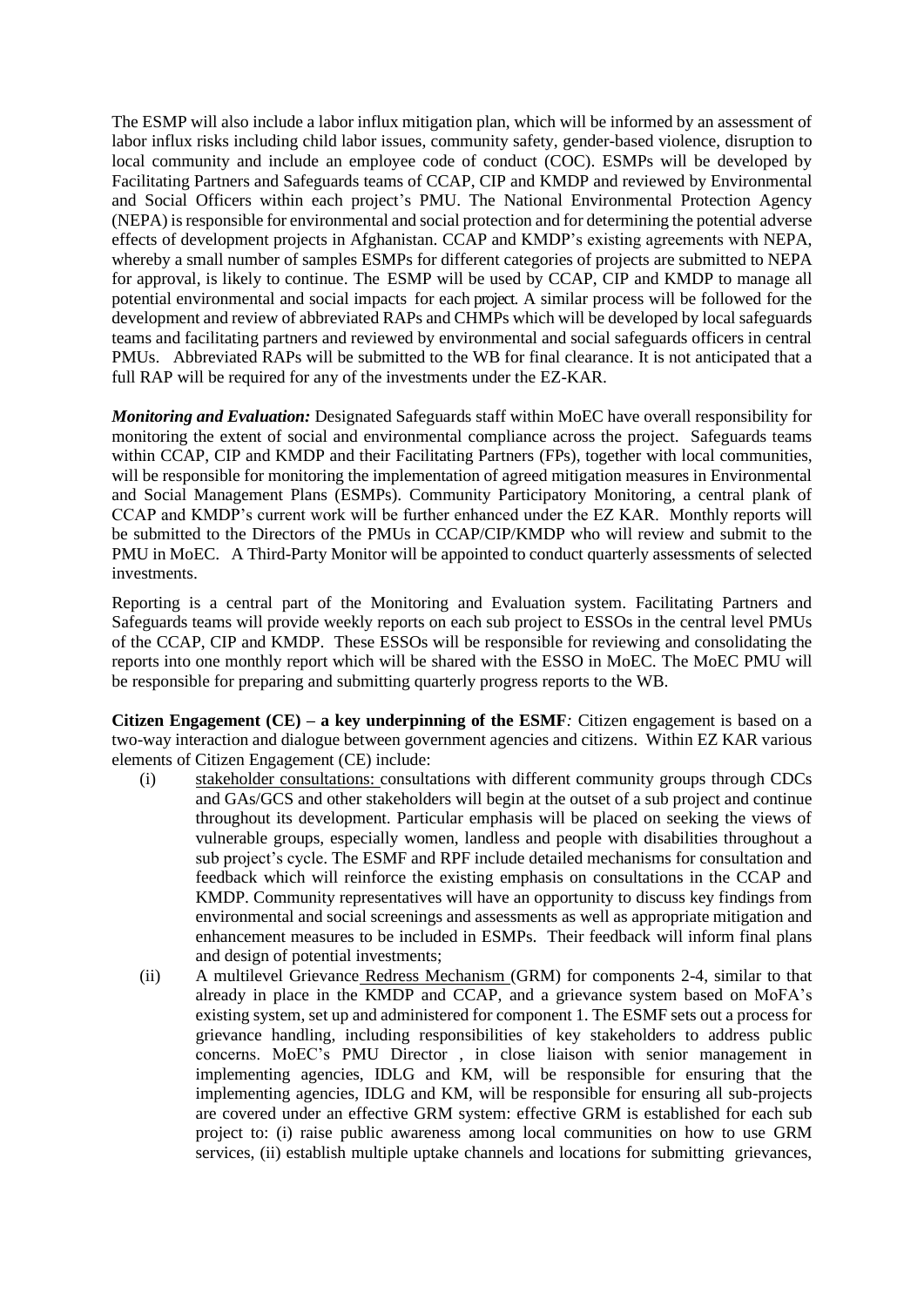(iii) register properly all grievances related to sub project activities to enable tracing and review and (iv) provide feedback to AP on the outcome of her/his complaint.

- (iii) An Access to Information and Communication Strategy will be developed by MoEC's PMU in close coordination with environmental and social safeguards staff in MoFA, CCAP, CIP and KMDP. The strategy will be widely disseminated to enable the systematic provision of relevant and up-to-date information and the receipt of feedback through appropriate communication channels for different groups of stakeholders and to the public at large. The strategy will recognize the different ways women and men access and communicate information and will be a cornerstone of the project's Transparency and Accountability Framework.
- (iv) A Community Feedback Mechanism (CFM) to be piloted under component 1 will involve refugees providing their views by telephone on services received and the IA recording, reviewing and acting on this feedback. Reports will be shared with safeguards officers in MoEC and will inform steering committee discussions.
- (v) Community Participatory Monitoring will form a key part of the overall monitoring and evaluation of sub projects under components 2-4. Beneficiaries, independent of CDC and GA structures, will be encouraged to become involved in monitoring the quality of investments and holding elected council members to account for the use of project funds.
- (vi) Local communities' involvement in Third Party Monitoring. The TPM will systematically seek the views of women and men on the performance of selected investment sub projects.

The extent of citizen engagement and beneficiary feedback throughout the timeframe of a project will be a key indicator in assessing its results. The following citizen engagement indicators have been included for EZ KAR:

- The number of grievance recorded and responded/ resolved within the stipulated service standard for response time: 80%
- beneficiaries reporting satisfaction with key aspects of consultation process: 80%

MoEC will engage a consulting firm or individual to conduct a survey to measure beneficiaries' satisfaction in relation to these CE indicators.

*Gender:* The EZKAR will adopt and strengthen measures in implementing agencies to increase women's participation in the project. CCAP. CIP and KMDP are required to ensure that their social teams or facilitating partners include local female social organizers to enable outreach to women. For Component 1, MoFA will make efforts to recruit female staff to make services more accessible to female refugees, and to gather gender disaggregated data that can form the basis of further interventions for female refugees. Gender awareness training is required for all implementing agency staff. To ensure a safe workspace. EZKAR will also require the implementing agencies and their facilitating partners to abide by and enforce the Government's recently approved anti-harassment act<sup>8</sup>.

Women CDCs provide an important space for women to come together, share problems and identify solutions. Women CDCs members report greater standing and respect within their communities. Members, especially, office bearers within CDCs, gain increase understanding of leadership and service provision within their communities. The role of women's CDCs in developing and monitoring sub projects can provide an important foundation to increase their role in society. Crucially, women's CDCs can send a strong signal to men that women have a central role in development. Despite significant accomplishment to date very real barriers to women's involvement in public life still exist e.g. social and cultural perceptions of role of women, lack of education and illiteracy, and lack of knowledge and experience of public affairs which can inhibit women's participation in CDC meetings. Under EZ KAR gender mainstreaming efforts will include: (a) further training of CDCs and their sub committees on gender equity and the identification of the specific needs of women; (b) adoption of a

<sup>8</sup> The Law on Prohibition and Prevention of Harassment of Women and Children ( 2018)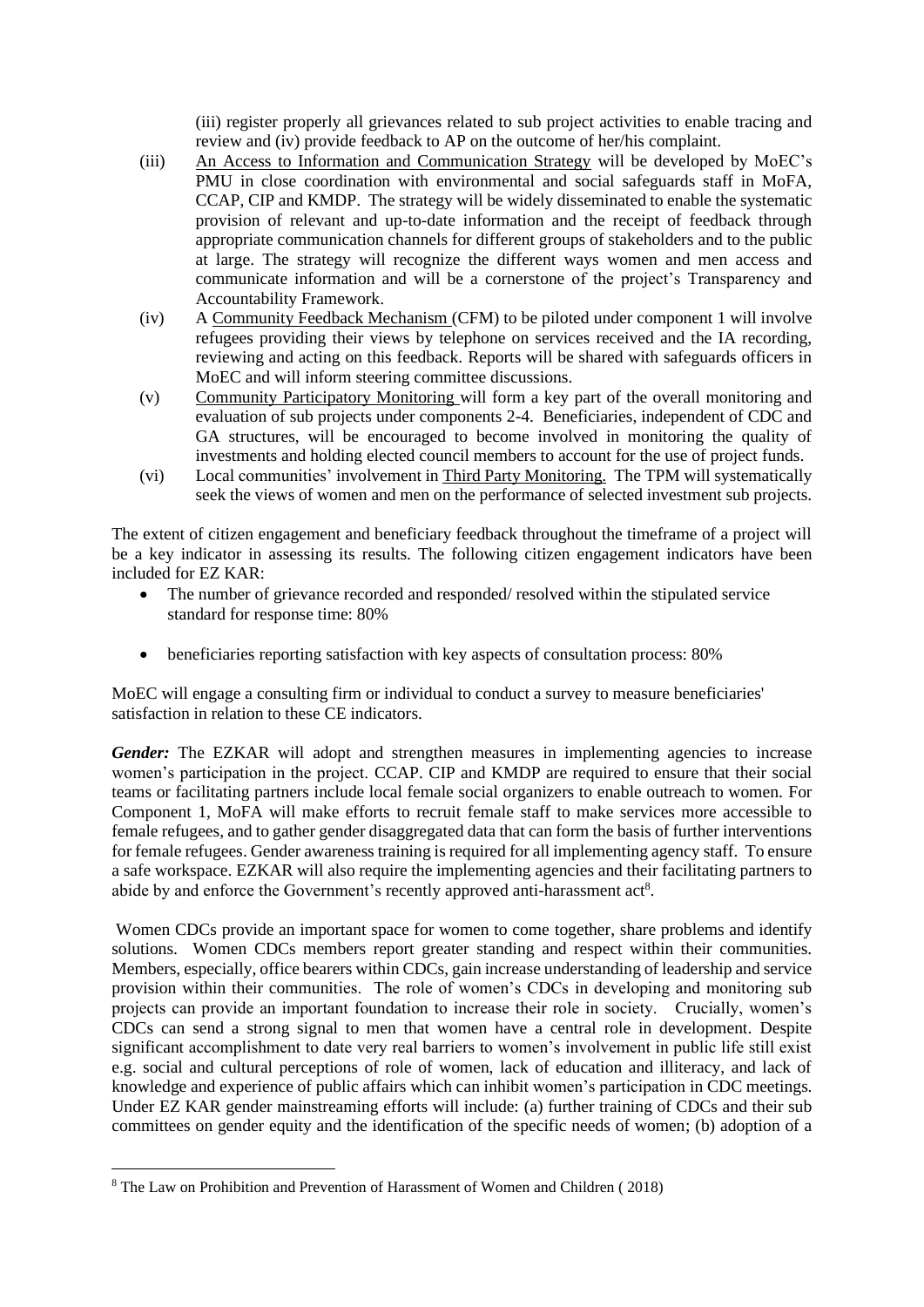range of participatory approaches to ensure that women's priorities and needs are properly taken account of in the planning and subsequent implementation of investments.

*Labor:* A labor influx risk management plan will form part of each site-specific ESMP developed under EZ KAR. The plan will identify and manage the potential impact on communities that may result from a temporary influx of laborers into those communities to work on EZ KAR investments and ensure compliance with Afghanistan's Labor Law and labour influx management plan including code of conduct. The plan will take account of the presence of external workers on (i) the immediate environment and natural resources, (ii) the livelihood strategies/ coping mechanisms of communities, and (iii) increased pressure/ demand on public services e.g. health facilities. Crucially, the plan will also consider the impact of mostly male workers from outside the area on community cohesion, safety, and wellbeing, especially the safety of women and children. A Labor Influx plan will include plans to address gender-based violence at work place with increase in labour.

*Institutional Responsibility:* The Ministry of Economy is the lead Ministry for EZ KAR. The Ministry of Economy (MoEC), as lead Ministry responsible for interagency coordination, oversight and management, has overall responsibility for ensuring the project's safeguards compliance. MoEC will also be responsible for coordinating the regulatory reform under components 2 and 4. The project will be executed by 3 Implementing Agencies. Component 1 will be implemented by the Ministry of Foreign Affairs (MoFA); Components 2 will be implemented by the Independent Directorate of Local Governance (IDLG) through the existing CCAP and its facilitating partners; Component 3 will be implemented by IDLG through the CIP and its environmental and social team, Component 4 will be implemented by the Kabul Municipality (KM) through the KMDP and its social and environmental unit.

Two Environmental and Social Safeguards Officers (ESSOs) – one male whose responsibilities will include social development and environment and one female whose focus will be social development and gender - will be included within the Project Management Unit (PMU) to be established within the MoEC. They will liaise closely with the ESSOs and safeguards teams within the Implementing Agencies (MoFA, IDLG and KM) to ensure that all investments funded under EZKAR comply with the GoIRA and World Bank's relevant legal regulatory and policy framework. Environmental and social staff in the central PMUs of CCAP, CIP and KMDP will be responsible for reviewing environmental and social assessments and overseeing compliance with ESMF provisions during preparation, implementation, monitoring and evaluation of EZ KAR sub projects. They will support their local safeguards teams and Facilitating Partners to carry out their responsibilities which will include conducting community-level environmental and social screening, enabling consultations with stakeholders as well as the development and monitoring the implementation of ESMPs.

*Capacity Building:* The overarching objective will be to build and strengthen the institutional capacity of the Ministry of Economy (MoEC), the Implementing Agencies through MoFA, CCAP, CIP and KMDP and their Facilitating Partners to develop, implement and monitor the implementation of ESMPs as well as ensure compliance with all safeguard's requirement of this ESMF. A cascade approach to capacity development will be employed within the EZ KAR. Emphasis will be placed on building the capacity of designated safeguards staff within the PMUs of MoEC , MoFA, CCAP, CIP and KMDP to manage safeguards effectively. They, supported by specialists as required, will then work to build the capacity of social development and environment staff and facilitating partners and increase awareness and knowledge of environmental and social issues within management teams and construction companies. Facilitating Partners will in turn work with local Community Development Councils (CDCs) and GAs to organize practical training to build knowledge and awareness of local communities, including women and other vulnerable groups, on social and environmental issues related to proposed project activities.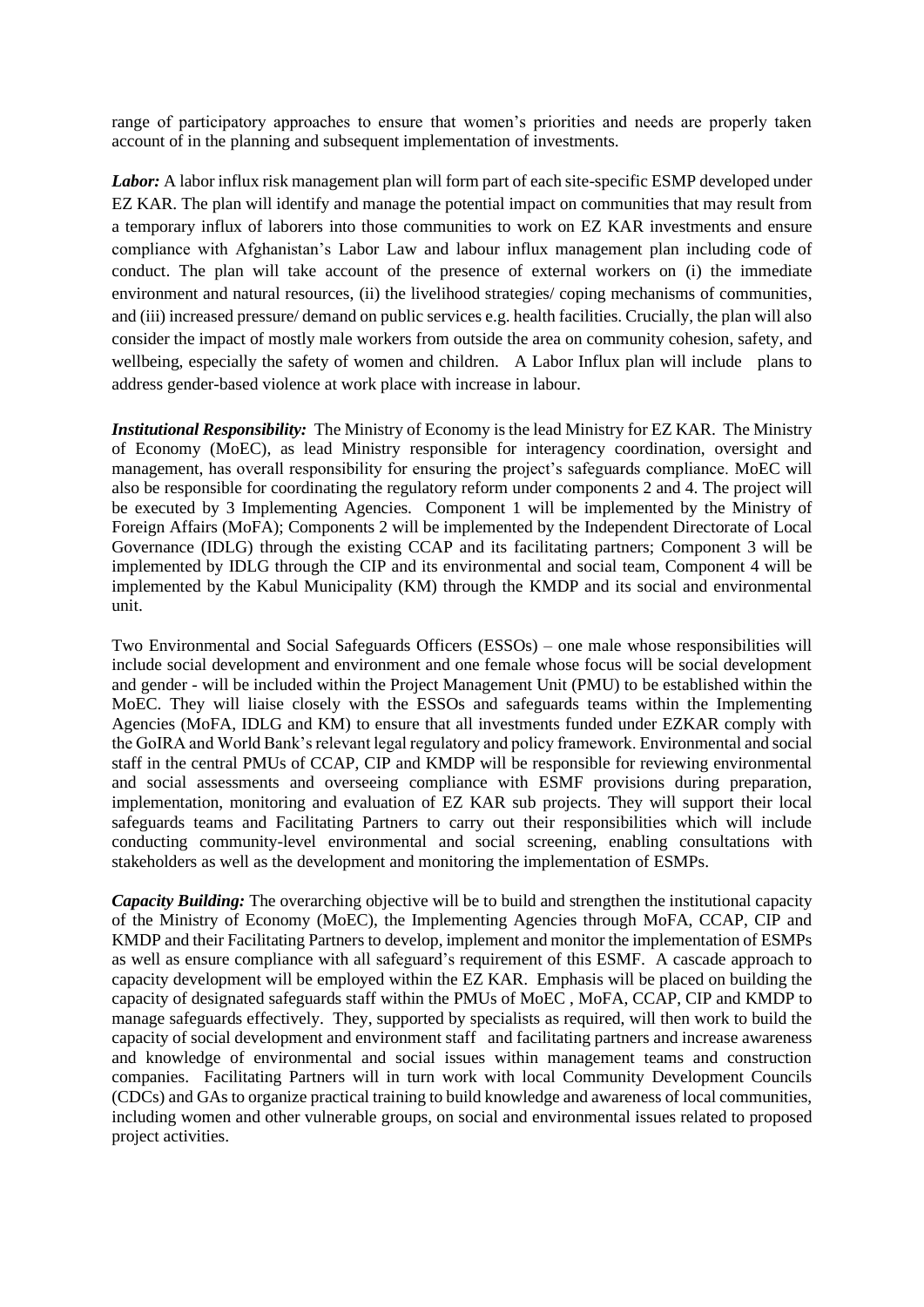*Budget:* The ESMF assumes that the costs of preparing and implementing ESMPs, RAPs and CHMPs and conducting ESIAs and SESAs would be included in EZ KAR site specific investment budgets. The ESMF indicates key safeguards activities that require a costed budget.

*Disclosure:* ESMF, RPF will be disclosed before project appraisal. The ESIAs, site-specific Social Management Plans (ESMPs) and, if required, Resettlement Action Plans would be subject to local disclosure and consultation as per the national law and WB safeguards policies.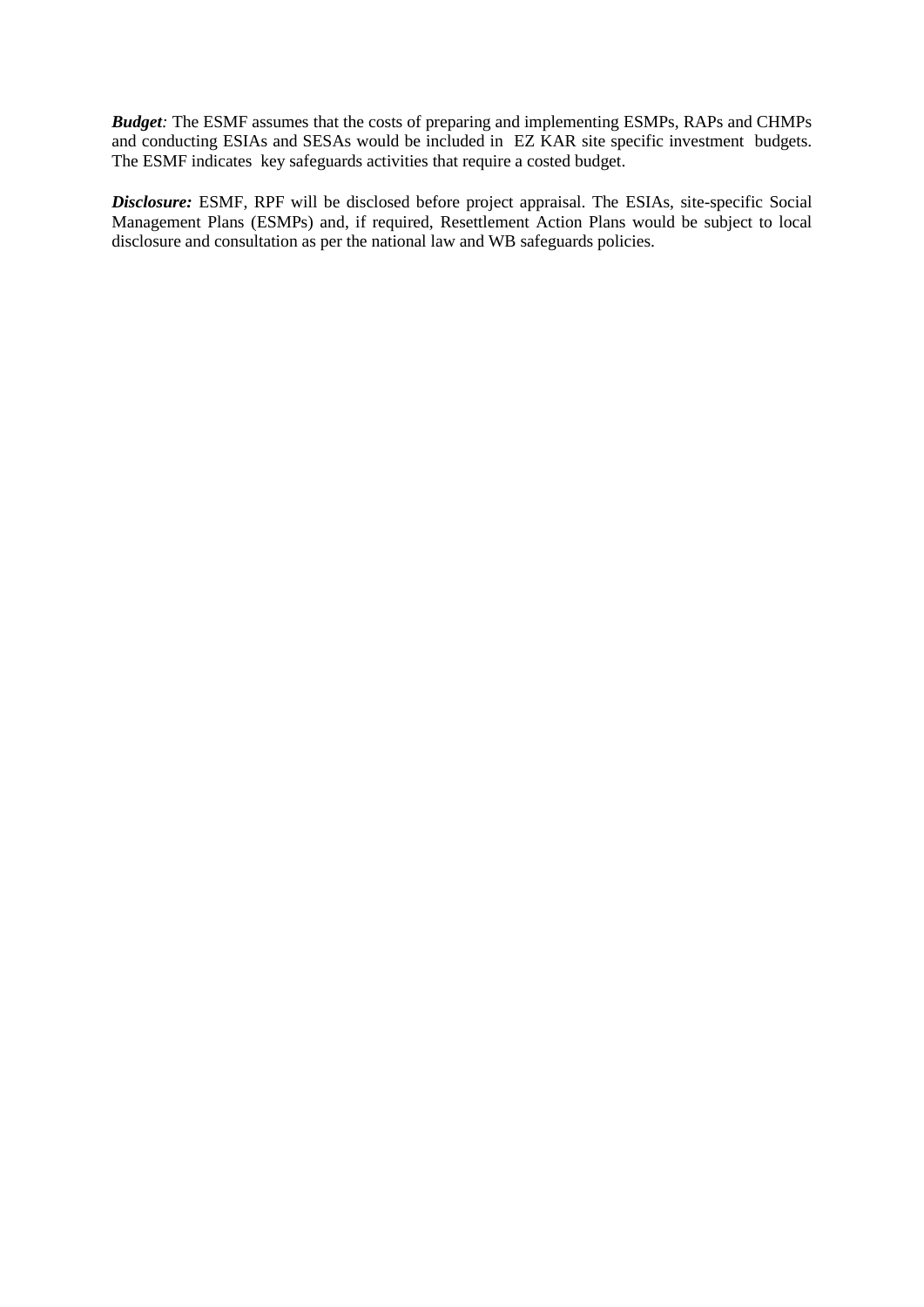# **1. PROJECT DESCRIPTION**

# **1.1.Project Context**

1. Internal displacement and large-scale return of Afghans has put a huge strain on traditional coping mechanisms, service delivery, and increased competition for already scarce economic opportunities, at a time when Afghanistan is suffering from a stagnating economy. The concentration of the displaced in urban centers risks overwhelming the public services and generating large humanitarian needs. The already profound lack of meaningful livelihoods and access to basic services for host communities in this context, could exacerbate pre-existing risks of conflict and generate popular discontent. The large-scale population movements also present a chance to develop new economic opportunities in the affected cities, both for the displaced and for the host communities. EZ-KAR provides a mechanism for the Government of Afghanistan (GoIRA) to promote the integration of returnees and internally displaced persons (IDPs) into productive employment alongside settled communities and thereby providing a boost to productivity and growth. Properly supported, the returnees can help revitalize critical value chains; encourage participation in new industrial, commercial and service markets; and finance new businesses to the benefit of both hosts and returnees/IDPs.

The proposed Project Development Objective is to strengthen the enabling environment for economic opportunities in cities where there is a high influx of displaced people.

#### Project Components

#### COMPONENT 1: SUPPORT FOR AFGHAN REFUGEES IN PAKISTAN

In order to support the regional commitments that the Government of Afghanistan and Pakistan set out in the Solutions Strategy for Afghan Refugees (SSAR) framework and tripartite agreements, this component will support Afghan refugees in Pakistan and their voluntary repatriation by (a) increasing the capacity of the Ministry of Foreign Affairs (MoFA) to provide consular services; and (b) providing information to facilitate the refugees to access economic opportunities and social services.9 MoFA will be the Implementing Agency for the Component both in Afghanistan and in Pakistan, while support will be provided to the Ministry of Refugees and Repatriation (MoRR) with communications activities.

Subcomponent 1.1: Enhancement of MoFA's capacity to meet the documentation requirements of Afghan refugees in Pakistan. This subcomponent will finance costs associated with increasing MoFA's capacity to provide consular services (e.g. issuing passports, birth certificates, marriage certificates, school certificates, etc.) in Pakistan, such as, but not limited to (a) purchasing equipment; (b) increasing the number of temporary local staff working at the Operations Support Center in Kabul and the four MoFA missions in Pakistan; and (d) training MoFA staff on the operation of equipment. The procurement of equipment will focus on the database and IT equipment. This subcomponent will not finance the costs of salary of civil servants, and only finance the salary of temporary local staff, who are contracted on an annual basis by MoFA. The operating costs of the MoFA missions, including the salary of temporary local staff, will be financed for two years.

<sup>9</sup> Promoting the repatriation of Afghan refugees in Pakistan is not an objective of this component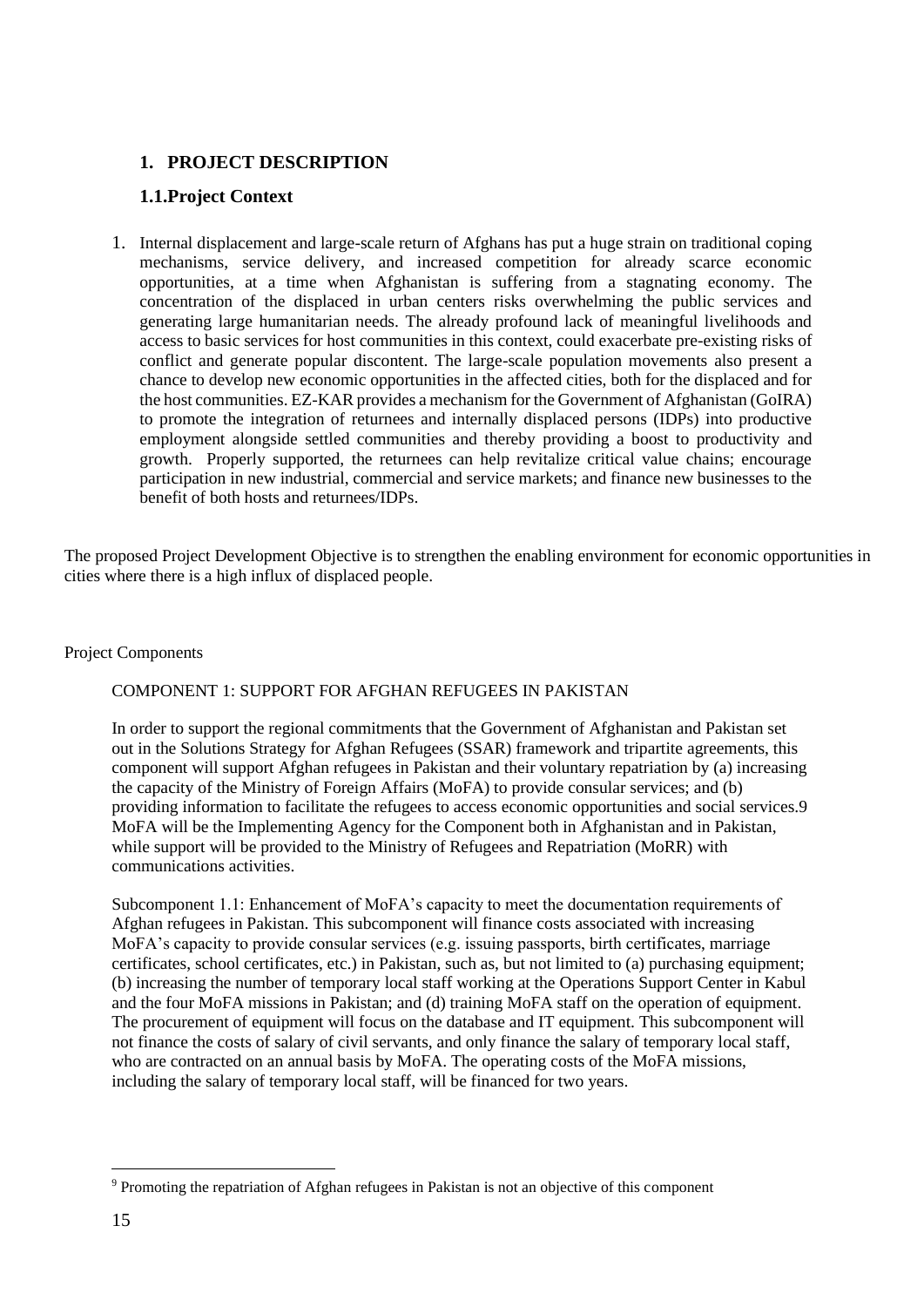Subcomponent 1.2: Provision of information to Afghan refugees in Pakistan. This subcomponent will finance information services to be provided to the Afghan refugees in Pakistan to help facilitate their access to economic opportunities and social services. This sub-component will be implemented by MoFA, in collaboration with MoRR10. The information will be provided in both demand-driven (responding to inquiries made by individuals) and supply-driven (widely disseminating commonly helpful information) methods. To provide demand-driven (responsive) information, information centers will be set-up at four MoFA missions (Islamabad, Karachi, Peshawar, Quetta) in Pakistan to receive and respond to specific questions by refugees related to legal issues, business registration, asset transfers, transaction of assets (real estates, business investments), education certificates, protection services, among others. The Information Centers will be complemented by a helpline (call center) and a website, which will respond to similar queries. A response manual will be developed for the help-desk personnel, who will be trained with the manual. On the supply-driven side, key information that can be beneficial and helpful to Afghan refugees in Pakistan will be widely disseminated through various communication means, such as announcements in social media, distribution of posters/brochures/flyers, TV/radio commercials, and other advertisements. A joint-MoFA/MoRR communications strategy that defines contents (including key policy parameters such as "facilitation of returns" as opposed to "promotion of repatriation"), audience, and modalities of information to be provided in detail will be developed. Once the joint communications strategy has been developed, a social media coordinator and a communications firm will be hired to implement the communications strategy. Additional consultants will also be recruited to support the MoRR to enhance its information and knowledge management capacity. A Joint Communications Committee will be established among MoFA, MoRR, and the Ministry of Interiors (MoI) to review and approve communications materials.

Subcomponent 1.3: Component 1 Project Management. This subcomponent involves (a) financial management, (b) procurement, (c) environmental and social safeguards, (d) monitoring and evaluation, and (d) the grievance redress mechanism for the component. Efforts will be made to recruit female staff to make services more accessible to female refugees, especially in the information center and the call center. Efforts will also be made to gather gender disaggregated data that can form the basis of further interventions for female refugees, and to have a dissemination strategy and grievance redressal mechanism (GRM) that has a broad outreach.

#### COMPONENT 2: SHORT TERM EMPLOYMENT OPPORTUNITIES AND MARKET ENABLING INFRASTRUCTURE UNDER IDLG

This component aims to increase economic opportunities in Jalalabad, Kandahar, Herat, Mehterlam, Puli Khumri, Khost Matun, Asadabad, Taluqan, Kunduz, Chaghcharan, and Maimana by (a) creating short term employment opportunities, (b) supporting municipal level regulatory and process reforms, and (c) investing in market enabling infrastructure.

Subcomponent 2.1: Short Term Employment Opportunities. This sub-component supports the request from the Government to provide some level of short-term employment support in urban areas for vulnerable households that may not benefit from other project activities. It also recognizes that large numbers of IDP/Rs in urban areas rely on daily wage work. To demonstrate quick results (i.e. immediately after CDC establishment), it will follow the design, implementation modality, and lessons learned from the ongoing Maintenance Cash and Construction Grants (MCCG) scheme under the MRRD-implemented Citizens' Charter Program (CCAP, P160567) – while customizing this to focus on urban communities.

 $10$  An MoU will be signed between MoFA and MoRR to define their roles and coordination arrangements.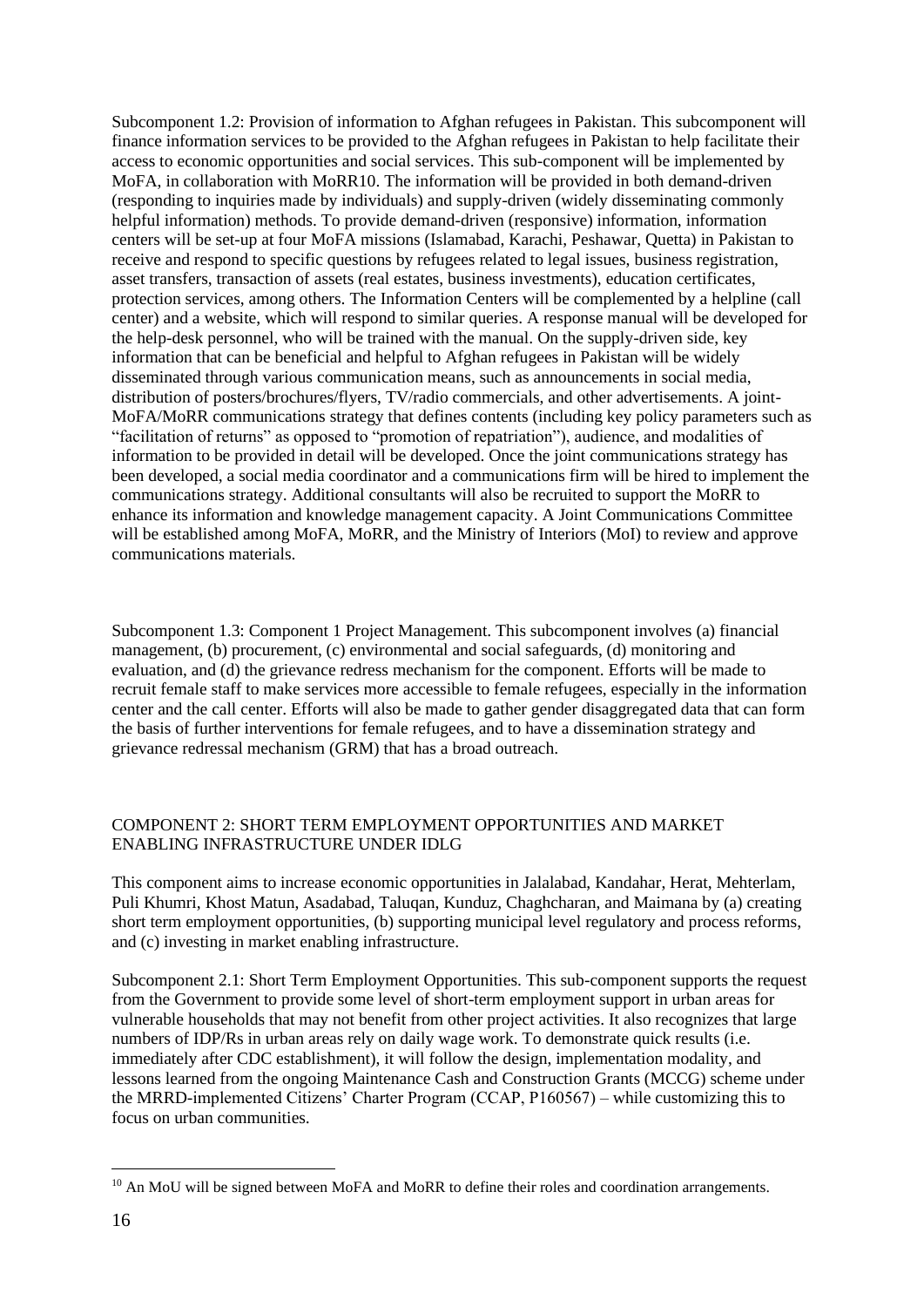The urban MCCG scheme will be implemented by IDLG, whose presence will be expanded from the three CCAP cities (Jalalabad, Kandahar, Herat) they currently operate in, into another eight cities where a total of 1,15011. Community Development Councils12 (CDCs) will be established (each CDC comprises approximately 200 households). Facilitating Partners (FPs) will be contracted to establish CDCs, support communities in the elections of CDCs, and in line with the CCAP-MCCG selection process they will conduct a Well-Being Analysis (WBA)13 to identify vulnerable households who will participate in the daily wage work.

At least 60 percent of the grant will be used for paid labor which is expected to generate an estimated 40 days of work per household per year.14 Details of the subcomponent design, selection process, costs and benefits, monitoring indicators, and governance systems will be outlined in the Project Operations Manual. It is estimated that around 80,000 vulnerable households will benefit from the MCCG scheme in 11 cities.15 These activities are also expected to increase the target cities' and households' resilience to shocks (including those related to climate change) by creating jobs and source of income through labor intensive public work.

In an effort to ensure sustainability of the CDCs created under this sub-component and to maximize the socio-economic returns on the investment made, IDLG will actively promote CDCs (by municipalities, NGOs and development actors at the city level) to serve as the primary focal point for local development purposes for their given constituents. Similarly, when the CCAP program expands to these urban areas, the same CDCs will be used by CCAP. The CDC's Community Development Plans (CDP) will be updated as needed and the same FPs can be contracted to continue work under CCAP.16

Subcomponent 2.2. Support for Municipal Level Regulatory and Process Reforms. In an effort to move municipalities towards an investor friendly way of operating, this sub-component will support the following activities:

 $11$  The coverage is expected to be close to 90% of the city if using the Afghanistan's Central Statistical Office (CSO, 2018) urban population figures, which shows that there are 1,210 communities in these urban areas. However data from UN-Habitat's 'State of Afghan Cities' report (SoAC 2015, updated 2017), shows that there are around 2,035 communities. Saturation beyond 1,150 CDCs in the 11 cities can be carried out under CCAP as more resources are made available.

<sup>&</sup>lt;sup>12</sup> Covering only communities that are not covered by CCAP.

<sup>&</sup>lt;sup>13</sup> The Well Being Analysis (WBA) is part of the Participatory Learning and Action (PLA) tools, which is a participatory process that classifies all households in the community into socio-economic categories (rich or well-off, middle class, poor, and very poor). Each household in the poor or poorest categories of the WBA with an able-bodied member willing to participate in paid labor is considered a potential beneficiary for this component. If the total number of such eligible households exceeds 35 percent of the total households in the community, then a lottery approach is used exclusively from among the eligible households only to select the actual beneficiaries.

<sup>&</sup>lt;sup>14</sup> The MCCG will be calculated as per the following: 35 percent of the total households in the community x 40 days @ AFA 350/day = 60 percent of the total grant amount. The wage rate is proposed at AFN 350 per day for unskilled labor and AFN 650 per day for skilled labor – which is aligned with the CCAP-MCCG scheme. <sup>15</sup> 1,150 CDCs x 200 hh per CDC x  $35$  percent = 80,500 hh.

<sup>&</sup>lt;sup>16</sup> A CDC's mandated tenure is only for 3 years, and if the CCAP is not rolled out within the 3-year mark from when the EZ-Kar CDCs were formed, they will hold new elections.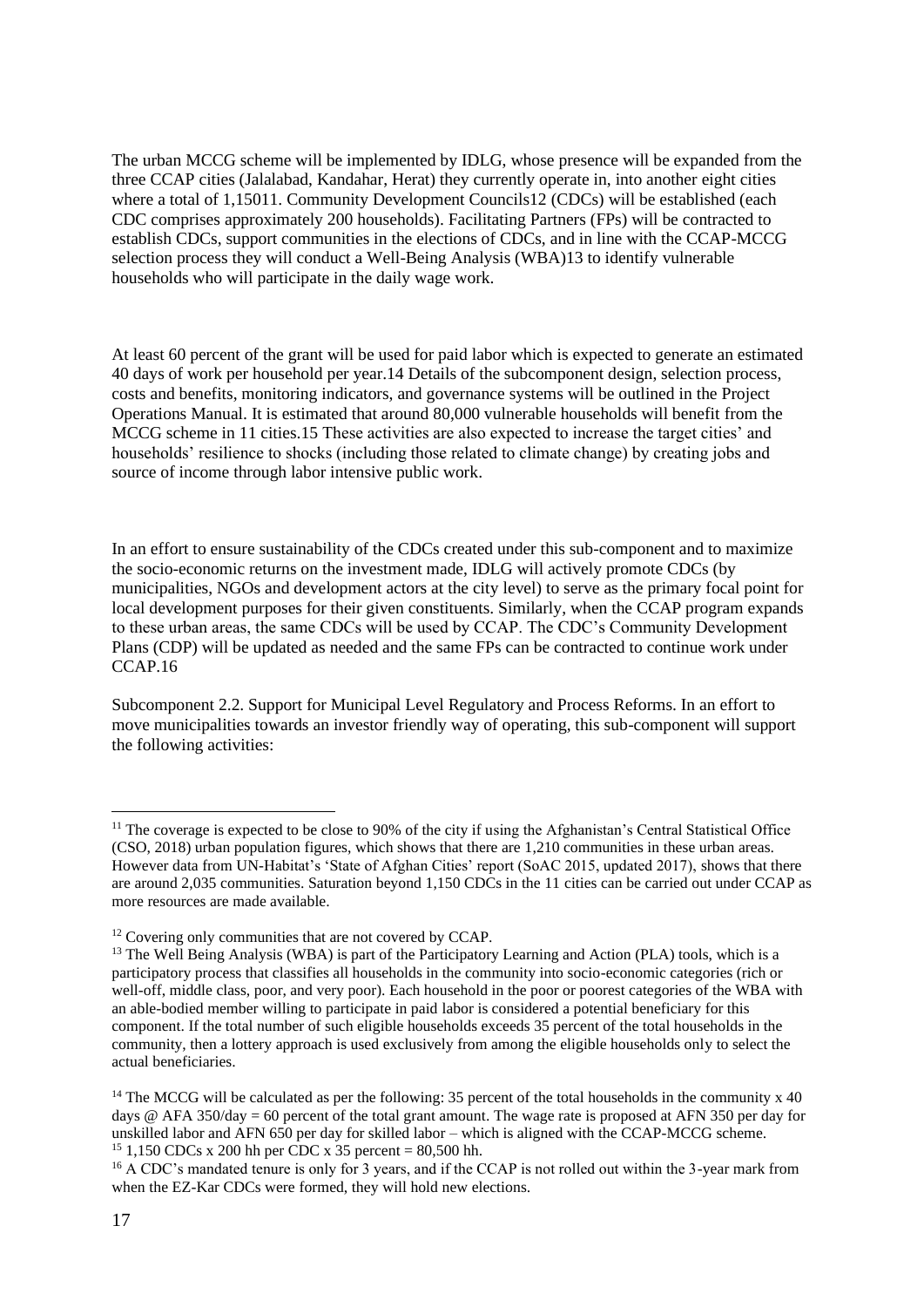Undertaking a gozar and regulatory assessment for each city. The gozar/city level economic assessment will be conducted in all IDLG project cities. The assessment will include: (i) an overview of city level processes dealing with enterprises for Government related permits, licenses, certification, payments etc.; (ii) a summary of enterprise demographics which will be used in part to identify potential business gozars; and (iii) identification and recommendations for market-based infrastructure at the gozar level.

Supporting regulatory reforms identified by the economic assessment and complimentary measures necessary to achieve economic opportunities associated with infrastructure investments. Priority will be given to simplification of construction permits (in coordination with IFC and PRISEC), but other reforms relevant to Doing Business (DB) indicators could also be supported.

Under Component 3, the achievement of both the Public Financial Management (PFM) reform triggers under the parallel World Bank-funded CIP project as well as the Construction Permit (CP) reform triggers below under the EZ-Kar project represent the reform framework for the release of the three investment tranches below:

First Investment tranche of 5%: The first tranche of 5% will be available to all four PCCs upon project effectiveness. This will help establish the project, undertake design work, and complete the second tranche release condition.

Second Investment tranche of 45% release condition: Construction permit reform implementation plan for commercial properties developed in the three cities of Jalalabad, Kandahar and Herat with no-objection from the World Bank. The construction permit implementation plan will be developed by March 2019 and will include the following actions: (i) detailed mapping of current steps, processes and stakeholders for obtaining a construction permit for commercial properties; and (ii) identifying redundant or duplicative or non-value-adding steps and processes. IDLG (with input from the three Municipalities) will be responsible for delivering this trigger. As for the city of Khost, compliance with the Public Financial Management (PFM) reform triggers under the parallel World Bank-funded CIP project will be the condition for releasing the second investment tranche under the EZ-Kar project.

Third Investment tranche of 50% release condition: Reduction in processing steps for obtaining a construction permit for commercial properties in the three PCCs of Jalalabad, Kandahar and Herat. Tranche 3 disbursement will be per city on a pro-rata basis of the actual-to-target reduction in steps. For example: if Jalalabad reduces 4 or more steps by December 2020, it receives the full tranche amount; for a reduction of 3 steps, it receives 75% of the tranche amount, and so on. This will be implemented by the three Municipalities under IDLG oversight. Compliance will be verified by an Independent Evaluation Agent procured under the project. The reduction in processing steps will be accomplished by December 2020 in line with the following targets:

|                                               | Jalalabad | Kandahar | Herat |  |
|-----------------------------------------------|-----------|----------|-------|--|
| Reduction in processing steps - PDO Indicator |           |          |       |  |
| <b>Baseline</b>                               | 21        | 14       | 23    |  |
| Target                                        |           | 12       | 19    |  |

Source for Baseline: Sub-National Doing Business in Afghanistan 2017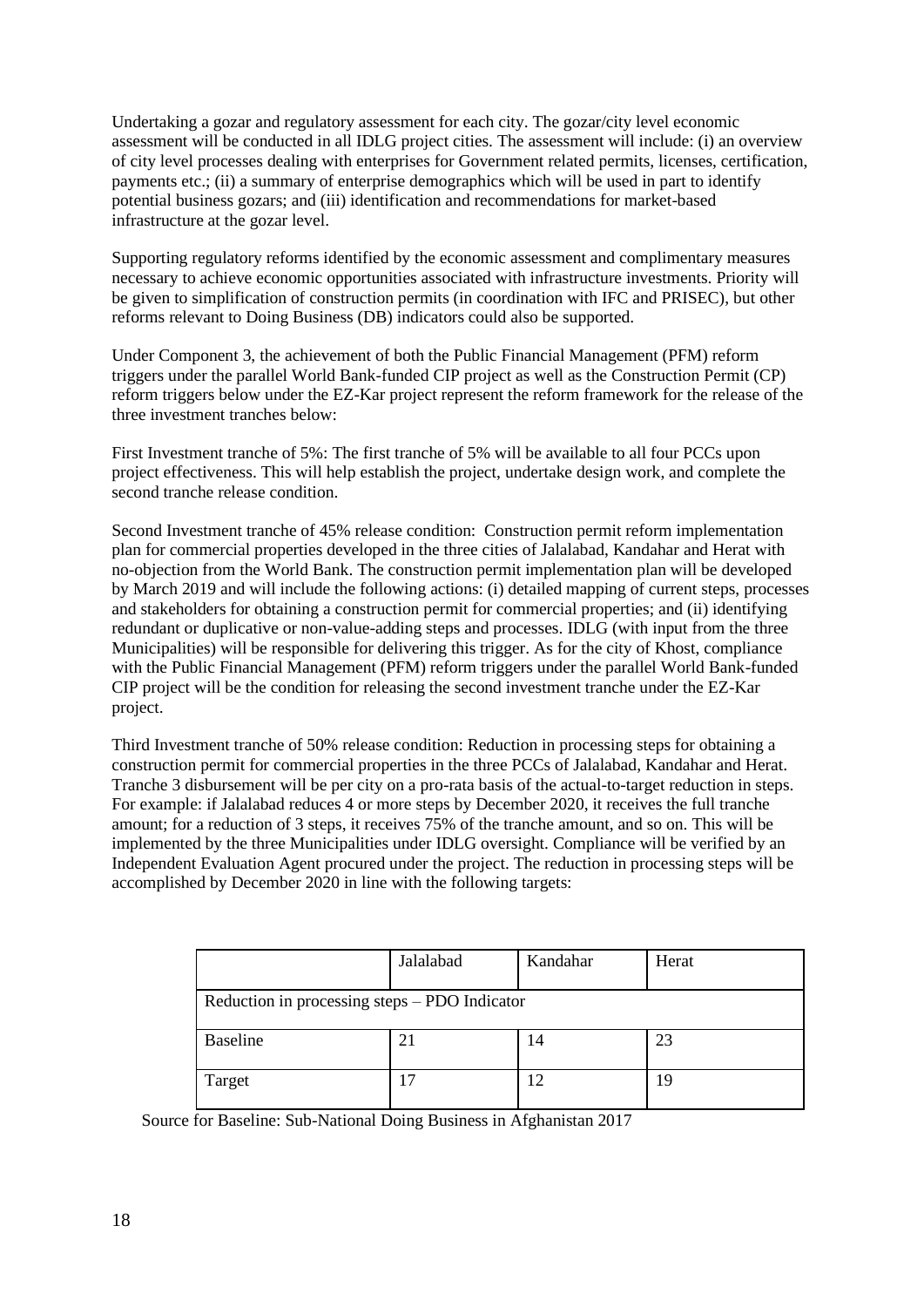It is expected that the reduction in processing steps will be accompanied by a reduction in time taken for obtaining a construction permit for commercial properties in the three CIP cities. While the reduction in time taken is not a trigger for release of funds, it will be an intermediate indicator for the EZ-Kar project and the targets will be as follows:

|                                                   | Jalalabad | Kandahar | Herat |  |
|---------------------------------------------------|-----------|----------|-------|--|
| Reduction in time (days) – Intermediate Indicator |           |          |       |  |
| <b>Baseline</b>                                   | 104       | 96       | 133   |  |
| Target                                            | 90        | 90       | 115   |  |

Source for Baseline: Sub-National Doing Business in Afghanistan 2017

As for the city of Khost, and similarly to Tranche 2, compliance with the Public Financial Management (PFM) reform triggers under the parallel World Bank-funded CIP project will be the condition for releasing the third investment tranche under the EZ-Kar project.

Subcomponent 2.3. Market enabling infrastructure: Gozar & Business gozar grants. The objective of this sub-component is to improve the poor market infrastructure which businesses complain17 constrains the enabling environment for business activity - which is essential for job creation and economic wellbeing, particularly among the urban population.

In order to organize the demand driven process and its implementation, IDLG will establish (i) Gozar Assemblies (GAs) and (ii) Business Gozars Assemblies (BGA) in the cities. A Gozar will be formed from four to five CDCs coming together who will elect their representative Gozar Assembly. While a Business Gozars will consist of an estimated 100 to 300 businesses18, who will also elect their representative Business Gozar Assembly. Before a BGA is established, IDLG in consultation with the municipality will conduct a Gozar Economic Assessment (GEA) to identify areas in the city with a high density of businesses and where EZ-Kar investments can have a high impact.

They will be established following the same governance structure which has proven to work in Afghanistan (under the CCAP), with the support of Facilitating Partners (FPs) who will facilitate the process of their elections, opening of bank accounts, capacity building in grant management and through a participatory and transparent process develop their Development Plans which will identify GA and BGA members priority economic infrastructure needs. The development plans for the GAs and BGAs will have the same positive menu (outlined in the operations manual) as the objective of their investments will be the same.

Roll out and coordination: The formation of the 1,150 CDCs and estimated 46 Business Gozars will take place in all cities in parallel. Once CDCs have been formed and have utilized their MCCG then an estimated 230 Gozar Assemblies will be formed (as GAs are a grouping of CDCs). Once formed, the IDLG and with the support of FPs will ensure that there is close coordination between GAs and BGAs (to avoid any duplication) and there is regular consultation with nahia administration and the

<sup>&</sup>lt;sup>17</sup> Doing Business in Afghanistan: A Survey of Sub-National Performance, 2017 and Economic Cluster Analysis: Study of Food Processing and Informal Manufacturing Activities in Kabul City, prepared by Altai Consulting for the World Bank, March 2015.

<sup>&</sup>lt;sup>18</sup> Businesses' includes all registered small and medium size enterprises, street vendors, enterprises etc.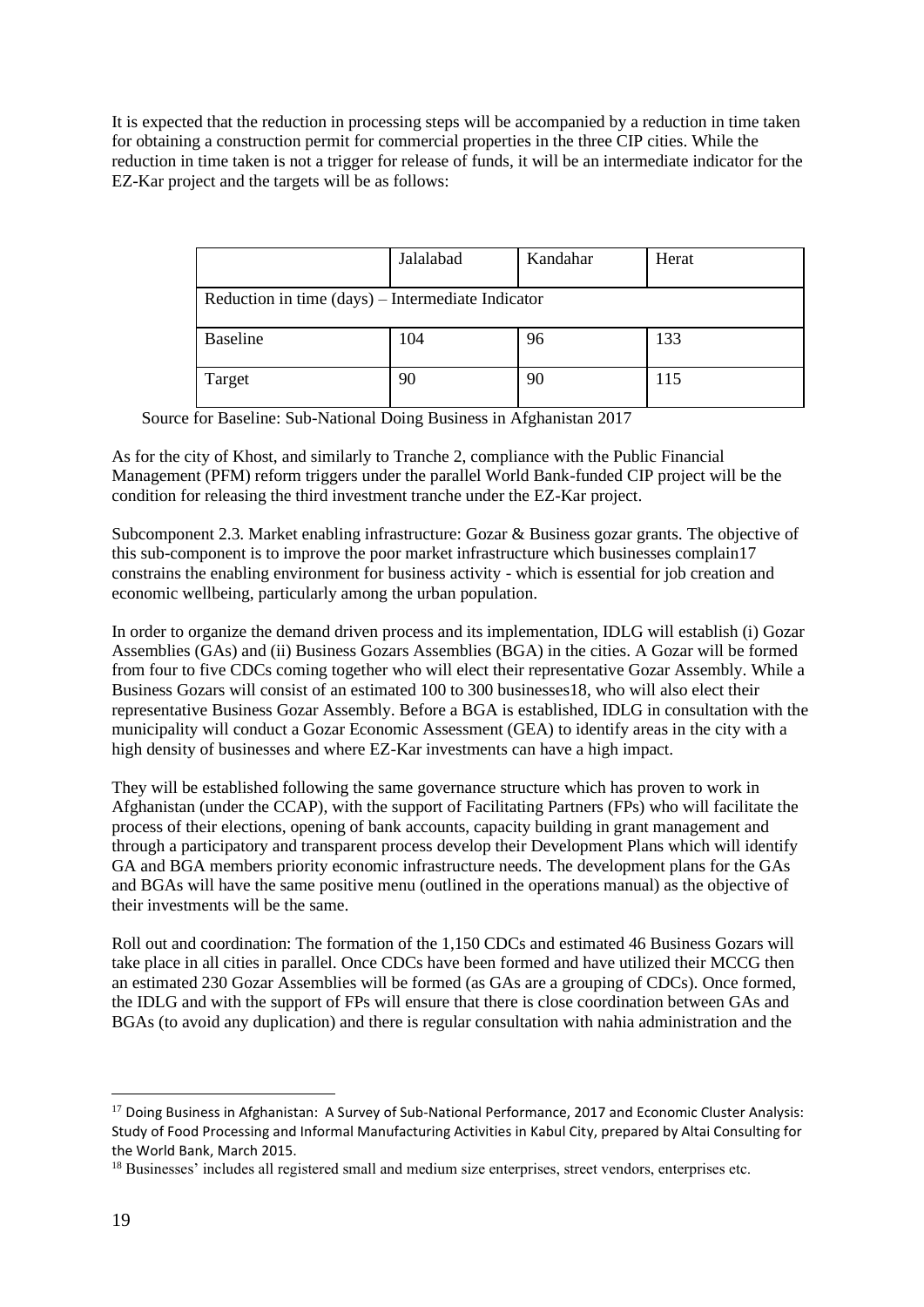Municipality Advisory Boards (MABs) in site selection, alignment with city network plans and to share information on the progress of EZ-Kar progress.

These processes are also expected to increase the resilience of businesses and households in the target cities to shocks (including those related to climate change) by improving public infrastructure, such as drainage, sanitation, and access roads, that would contribute to improved accessibility to social services, economic opportunities, and food supply. The participatory community driven development approach applied in the implementation of these investments is also expected to increase resilience by enhancing social cohesion. In addition, depending on the type of market infrastructure improved or constructed, the project may contribute to the reduction of heat loss in utilities and/or increased recovery of waste heat (Climate Finance Category 3.3 Energy efficiency improvements in the utility sector and public services).

Subcomponent 2.4: Component 2 Project Management. Activities under this component will be implemented using the existing CCAP Project Implementation Unit established under IDLG. This sub-component will therefore cover all the additional operations and management costs associated with the EZ-Kar activities in IDLG (up to 10% of the component amount), which includes costs associated with facilitating the activities of CDCs, Gozars, and Business Gozars; support for regulatory reforms; staffing; office and vehicle rentals; office/ IT equipment and accessories; training; and other incremental operating costs. The existing CCAP coverage extends only to 700 communities in three of the 11 cities selected for EZ-Kar implementation; hence, EZ-Kar specific Provincial Management Units (PMUs) will be set up in the remaining eight cities.

COMPONENT 3: PRIORITIZED URBAN INVESTMENTS IN FOUR PROVINCIAL CAPITAL CITIES (US\$25 million)

This component will be implemented by IDLG in the four provincial capital cities of Jalalabad, Kandahar, Herat and Khost. It consists of the following two sub-components:

Sub-Component 3.1: Prioritized Urban Investments: The funding of Prioritized Urban Investments (Priority Projects) under EZ-Kar will be conditional upon improvement in both the municipalities' public financial management (as per the principles of the parallel World Bank CIP Project) as well the construction permit issuance procedures. Priority Projects will be selected through consultations led by municipalities, with participation of Municipal Advisory Boards (MABs) and the private sector. Furthermore, budget allocation per participating city will be allotted according to the number of returnees in the past 3 years (2016-2018). This sub-component is also fully aligned behind the implementation arrangements under the parallel World Bank-funded Cities Investment Program (CIP) project. A clearing mechanism (within the IDLG CIP PIU) will be established to decide which of the Priority Projects will be financed under the CIP or the EZ-Kar Window. Priority Projects with high economic returns located in neighbourhoods of high concentration of IDPs and returnees will be financed under the EZ-Kar window.

| <b>Buildings and Public Spaces</b>                              | Road and Traffic Management                                                                           | Streetscape<br>Improvements                          |
|-----------------------------------------------------------------|-------------------------------------------------------------------------------------------------------|------------------------------------------------------|
| Greening of open spaces<br>Reforestation of new/existing public | Paving of flood-prone primary<br>and secondary streets                                                | New/restored storm<br>water drainage canals          |
| parks and women's public parks                                  | Construction of/improvements to<br>infrastructure for improving<br>market accessibility, connectivity | Solar powered/energy<br>efficient street<br>lighting |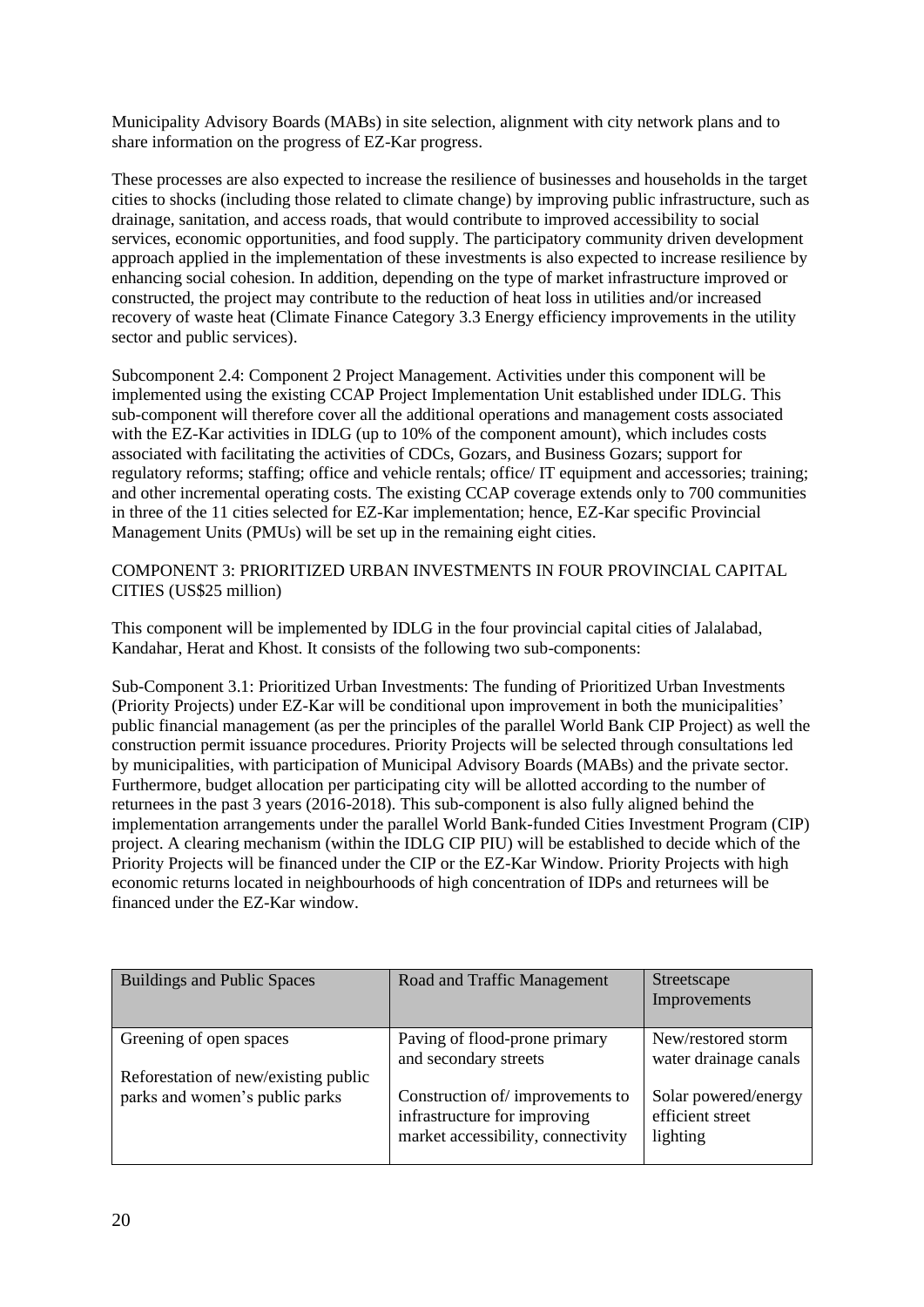| Restoration of public markets and     | New/rehabilitated bus          | Sidewalk and         |
|---------------------------------------|--------------------------------|----------------------|
| women's markets with resource         |                                |                      |
|                                       | stops/stations                 | pedestrian crossings |
| efficient materials and designs       |                                |                      |
|                                       | Traffic management systems and |                      |
| Small scale restoration of            | signaling and calming          |                      |
| historic/cultural sites               |                                |                      |
|                                       | Parking facilities             |                      |
| Rehabilitation of toilet and storage  |                                |                      |
| facilities for markets including cold |                                |                      |
|                                       |                                |                      |
| storage and warehousing facilities    |                                |                      |
|                                       |                                |                      |

Sub-Component-3.2 Project Preparation: Given that Component-3 will be implemented by the CIP PIU at IDLG, sub-component 3.2 will finance the cost of feasibility studies, detailed engineering designs, construction supervision and monitoring and evaluation for a budget equal to US\$5million. Progress and financial reporting as well as output and outcome monitoring under this component will be reported upon under a separate reporting system along the same format of the CIP.

#### COMPONENT 4: MARKET ENABLING INFRASTRUCTURE AND REFORMS FOR KABUL MUNICIPALITY (Est. US\$40 million)

This component aims to address the challenges faced by Kabul's private sector in accessing economic opportunities. Kabul's private sector is dominated by a very large number of small- and microbusinesses. These are located throughout the city in: (a) formal market areas, (b) small semi-formal shops and factories located in commercial areas, and (c) on the sides of main transport roads informally. In general, these businesses are performing in a suboptimal manner due to productivity, value (quality), and connectivity challenges. This component aims to address these problems, while also allowing for cluster formation. This will be done by: (a) assisting Kabul Municipality to implement selected national level regulatory reforms and municipal level regulations associated with market upgrading; and (b) financing investments in market upgrading and connectivity improvements (e.g. roads and drainage) that promote economic opportunities.

Subcomponent 4.1: Regulatory and process reforms. Assistance will be provided to Kabul Municipality in realizing select national level regulatory reforms at the municipal level and regulations associated with market upgrading. The focus will be on the simplification of construction permits, but other reforms relevant to Doing Business (DB) indicators can also be supported. This sub-component will also help determine the allocation of investment resources under subcomponent 4.2. Investment resources will be allocated on a performance basis, and the same procedures and triggers explained in Subcomponent 2.3 will be used to release the three tranches for subcomponent 4.2 implementation. The reduction in steps and time will be accomplished by December 2020 in line with the following targets:

|                          | Kabul |
|--------------------------|-------|
| Reduction in steps       |       |
| <b>Baseline</b>          | 13    |
| Target                   | 10    |
| Reduction in time (days) |       |
| <b>Baseline</b>          | 354   |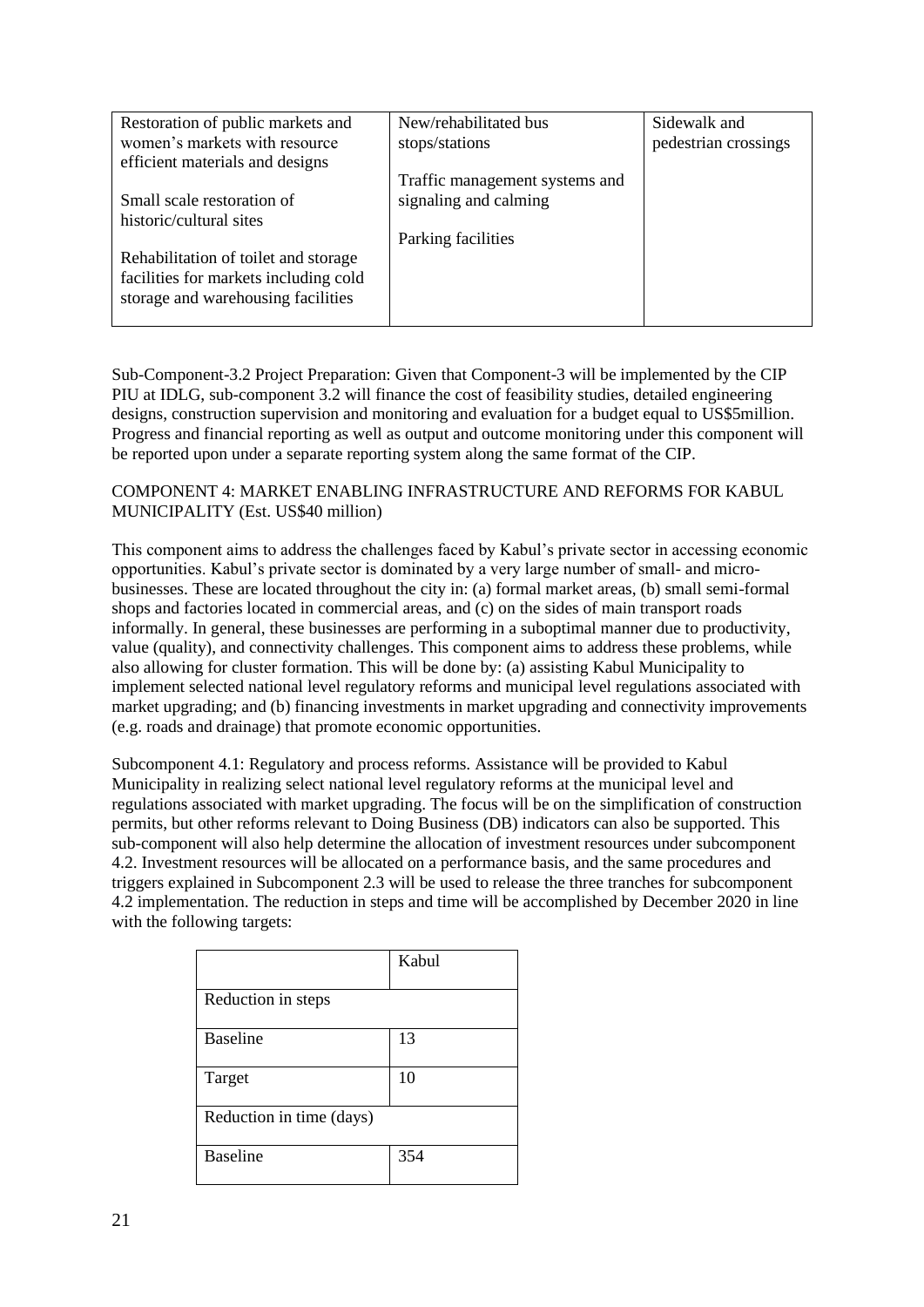| Target | 31 N<br><u>JUU</u> |  |
|--------|--------------------|--|
|        |                    |  |

Source: Afghanistan Doing Business Reform Memorandum, March 2018

Subcomponent 4.2: Priority subprojects. The subcomponent will finance investments designed to promote economic opportunities through market upgrades and market connectivity improvements (roads, drainage, electricity, among others). These investments will be screened to ensure a focus on economic opportunities. Eligible investments will be limited to those that: (a) improve economic opportunities through improved productivity (reductions in wastage and pilfering), (b) increase the value of products (hygiene, packaging, etc.) or (c) improve connectivity to the market, and that (d) are located on land owned by the municipality, (e) are limited to a maximum of \$2.5 million and confined to market establishment or refurbishment and associated connectivity of services (e.g. drainage, roads), (f) consistent with Kabul's master plan (zoning, future development), and (g) have the concurrence of the private sector.

The funding for these investments will be conditional on regulatory reform achievements. The type of investments that are likely, include work on public markets (including women's markets) and roads, the provision of electricity connections and logistics infrastructure (warehouses etc.). Investment resources will be allocated on a performance basis in three tranches. As with the market infrastructure of Subcomponent 2.3, these processes are also expected to increase the resilience of businesses and households in the target cities to shocks (including those related to climate change) by improving public infrastructure, such as drainage, sanitation, and access roads, that would contribute to improved accessibility to social services, economic opportunities, and food supply. In addition, depending on the type of market infrastructure improved or constructed, the project may contribute to the reduction of heat loss in utilities and/or increased recovery of waste heat (Climate Finance Category 3.3 Energy efficiency improvements in the utility sector and public services).

Subcomponent 4.3: Component 4 Management. Activities under this component will be implemented using the existing Project Implementation Unit established under KMDP. This sub-component will therefore cover all the additional operations and management costs associated with the EZ-Kar activities in Kabul, which includes costs associated with facilitating the selection of eligible investments, meeting the regulatory reforms and their release conditions, staffing, office and vehicle rentals, office/ IT equipment and accessories, training, and other incremental operating costs.

#### COMPONENT 5: PROJECT MANAGEMENT, IMPLEMENTATION SUPPORT AND NATIONAL REGULATORY REFORMS (Est. \$10 m)

This component finances the efforts of the Ministry of Economy (MoEC) in (a) supporting national level regulatory reforms, and (b) coordinating the management of EZ-Kar project implementation.

Sub-component 5.1: National level regulatory reforms. This sub-component seeks to move municipalities from providing "red tape" (bureaucratic and/or difficult processes) to providing a "red carpet" (an investor friendly way of operating). The Project will support the following red-carpet measures:

National level regulatory reforms. The national regulatory reform agenda will be identified and informed by: (i) the priority national reform agenda; (ii) the city level economic assessment; and (iii) issues that arise in the implementation of the economic opportunity's infrastructure at both the city and gozar levels. The work will involve: (i) a mapping of reform processes; (ii) development of an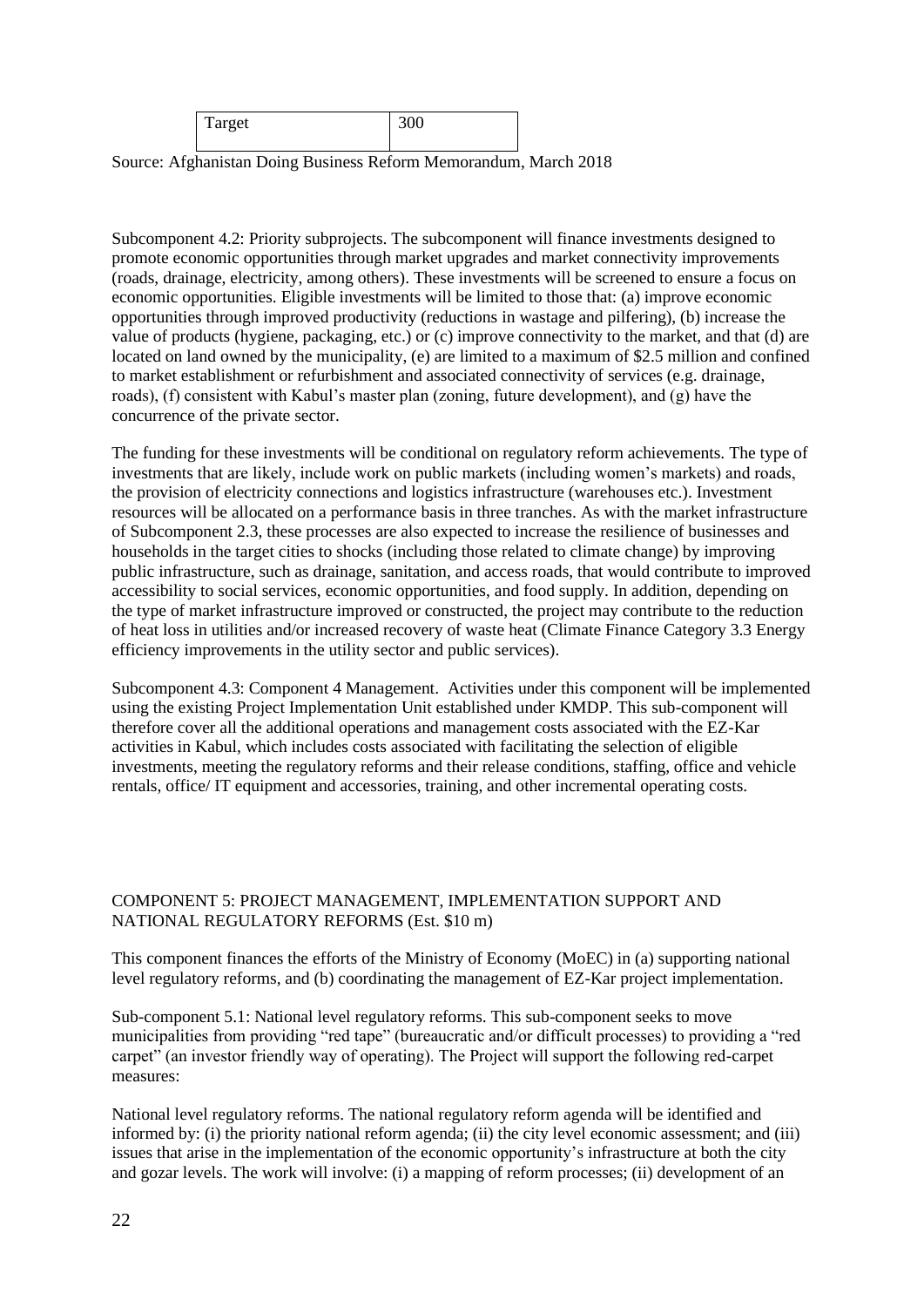implementation plan; (iii) implementation, (iv) monitoring, and (v) coordination with other stakeholders (the national level PRISEC process, the national Government and the private sector). At the national level, construction permits have been identified as a high priority. The immediate priority is the simplification of construction permits (in coordination with IFC and PRISEC) and will accomplish the following by December 2020:

Reviewing and assessing the gaps in existing national level legal and regulatory framework related to construction permit for commercial properties

- Developing a national level regulatory reform plan with detailed recommendations
- Updating the national level legal and regulatory framework as per the recommendations
- Developing a national level Building Code for Afghanistan
- Developing and implementing a risk-based inspection system based on type of buildings
- Developing an action plan for establishing quality control and safety mechanisms prior to occupation of newly constructed buildings
- Identifying ICT and technical assistance needs for automation of construction permitting procedures (online application and approval processes).

Feasibility assessment of business service centers in cities that do not already have them. At the city level, the individual cities in coordination with IDLG will be responsible for the actual city level interventions and infrastructure development. However, the feasibility studies for these centers will be procured and financed under the MoEC framework contract.

Development of coordination mechanisms with: (i) relevant central government ministries and the PRISEC reform process; (ii) the different units of the city government that interface with the private sector; and (iii) the private sector (in Kabul's case this only applies to the PRISEC coordination). Implementing the Red-Carpet program will require: (i) strong coordinating mechanisms; and (ii) access to technical assistance. Coordination will be achieved through establishing steering committees at the national and city levels. This coordination will be supported through the establishment of memorandums of understanding for coordination and collaboration. The technical assistance will be provided through a combination of firms and individuals.

Subcomponent 5.2. Project Management. EZ-Kar Project is an inter-ministerial effort to improve economic opportunities in cities across Afghanistan. Ministry of Economy (MoEC) will serve as the lead line Ministry for the project responsible for inter-ministerial coordination among stakeholders within GoIRA. It will be responsible for overall management and project oversight across the Implementing Agencies (IAs).19 To strengthen the linkages across components during project implementation, MoEC will establish two inter-ministerial bodies that will foster strong project specific engagement and coordination at the Deputy Ministers and the technical level. The terms of reference of these two bodies has been agreed with MoEC and will be outlined in the operations manual.

This sub-component will finance the operational planning; capacity building; management information and reporting systems; grievance redress mechanisms (GRM); human resource management; communications; donor and field coordination; financial management (FM) and procurement functions; and safeguards oversight. Funds will also be set aside to carry out mixed method evaluations. This component will therefore cover all expenditures associated with MoEC's

<sup>19</sup> MoFA, IDLG, Kabul Municipality and coordination with MoF.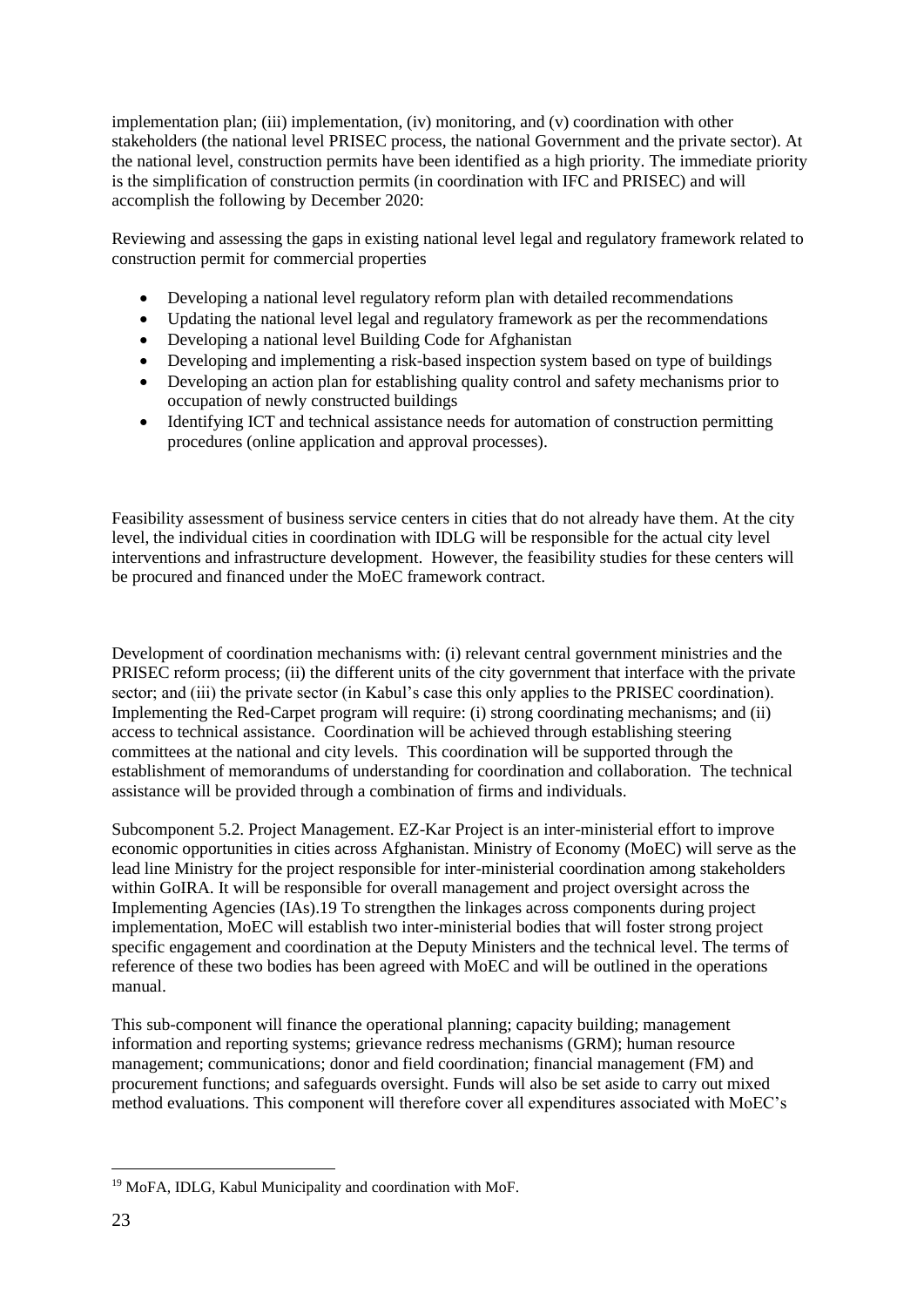management and oversight of the project as listed above, including technical assistance needed to support the Program Management Unit (PMU) and incremental operating costs (IOC).

C. Project Beneficiaries

The EZ-Kar project will reach Afghan refugees living in Pakistan and Afghans in Jalalabad (Nangarhar Province), Kabul (Kabul Province), Kandahar (Kandahar Province), Herat city (Herat Province), Puli Khumri (Baghlan), Maimana (Faryab), Firozkoh (Ghor), Khost (Khost province), Asadabad (Kunar), Kunduz (Kunduz province), Mihtarlam (Laghman) and Taloqan (Takar Province). These cities have been selected based on the influx of returnees and IDPs with data from GoIRA (CSO) sources (see Annex 6 for the population figures).

The project recognizes that returnees cannot be targeted at the expense of the hosts who face similar vulnerability and challenges. Except for Component 1 on documentation, which provides that path for returnees to repatriate and receive economic opportunities, all other components benefit both the displaced population and the host communities.

# **II. LEGAL, REGULATORY and POLICY FRAMEWORK ANCHORING THE ESMF**

## **2.1 Key National Laws and Regulations**

- 2. The primary relevant laws and regulations framing social and environmental issues of the EZ-KAR project are: the Constitution of Afghanistan (2004); the Law on the Preservation of Afghanistan's Historical and Cultural Artifacts (2004); the Environment Law of Afghanistan (2007); the Labor Law (2007); National Policy on Internally Displaced Persons in Afghanistan (2013;, Access to Information Law (2014); National Regulations for Environmental and Social Impact Assessment (2017); National Regulations for Environmental and Social Impact Assessment (2017); National Land Policy (2018); Policy Framework for Returnees and IDPs (2017); the Law on Land Acquisition (2017); the Land Management Law (2017); Law on Prohibition and Prevention of Harassment of Women and Children (2018). Key provisions of these laws/regulations are highlighted as follows:
- 3. *The Constitution of Afghanistan* (2004) contains articles that relate specifically to Afghan citizenship. Article 4 states that the nation consists of all individuals who are citizens of Afghanistan and no member of the nation can be deprived of his citizenship. Affairs related to citizenship and asylum are regulated by laws; Article 22 stipulates that any kind of discrimination and privilege between citizens of Afghanistan is prohibited. Citizens, whether women or men, have equal rights and duties before the law. Article 39 states that every Afghan citizen shall have the right to travel and settle in any part of the country except for those areas prohibited by law. Every citizen has the right to travel outside Afghanistan and return according to the law. The state shall protect the rights of citizens of Afghanistan outside the country.
- 4. Article 141 of The Constitution assigns institutional responsibility for administering city affairs to municipalities and grants them the role of leading public participation by linking 'bottom up' and 'top down' planning.
- 5. *The Environmental Law (2007):* The law was developed based on international standards taking into account the environmental conditions in Afghanistan and is considered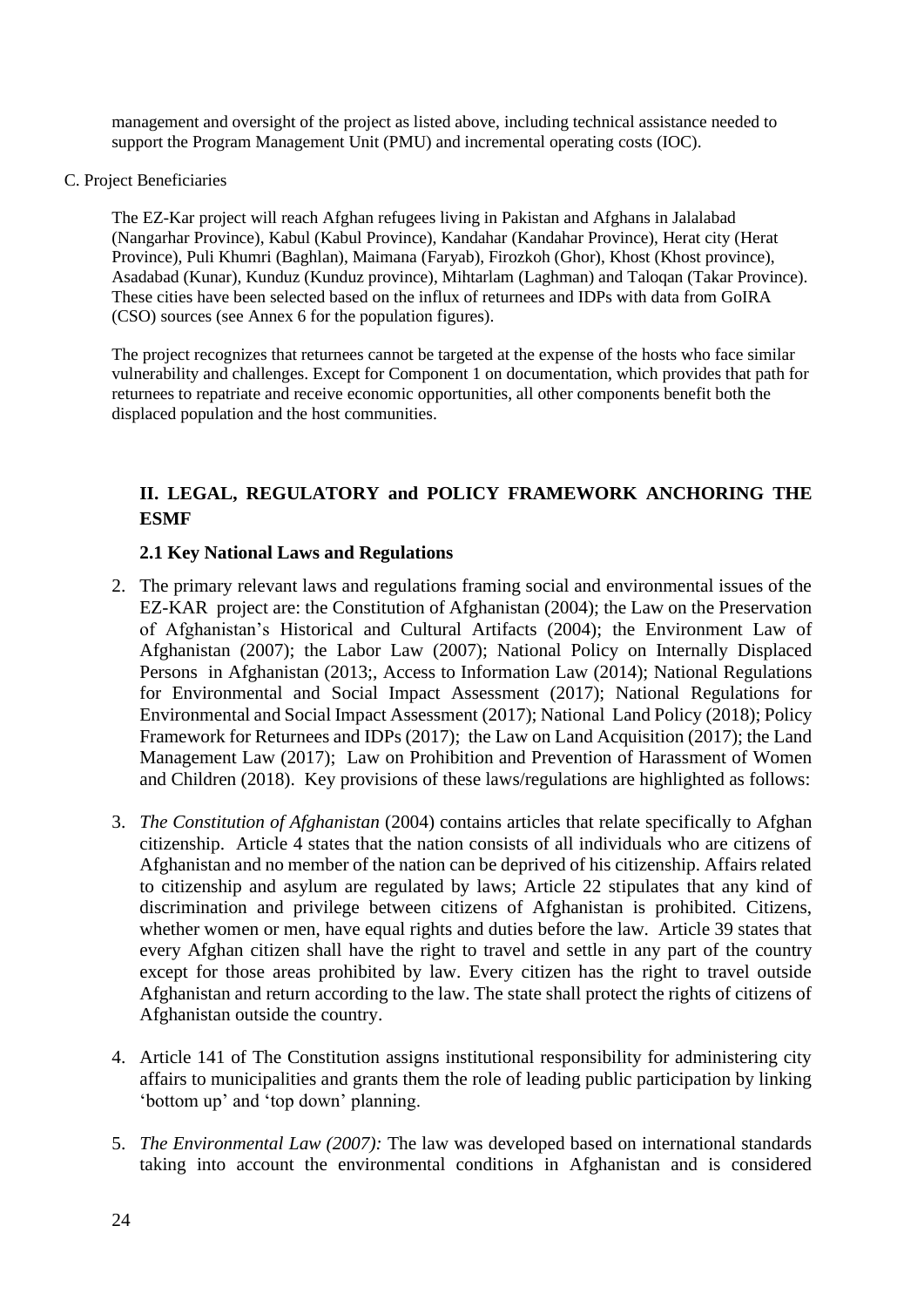comprehensive. It stipulates that the active involvement of local communities in decision making processes is required for the sustainable use, rehabilitation and conservation of biological diversity, forests, land, and other natural resources as well as for prevention and control of pollution, conservation and rehabilitation of the environment quality. It also states that the affected persons must be given the opportunity to participate in each phase of the project. The law requires the proponent of any development project, plan, policy or activity to apply for an environmental permit (called the Certificate of Compliance or CoC) before implementation of the project by submitting an initial environmental impact assessment to the National Environmental Protection Agency (NEPA) to determine the associated potential adverse effects and possible impacts. The law also establishes a Board of Experts that reviews, assesses and considers the applications and documents before NEPA could issue or not issue the permit. The EIA Board is appointed by the General Director of the NEPA and is composed of not more than 8 members. The EIA Board of Expert's decision can be appealed.

- 6. *National Regulations for Environmental and Social Impact Assessment (2017):* These update the *EIA Regulations (2008)* and grant the National Environmental Protection Agency (NEPA)<sup>20</sup> formal oversight responsibility for social impact assessment in addition to environmental impact assessment. There are now merged into a single Environmental and Social Impact Assessment process. The updated regulations sets out the administrative procedures for conducting ESIAs. The regulations provide examples of projects expected to create adverse impacts (Category 1) and those that may create significant negative impacts (Category 2) before describing specific processes and procedures, and the required documents for each category. After receipt of the application form and other relevant documents NEPA will, according to the requirements: (i) issue a CoC, with or without conditions, (ii) advise the applicant in writing to review the technical reports and address the concern of NEPA, or (iii) refuse the CoC with written reasons. Once permission is granted the proponent must implement the project within three years otherwise, the permit expires. Implementation constraints include (i) effective application of ESIA procedures by private and public proponents; (ii) monitoring of the implementation of the ESMP; (iii) the expertise and means for quality analysis necessary to determine compliance reports; (iv) the ownership of the EIA process by line ministries; (v) limited knowledge, experience, and capacity of staff; and (vi) the coordination, monitoring, and harmonization of various requirements by international agencies involved in technical and financial supports.
- 7. The *National Policy for Internally Displaced Persons (IDPs) (2014)* sets out the rights of IDPs to assistance and protection during all phase of displacement – from emergency through protracted displacement – until they are effectively integrated into host communities. The policy lays out the national responsibilities of the Afghan Government in accordance with international standards and Guiding Principles on Internal Displacement. A comprehensive government approach is detailed in a road map for implementation that integrates provincial action plans with a National Implementation Plan.

<sup>&</sup>lt;sup>20</sup> NEPA is the focal point for the ozone treaties, the Vienna Convention and the Montreal Protocol, and the UN Framework Convention on Climate Change (UNFCCC) while MAIL is the focal point for the UN Convention on Biological Diversity (UNCBD), the UN Convention to Combat Desertification (UNCCD) and the Convention on International Trade of Endangered Species (CITES)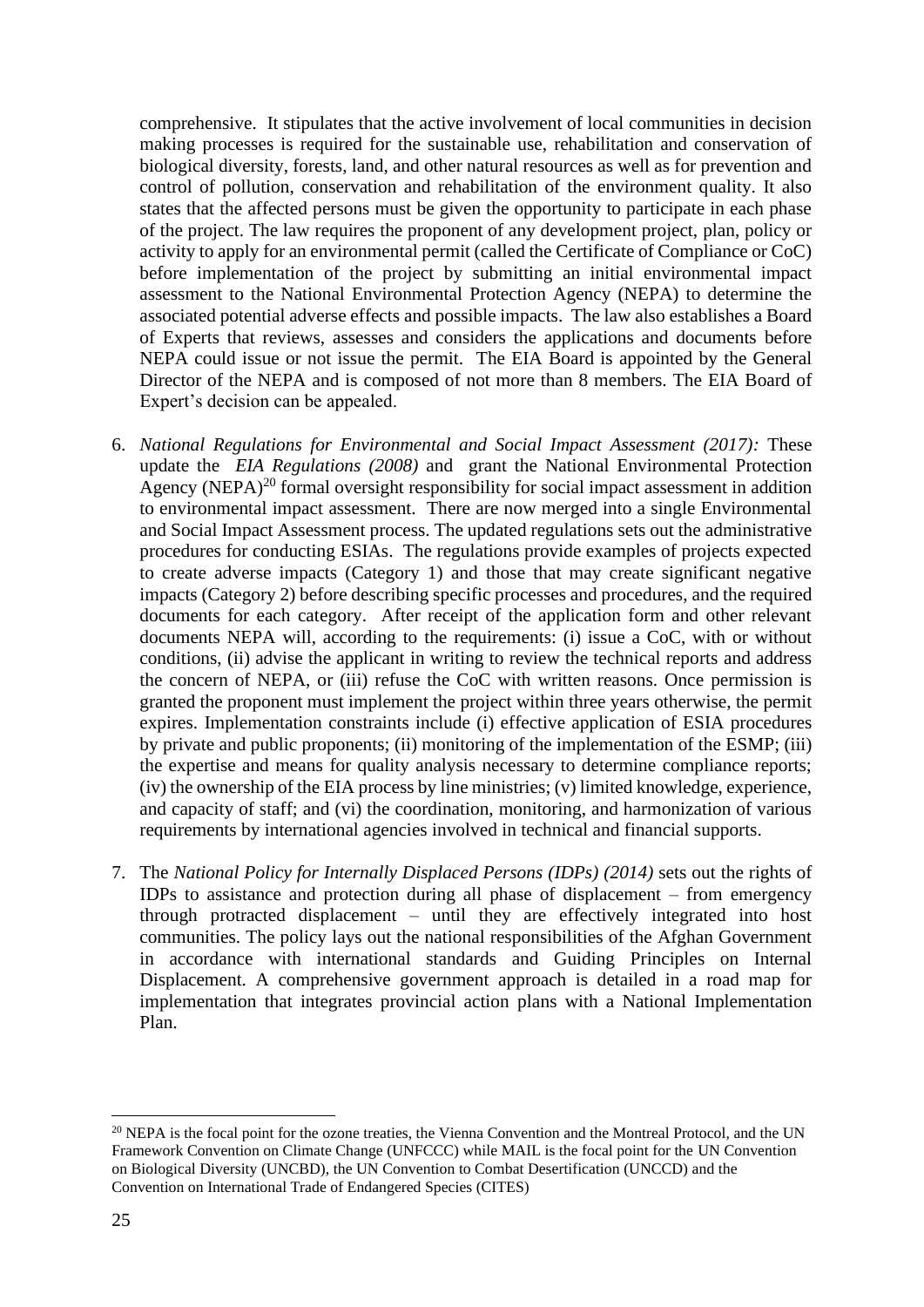- 8. The *Policy Framework for Returnees and IDPs (2017)* elaborated following the surge of returnees to Afghanistan in 2016. The framework is anchored in the Constitution of Afghanistan and its aim is to ensure the safe and successful re-integration of returnees and IDPs into the social and economic fabric of Afghanistan.
- 9. *Labor Law (2007)* contains a number of articles relevant to the type of infrastructure development likely to take place under EZ KAR: Article 30 states that an organization 'can increase or decrease the hours of work during the week providing that the total working hours during a week do not exceed 40 hours'. Article 31 states that youths between 15-18 cannot work more than 35 hours per week. Articles 107 – 119 in Chapter 10 of the Law set out a range of specific requirements to ensure health and occupational safety conditions in a workplace. For example, Article 112 requires that when working in' conditions harmful to health' special clothing/footwear etc. should be put at the disposal of employees free of charge; Article 114 requires that First Aid Medical kits should be available and the treatment of an employee's illness should be at the employer's expense.
- 10. *The Access to Information Law* (2014) ensures that Afghan citizens have the right to access information from government institutions increasing their transparency and accountability to ordinary people. Although Article 50 of the Afghan constitution guarantees citizens the Right to Access to Information from state departments and Article 34 provides for Freedom of Expression, the country previously did not have a law on access to information. The law follows the internationally accepted principle of maximum disclosure of information where all information held by the Government is presumed to public with minimal exceptions. Limitations to access to information are restricted to situations where disclosure poses legitimate harm to public or private interests.
- 11. *The Law on Land Acquisition (2017)* replaces *The Law on Land Expropriation (2009)* in providing the legal basis for land acquisition and compensation. Article 4 confirms Municipalities in urban areas and ARAZI in rural arears as the enforcement authorities of the law. Article 5 sets out the range of public interest projects, including a range of infrastructure projects, for which an individual's property and assets may be expropriated; Article 6 reconfirms the types of properties ( cultural and historic) and land ( required for environmental protection) where expropriation is either prohibited or limited; Articles 9- 12 set out the various responsibilities of the expropriating authority, affected person and evaluation committee; Articles 13-18 describe the different types of expropriation; The arrangements for transfer of Government Property in order to enable a Project are described in Articles 19- 21. Articles 22 -37 are devoted to a set of issues around the valuation of expropriated properties including the establishment of a Panel of Developing Bill of Valuation of Expropriated Properties in every province ( article 22), appraisal of compensation for different assets ( articles25-33); Articles 36 and 37 deal respectively with expropriation of property of an absent person and timing of compensation payments; Articles 38-41 set out the Resettlement procedures and responsibilities of the Resettlement Committee. Various miscellaneous provisions related to land acquisition including assessment of property related conflicts and enforcement are set out in articles 42-53.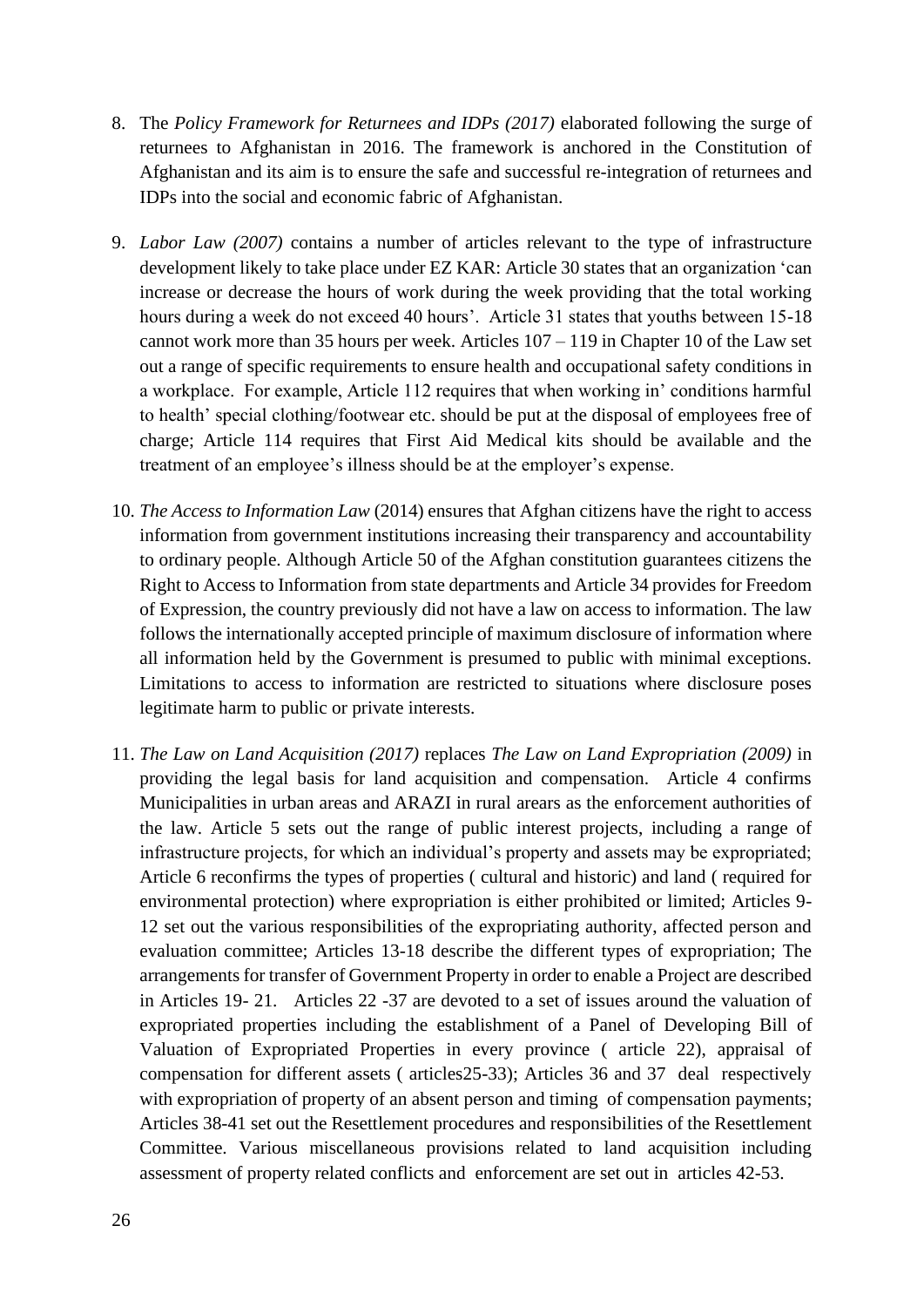- 12. The new *Land Management Law (2017)* replaces the *Law on Managing Land Affairs (2008)* and aims to create a legislated unified, reliable land management system. This Law also aims to provide a standard system for land titling, land segregation – subdividing land into a number of parcels of land- and registration; prevent illegal land acquisition and distribution; access to land to people; and conditions for appropriation of lands. Article 40 states that government lands are regulated by the Land Authority and Article 50 states that public welfare projects cannot be implemented on government lands without acquiring the agreement of the Land Authority.
- 13. *National Land Policy* was approved by the cabinet in 2018. Important relevant provisions of the current policy include: *Land Tenure/Land Acquisition* (i) Land policy provides that compensation for the expropriation of ownership or of rights over land as enshrined in the Constitution be strictly enforced by law. Property rights may only be expropriated under defined legal procedures and for defined legal purposes; (ii) it also provides that no law may permit arbitrary deprivation of property rights. In the event that the government decides to implement a development project in the interest of the public, the value that the land had prior to the announcement of the expropriation will form the basis for the amount of monetary compensation to the owners of the property.
- 14. *Protection of Property Rights:* It is a national policy that the national and provincial governments take measures to protect citizens including residents of informal settlements from arbitrary and forcible eviction. Eviction and relocation of unplanned settlement residents shall be undertaken with community involvement only for necessary spatial rearrangement that should take effect in accordance with the public's interest. Compensation for expropriation of rights over land must be provided equitably in accordance with the law.
- 15. *The Law on Preservation of Afghanistan's Historical and Cultural Artifacts* (2004) According to The Law on the Preservation of Afghanistan's Historical and Cultural Artifacts operations which causes destruction or harm to recorded historical and cultural sites or artifacts is prohibited (art .11, art. 16). The law provides guidelines for how to deal with chance finds. This is considered consistent with the World Bank OP 4.11 on physical cultural resources. ESIAs will include screening for existence of physical cultural resources in the potential area of impact.
- 16. *Sub National Governance Policy (SNGP) (2010)* of the IDLG reinforces the government's commitment to achieving equal rights for women and men under the law set out in Article 22 of the Constitution. The policy states that to 'support the achievement of gender equity, all government entities will embrace and implement gender equity efforts, including gender sensitive policies, strategies, budgets and programs. Ensuring that gender equity is achieved is the shared responsibility among government entities at the national and sub-national levels'. The SNGP states that (a minimum) of 25% of the seats of Municipal Councils will be reserved for women.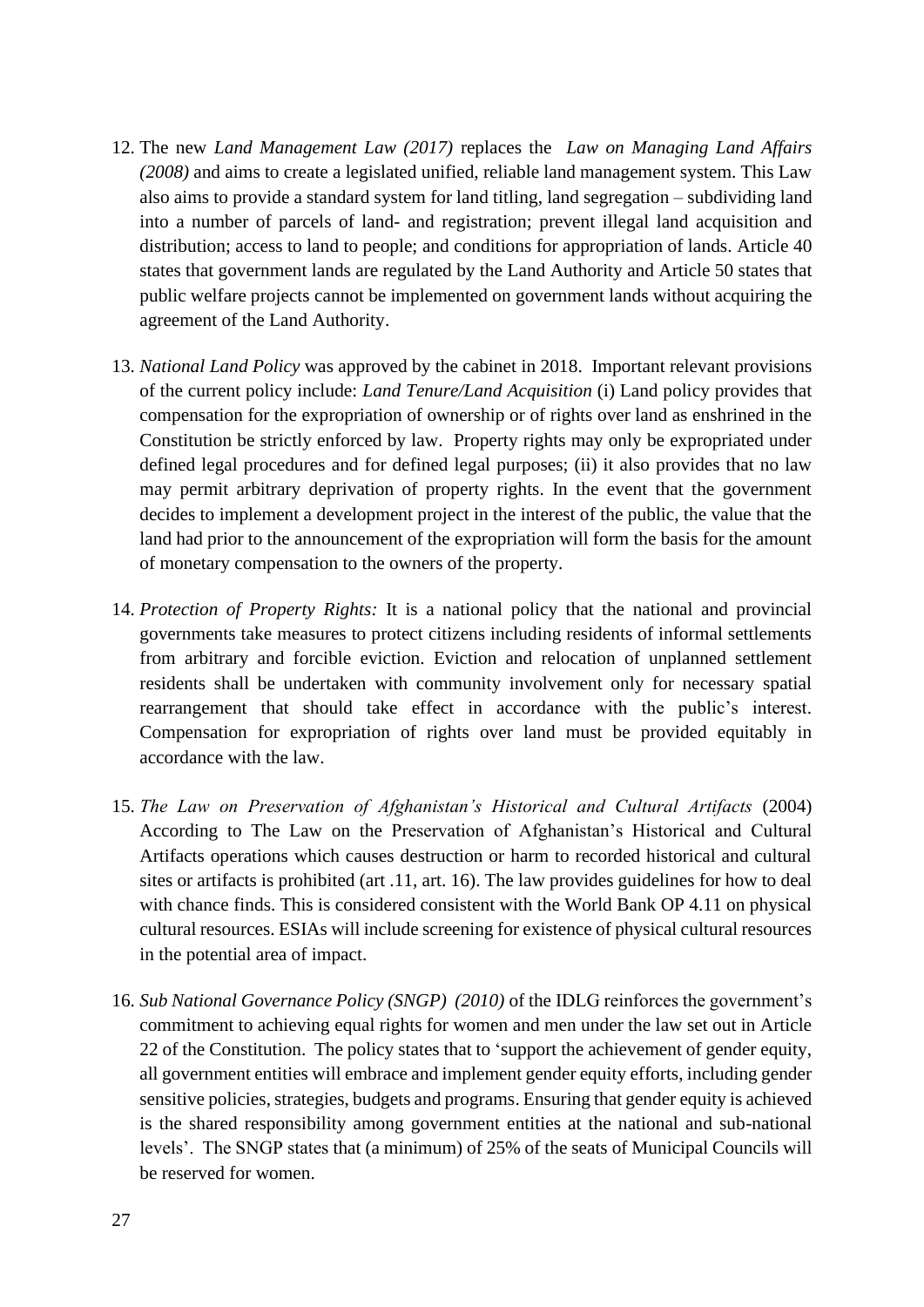- 17. *Afghanistan's gender strategy<sup>21</sup>:* the Afghanistan National Peace and Development Framework (ANPDF) confirms that the Afghan Constitution guarantees equal citizenship rights for women and explains that the national gender strategy 'rests on five pillars', anchored in cross-government action programs: (i) implementing global commitments on human rights, security, freedom from domestic violence for Afghan women; (ii) ensuring full access to education and health services, including higher education; (iii) launching of the Women's Economic Empowerment National Priority Program; (iv) Securing the constitutional rights for women through the full execution of Afghan laws; and (v) advancing women in government and business'.
- 18. *National Laws and Policies on Disability: The Constitution of Afghanistan* promotes the integration of people with disabilities into public and social life. *A National Policy for Persons with Disability* (2004) was operationalized in the *Afghanistan National Disability Action Plan (ANDAP)* (2008-2011) which included strategies to improve access to employment, education, justice, protection, social care for people with disabilities. The ANDAP has since been replaced by the *National Law of Rights and Benefits of Persons with Disabilities* which provides for the economic, social, political, educational economic and cultural rehabilitation of women, men and children with disabilities; the protection of their rights and their active participation in society. The law states that 3% of jobs in government and private sector should be reserved for people with disability. This chimes with Article 55 of the Constitution, which states that all Afghan citizens with 'legal capacity' will be able to work with government. Article 25 of the Law states that ministries and other government institutions are required to provide facilities to /access for people with disabilities when designing apartments, recreational areas, pavements, transport and technologies'. *A National Strategy for Disability and Rehabilitation (2013-2016)* prioritises support for people with physical disabilities. Disability is identified as an important crosscutting issue in the *National Development Strategy.*
- 19. *The Law on Prohibition and Prevention of Harassment of Women and Children (2018)*: very recently approved by the President under this law jail terms and cash fines will be imposed on perpetrators of harassment against women and children. Verbal, physical, written and visual harassment has been defined as a crime. Under article 24, anyone harassing women and children in public places and vehicles will be fined between Afs 5000-10,000. Harassment of women in children in workplaces, health and educational centres will face a steeper fine of between Afs 10,000 - 20,000. The degree to which the government will ensure the implementation of the law's provisions is as yet unclear.
- 20. *Disability rights:* Afghanistan has ratified a number of conventions to protect the disabled including the Convention on Cluster Munitions; the UN Convention on the Rights of Persons with Disabilities and the Vocational Rehabilitation and Employment Convention.

<sup>21</sup> *Afghanistan National Peace and Development Framework (ANPDF) 2017-2018*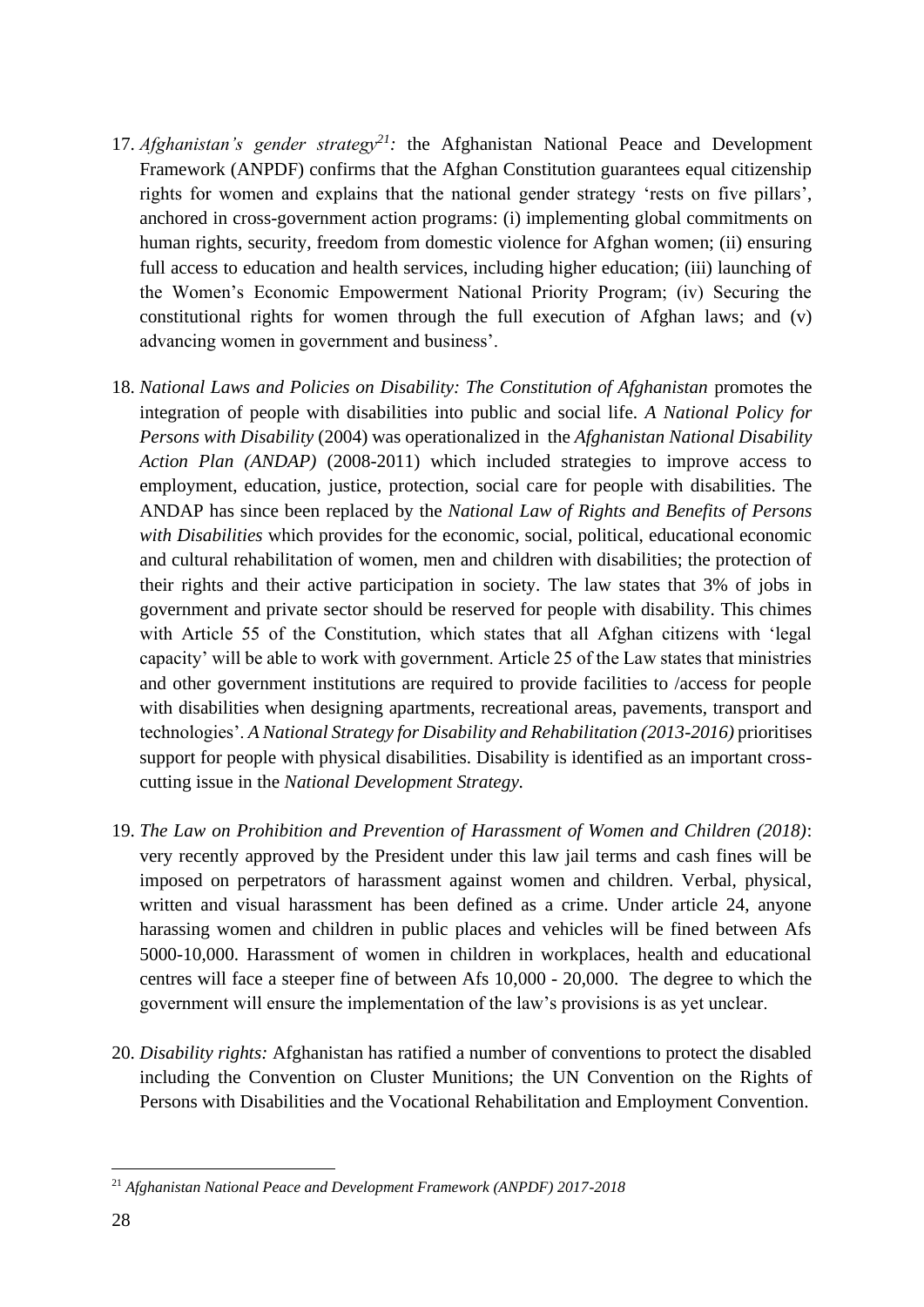21. *Convention on the Elimination of all forms of Discrimination against Women (CEDAW).*  Afghanistan ratified CEDAW in 2003.

| <b>Safeguard Operational Policies</b>       |     |                 |
|---------------------------------------------|-----|-----------------|
| Safeguard Policies Triggered by the Project | Yes | N <sub>0</sub>  |
| Environmental Assessment (OP/BP 4.01)       | [X] |                 |
| Natural Habitats (OP/BP 4.04)               |     | $\vert X \vert$ |
| Pest Management (OP/BP 4.09)                |     | IXI             |
| Physical Cultural Resources (OP/BP 4.11)    |     |                 |

Involuntary Resettlement  $\overline{(OP/BP 4.12)}$  $\overline{(OP/BP 4.12)}$  $\overline{(OP/BP 4.12)}$  $\overline{(OP/BP 4.12)}$  [ ] Indigenous Peoples  $OP/BP \, 4.10$  $OP/BP \, 4.10$  $OP/BP \, 4.10$  [ ] [X] Forests [\(OP/](http://intranet.worldbank.org/WBSITE/INTRANET/OPSMANUAL/0,,contentMDK:20064668~pagePK:60001255~piPK:60000911~theSitePK:210385,00.html)[BP](http://intranet.worldbank.org/WBSITE/INTRANET/OPSMANUAL/0,,contentMDK:20141282~pagePK:60001255~piPK:60000911~theSitePK:210385,00.html) 4.36) [ ] [X]

#### **2.2. World Bank Safeguard Policies Triggered by EZ-KAR**

Safety of Dams  $\overline{(OP/BP 4.37)}$  $\overline{(OP/BP 4.37)}$  $\overline{(OP/BP 4.37)}$  $\overline{(OP/BP 4.37)}$  [] [X ] Projects in Disputed Areas [\(OP](http://intranet.worldbank.org/WBSITE/INTRANET/OPSMANUAL/0,,contentMDK:20064615~pagePK:60001255~piPK:60000911~theSitePK:210385,00.html)[/BP](http://intranet.worldbank.org/WBSITE/INTRANET/OPSMANUAL/0,,contentMDK:20064640~pagePK:60001255~piPK:60000911~theSitePK:210385,00.html) 7.60) [ ] [X] Projects on International Waterways [\(OP](http://intranet.worldbank.org/WBSITE/INTRANET/OPSMANUAL/0,,contentMDK:20064667~pagePK:60001255~piPK:60000911~theSitePK:210385,00.html)[/BP](http://intranet.worldbank.org/WBSITE/INTRANET/OPSMANUAL/0,,contentMDK:20064701~pagePK:60001255~piPK:60000911~theSitePK:210385,00.html) 7.50) [] [X ]

The rationale for triggering the above policies is set out below:

- 22. *Environmental Assessment (OP/BP 4.01):* This OP covers impacts on the natural environment, human health and safety, transboundary and global environmental concerns. It is triggered because activities planned under the proposed project may result in negative impacts mainly related to occupational health and safety and natural environment. The regulatory reforms to be implemented under component 4(d) may lead to investments under component 4(b) and 4(c) which have additional environmental and social impacts. Through this ESMF, the Ministry of Economy will ensure that the implementing agencies have a process in place that would ensure the required environmental and social assessments and plans are prepared for proposed activities in compliance with Afghanistan's own requirements and with OP4.01 and other triggered Bank safeguards policies.
- 23. The extent and type of environmental and social assessment required is based on its screening category. The WB classifies projects into one of three categories: A, B, and C (see below), depending on the type, location, sensitivity and scale of the project and the nature and magnitude of its potential environmental and social impacts.

|          | WOLLG DAIL DA SCLEEDING CALEGOLIES                                                                      |
|----------|---------------------------------------------------------------------------------------------------------|
| Category | An Environmental and Social Impact Assessment (ESIA) is always required for projects that are in        |
| "A"      | this category. Impacts are expected to be 'adverse, sensitive, irreversible and diverse with attributes |
|          | such as pollutant discharges large enough to cause degradation of air, water, or soil; large-scale      |
|          | physical disturbance of the site or surroundings; extraction, consumption or conversion of substantial  |
|          | amounts of forests and other natural resources; measurable modification of hydrological cycles; use of  |
|          | hazardous materials in more than incidental quantities; and involuntary displacement of people and      |
|          | other significant social disturbances.                                                                  |

**World Bank EA Screening Categories**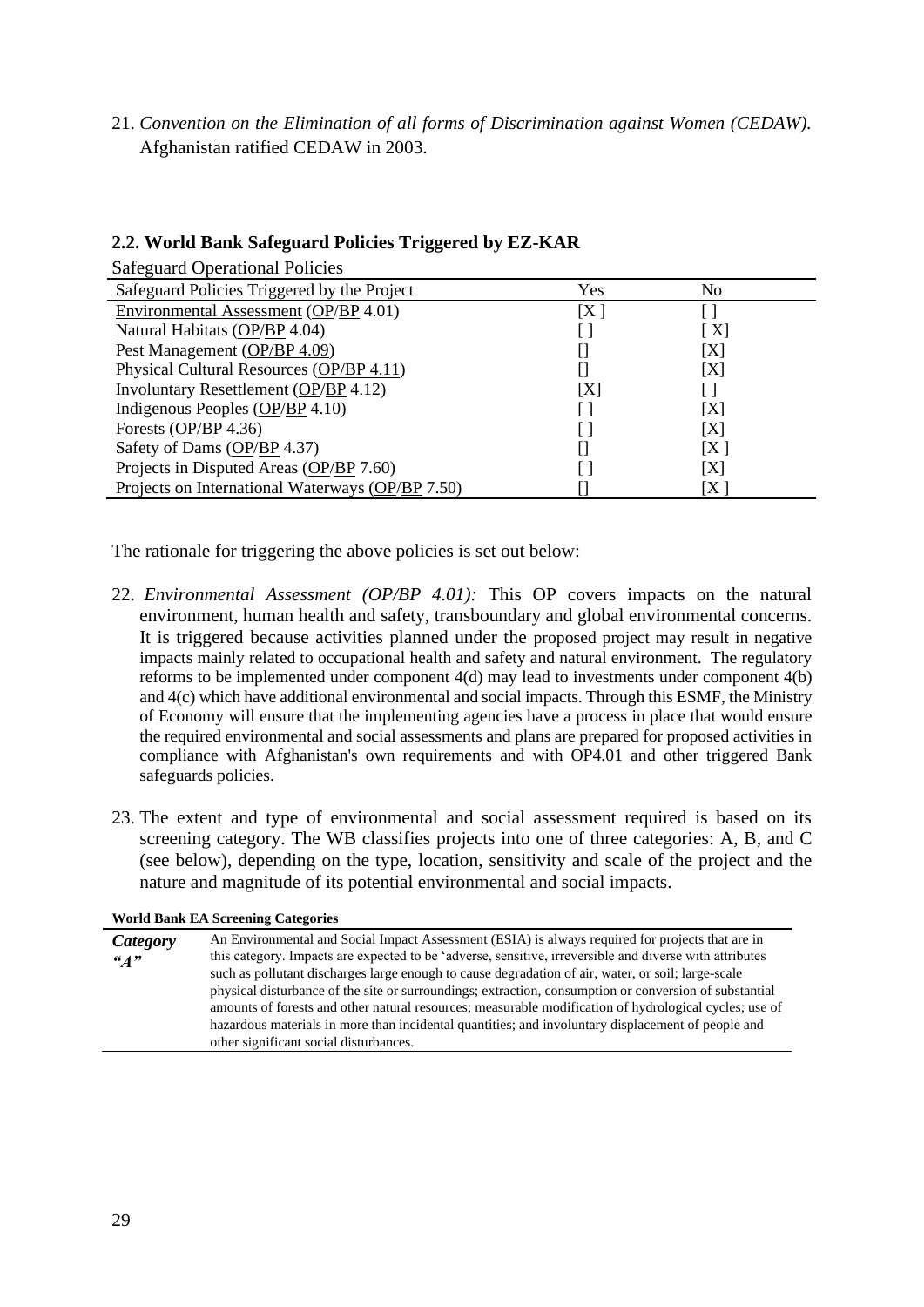| Category<br>R | When the subproject's adverse environmental impacts on human populations or environmentally<br>important areas (including wetlands, forests, grasslands, and other natural habitats) are less adverse<br>than those of Category A subprojects. Impacts are site-specific; few, if any, of the impacts are<br>irreversible; and in most cases, mitigation measures can be designed more readily than for Category A<br>subprojects. The scope of environmental and social assessment for a Category B subproject may vary<br>from subproject to sub-project, but it is narrower than that of a Category A sub-project. It examines<br>the subproject's potential negative and positive environmental and social impacts and recommends<br>any measures needed to prevent, minimize, mitigate, or compensate for adverse impacts and improve<br>environmental performance. |
|---------------|--------------------------------------------------------------------------------------------------------------------------------------------------------------------------------------------------------------------------------------------------------------------------------------------------------------------------------------------------------------------------------------------------------------------------------------------------------------------------------------------------------------------------------------------------------------------------------------------------------------------------------------------------------------------------------------------------------------------------------------------------------------------------------------------------------------------------------------------------------------------------|
| Category      | If the subproject is likely to have minimal or no adverse environmental impacts. Beyond screening, no                                                                                                                                                                                                                                                                                                                                                                                                                                                                                                                                                                                                                                                                                                                                                                    |
| C             | further environmental assessment action is required for a Category C sub-project.                                                                                                                                                                                                                                                                                                                                                                                                                                                                                                                                                                                                                                                                                                                                                                                        |

- 24. The EZ-Kar project is classified as category B. A "Category B" project may have some significant adverse environmental impacts that are sensitive, diverse, or unprecedented. Few if any of these impacts are irreversible. Environmental and Social Screenings and, if required, Environmental and Social Impact Assessments (ESIAs) will identify and examine potential negative and positive environmental and social impacts and through relevant plans (ESMP, RAP, CHMP) recommend measures to avoid, mitigate or compensate adverse impacts and enhance positive outcomes. OP/BP4.01 requires that the ESMF be subject to participatory and culturally appropriate consultations in the project areas and publicly disclosed in both Dari and Pashto languages, locally and at the Banks Info Shop, before appraisal of the project.
- 25. *Involuntary Resettlement (OP/BP 4.12)*: This policy covers not only physical relocation but any loss of land or other assets resulting in (a) relocation or loss of shelter; (b) loss of or access to assets; (c) loss of income sources or means of livelihood whether or not affected people must move to another location. It is triggered because the specific type and physical locations of investments under components 2,3 and 4 of EZ KAR have yet to be identified. Although no direct land acquisition and resettlement is anticipated as a result of these investment activities, social assessments and feasibility studies for these investments may recommend some land acquisition resulting in land and other asset loss. A stand-alone Resettlement Policy Framework (RPF) for the proposed EZ-KAR project has been prepared. The ESMF includes provisions for carrying out social due diligence. The RPF sets out procedures for handling land acquisition and resettlement in prospective sub projects and provides detailed guidance on developing RAPs and Abbreviated RAPs.
- 26. OP/BP 4.11 is not triggered but Chance Find Procedures, aligned with national legislation, are in place (see annex 5).
- 27. Safeguard policies also require compliance with the WB group's (i) environmental health and safety guideline (EHS) ( <http://www.ifc.org/ehsguidelines>, environmental codes of practice (annex 6), Labor Influx guidelines (annex 11) and (iv) Gender strategy [\(http://documents.worldbank.org/curated/en/820851467992505410/pdf/102114-](http://documents.worldbank.org/curated/en/820851467992505410/pdf/102114-REVISED-PUBLIC-WBG-Gender-Strategy.pdf) [REVISED-PUBLIC-WBG-Gender-Strategy.pdf\)](http://documents.worldbank.org/curated/en/820851467992505410/pdf/102114-REVISED-PUBLIC-WBG-Gender-Strategy.pdf)

#### **III. General Environmental and Socio-Economic Baseline of Afghanistan<sup>22</sup>**

 $22$  This section draws substantially on the Afghanistan Living Conditions Survey 2014. Specific provincial-level sources are limited and most data is fragmented and aligned to specific collecting agency requirements. In addition to the *Afghanistan Living Conditions Survey 2013-2104, i*t is informed by previous studies, including *National Risk and Vulnerability Assessment*, CSO 2016, *Afghanistan's Environment 2008*, NEPA & UNEP, *Afghanistan, Post-Conflict Environmental Assessment*, UNEP,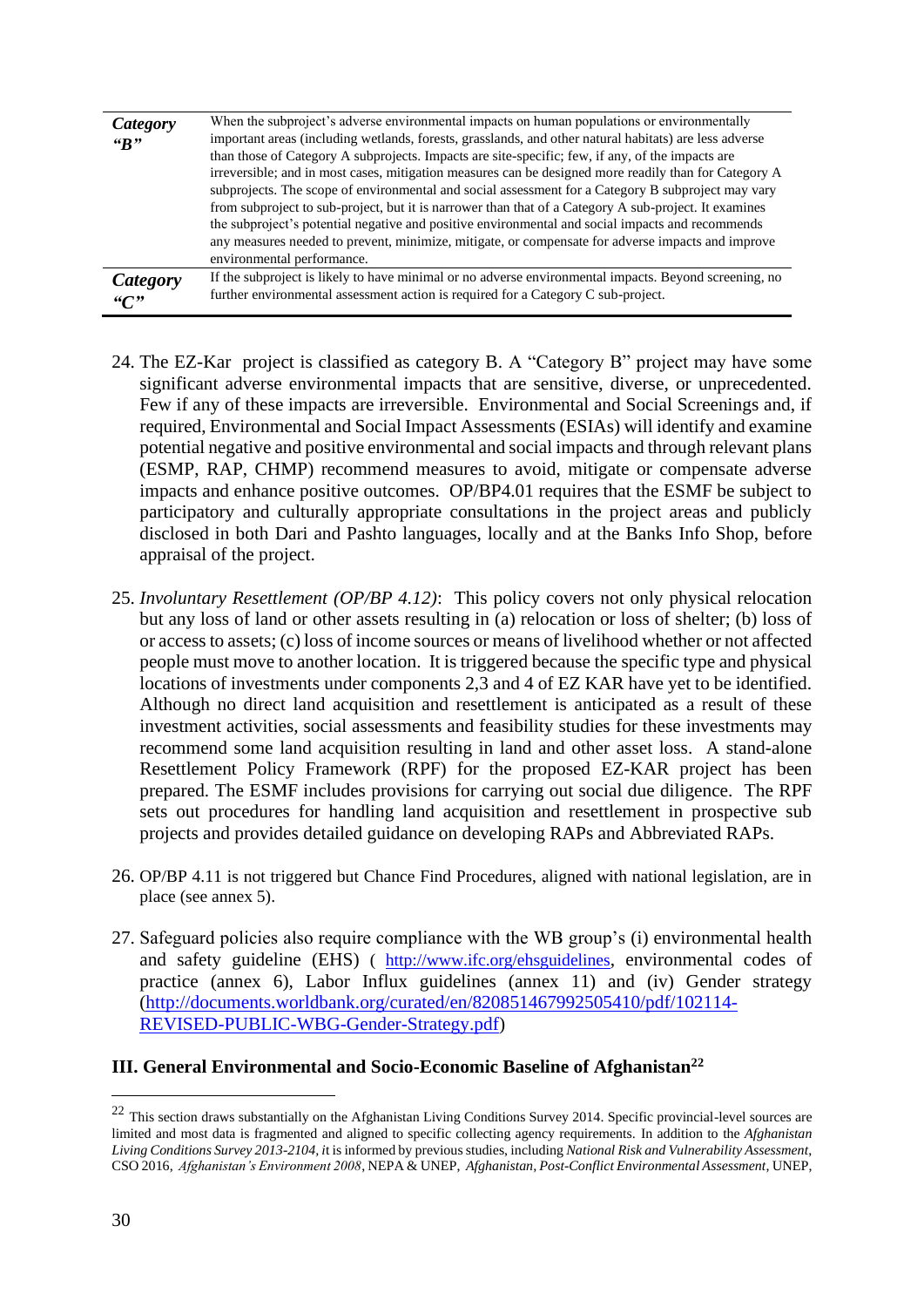#### **3.1. Environmental Baseline**

- 28. Afghanistan is a semi-arid land-locked country in the center of Asia, covering an area of about 652,000 square kilometers. The country's climate is continental, with big differences in temperature from day to night, from one season or region to the next, ranging from 20– 45°C in summer in the lowlands to minus 20–40°C in winter in the highlands. The overall average annual rainfall of about 250 millimeters conceals stark variations between different parts of the country, from 1,200 millimeters in the higher altitudes of the northeast to only 60 millimeters in the southwest. Due to its mountainous relief and the convergence of several climate systems, Afghanistan boasts an impressive diversity of ecosystems, land cover and water sources.
- 29. Almost **80 per cent of the country's population live in rural areas. This portion of the population** relies heavily on productive natural resources, which makes it extremely vulnerable to the impacts of local and global phenomena (such as droughts, natural disasters, climate change and desertification) and the degradation of natural resources through erosion and pollution of soil and water. Water is one of Afghanistan's most important resources. However, its unequal distribution may lead to increasingly severe water insecurity in some regions threating livelihoods and compounding adverse humanitarian conditions. **More than 80% of the country's water resources originate in the Hindu Kush mountains. The Amu Darya River Basin covers approximately 15% of the surface area of Afghanistan and holds more than 55% of the country's water resources.**
- 30. However, climate change with the resulting melting of glaciers, severe droughts and poor management of water resources, including depleted aquifers through over exploitation of tube wells for agricultural purposes, are threatening water security. The poor are the most vulnerable to the effects of climate change which is likely to worsen existing food security issues and negatively affect those dependent on agriculture for their livelihoods. Women and children together with subsistence farmers and pastoralists (Kuchis) are likely to be disproportionately affected by climate change. A significant number of Afghans live just above the poverty line and shocks due to climate change such as increased floods have the potential to push these people into poverty.<sup>23</sup> The vulnerability of the agricultural dryland sector to increased temperatures, changes in rainfall patterns and snow melt as well as prolonged and repeated droughts—particularly across the northern belt where farmers have more rain-fed than irrigated land—is high. Development workers from these regions are witnessing farmers, reliant on rain-fed agriculture with its increasingly unpredictable and low returns, being forced to sell land and other assets and migrate within the country and neighboring countries or further afield in order to support their families.<sup>24</sup> The cumulative effects of more frequent and prolonged droughts on reservoir and ground water could threaten the water supply of entire communities leading to a range of humanitarian crises.<sup>25</sup>

<sup>2002</sup> and Afghanistan Humanitarian Needs Overview 2015. More comprehensive baseline information is included as annex 10. Project specific environmental and social information will be collected as part of the environmental and social screening process and will inform the development of sub project proposals.

<sup>23</sup> *Stockholm Environment Insitute/DFID 'Socio-Economic Impacts of Climate Change in Afghanistan 2009*

<sup>24</sup> *Environmental and Social staff, MEW IRDP* 

<sup>25</sup> *Stockholm Environment Insitute/DFID 'Socio-Economic Impacts of Climate Change in Afghanistan 2009*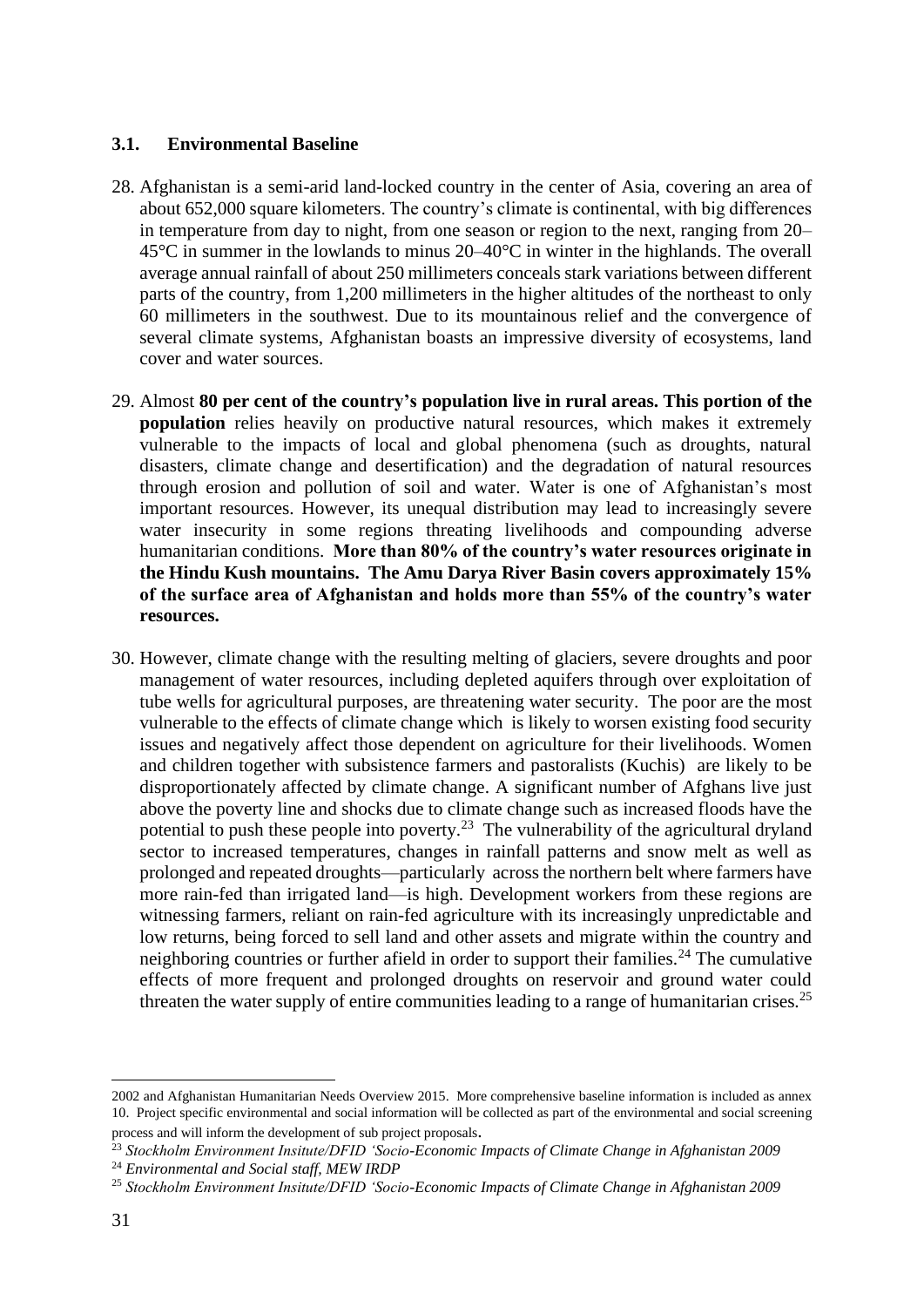- 31. Afghanistan has been severely affected by land degradation for decades. This in turn is a significant contributing factor to increased ecological migration and further stress on the eco system. Environmental degradation together with high population growth and returning refugees are together constraining the amount of available productive land and increasing competition for land in both rural areas (for agriculture) and urban areas (for construction). The amount of agricultural land under cultivation or pasture has dropped significantly over the last couple of decades either as a result of abandonment (lack of water availability or damaged irrigation systems) or degradation (due to soil erosion, salinization or reduced soil fertility). Soil fertility is being degraded by poor agricultural practices, traditional grazing patterns have been disrupted due to conflict, land claims and drought, and irrigation systems have been affected by silting and flooding. This in turn has resulted in mass migration from the country side to urban areas. Sustaining livelihoods in Afghanistan in future will depend to a significant extent on appropriate environmentally sound management of land resources.<sup>26</sup>
- 32. Afghanistan is a disaster prone country subject to earthquakes, flooding, drought, landslides, and avalanches. Over three decades of conflict, coupled with environmental degradation, and insufficient investment in disaster risk reduction strategies, have contributed to increasing vulnerability of the Afghan people to natural disasters. High levels of poverty, lack of livelihood and income generating opportunities, chronic health problems, and poor state of the infrastructure add to the burden of natural disasters. Afghanistan ranks 176 on the Global Adaptation Index (ND-GAIN), which ranks 177 countries according to vulnerability and ability to cope with climate change.<sup>27</sup> Drought and mismanagement of ground water have caused the water table to drop across most parts of the country, including Kabul. Eco systems, soil water content and rangelands are thought to be most at risk from climate change.

# **3.2 Socio-Economic Baseline**

- 33. In 2013 Afghanistan was ranked 169th out of 185 countries in the UNDP Human Development Index. Despite significant achievements in the first decade of this century, Afghanistan remains among the most poorly developed countries in the world according to almost all development indicators covered by the Afghanistan Living Conditions Survey 2013-14.
- 34. The share of the population living below the poverty line has increased from 36.5 percent in 2011-12 to 39.1 in the present survey. The results also indicate that the poorer segments of the population suffered more from per-capita consumption decline than the better-off population, which suggests an increase in inequality. Around one third of the Afghan population is estimated to suffer from food insecurity, with 9.3 million people facing chronic or transitory food insecurity and some 3.4 million severely food insecure. Both quantitative and qualitative food indicators suggest better conditions in urban areas than in rural areas.
- 35. According to ALCS 2013-14, of all sectors the health sector shows the most consistent improvement. The most impressive improvements are observed for maternal health indicators. Afghanistan has achieved its MDG target for ante-natal care coverage (50

<sup>26</sup> Afghanistan Environment 2008, UNEP

<sup>27</sup> Afghanistan Humanitarian Needs Overview, 2015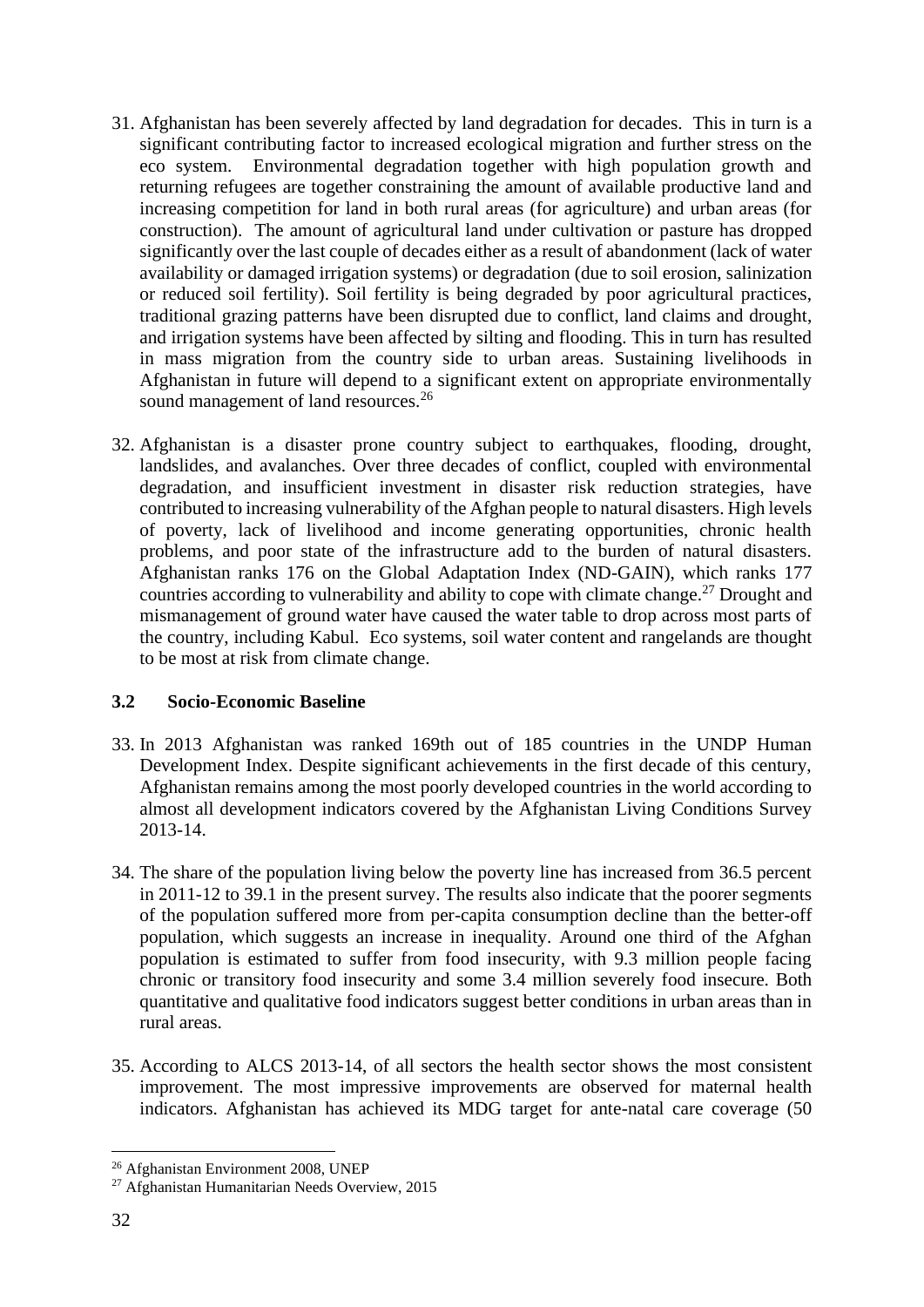percent in 2020). Physical access to health facilities and costs involved in obtaining health services remain major obstacles for many people to obtain the care they need.

- 36. According to the ALCS, the net attendance ratio for primary education showed a decline to 55 percent, after a peak of 57 percent in 2011-12. The school attendance information suggests that 2.3 million primary school age children and 2 million secondary school age children miss out on education and on the opportunity to learn basic life skills. Transition rates indicate that the problem of Afghanistan's education system is not so much retention and drop out, but starting school. An Afghan child of 6 years old can expect to spend on average 7.7 years of his or her life in education, a very short period from an international perspective.
- 37. The age structure of Afghanistan's population shows that population growth remains a critical element in Afghanistan's development process. The proportion of persons under age 15 (47.5 percent) is one of the highest in the world. In the next five years close to 4 million young people will reach working age in a labor market that is already characterized by high levels of unemployment and underemployment. Afghanistan's labor market is under considerable stress, with 39 percent not-gainfully employed and a youth unemployment rate of 30 percent. Around 90 percent of the working population is employed in low-skilled occupations. The average household size in Afghanistan is around 7.4 persons. Female-headed households make up only one percent of the total number.
- 38. Achieving gender equality remains one of the major challenges in Afghan society. Within an overall poor development context, women and girls face especially deprived conditions. Various indicators signify a subordinate and dependent position in the household, leaving little negotiating power in terms of household decisions, sexuality and fertility. Three quarters of women do not leave their homes without the company of another person and about half leave the house four times or less per month. Female decision making on spending money is quite restricted with only 34 percent deciding independently how to spend money they earned themselves.
- 39. Efforts to promote women's involvement in the economic sphere have met with varying degrees of success, often hampered by strong cultural traditions that limit women's mobility and scope of activities. While inroads have been made over the last decade to improve women's economic options and allow space for their participation, actual gains have been modest. The establishment of separate women's CDCs under the National Solidarity Program (NSP) and their further development under the CCAP has been an important advance in helping women secure their voices in leadership roles and an initial foothold in the public sphere. $^{28}$
- 40. Other vulnerable groups include:
- a) *Kuchis:* With the loss of livestock and grazing opportunities an estimated 40% of *Kuchis*  have moved from a nomadic existence to make their homes mostly in peri urban areas of large cities. Kabul City features prominently in the urbanisation of Kuchis who are attracted by employment opportunities in the construction and brick making industries. Socio-economic indicators rank the kuchis below the urban poor<sup>29</sup>

<sup>28</sup> AREU, (2013): '*Women's Rights Gender, Equality and Transition: Securing Rights, Moving Forward*,

<sup>&</sup>lt;sup>29</sup> *The State of Afghan Cities' (SOAC) Vol I (GoIRA – UN Habitat)2015.*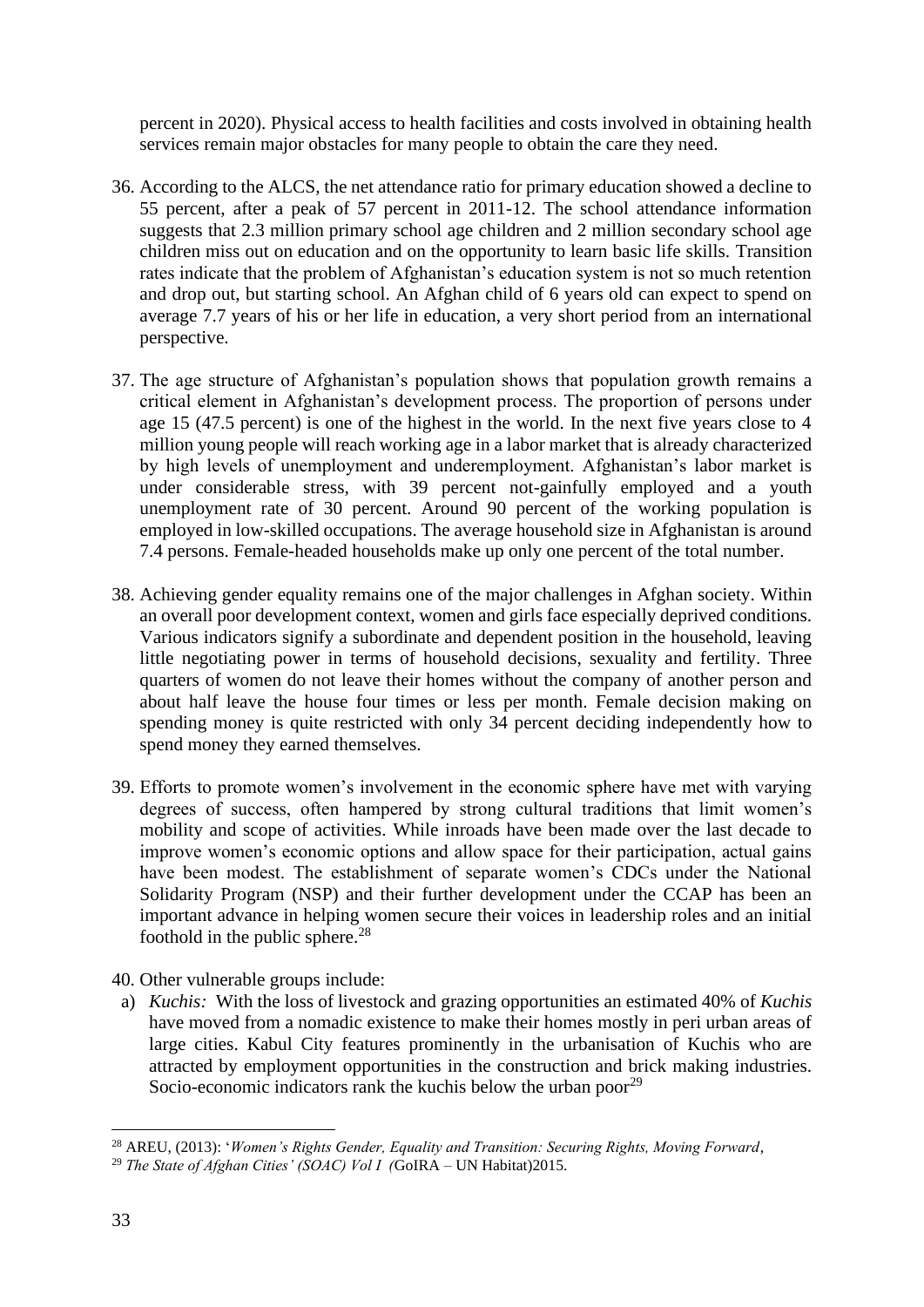- b) *Returnees/IDPs<sup>30</sup>*: More than 2.4 million Afghans have returned to Afghanistan since 2015. Coinciding with the largest return of Afghans a deteriorating security situation in Afghanistan together with lack of income opportunities and poor service provision has led to large-scale internal population displacements.<sup>31</sup> In 2018 to date UNHCR records 75,023 returnees to Afghanistan.<sup>32</sup> The top drivers of displacement is avoidance of armed conflict, human rights violations, protection concerns and natural disasters.<sup>33</sup> Recent reports suggest that 1 in 6 people is either a returnee or an IDP in each of the provinces<sup>34</sup> in which the EZ KAR 12 cities are the provincial capitals. There is a strong trend among returnees and IDPs to move to urban areas in search of better security, essential services and job opportunities. However, if returnees and IDPs are to be successfully (re)integrated into host communities then the emphasis needs to move beyond satisfying basic needs towards livelihoods and social cohesion.<sup>35</sup> The latter is a central plank of the EZ KAR project.
- c) *People with disabilities* who have limited access to appropriate health care education and livelihood opportunities and also face hardship in terms of physical access to public and other facilities which do not comply with disability laws and policies.

# **3.2.1 Overview of Socio-Economic status of Afghanistan's Cities<sup>36</sup>**

- 41. The full potential of Afghan cities as driving forces of social and economic development, state-building and peace-building, has been constrained by the absence of an effective urban policy and regulatory framework, insufficient and poorly coordinated investment, and weak municipal governance and land management.<sup>37</sup>
- 42. Afghanistan's urbanization has largely been informal. Cities have expanded rapidly over the past decade without effective spatial plans and limited access to formal land and housing. The result has been informal, low-density sprawl; **increasing socio-spatial inequality; and significant infrastructure deficiencies.**
- 43. Afghan cities have been a significant source of economic and social development and have significant potential to accommodate urban growth in the coming decades, within existing urban areas by utilizing available vacant plots.<sup>38</sup> Urban-based economic activity such as services now account for over 50% of national GDP, with agriculture accounting for 25% (down from 50% in 2002). Urban communities and citizens have demonstrated significant capacity to lead neighbourhood upgrading and local peace-building efforts.
- 44. Afghanistan has a relatively geographically balanced urban spatialstructure, although Kabul dominates with an estimated 41% of the urban population. Kabul and the four regional hubs

<sup>&</sup>lt;sup>30</sup> DTM Afghanistan defines (i)returnees as Afghan nationals who have returned to Afghanistan after at least 6 months abroad and (ii) IDPs as Afghans who have fled a specific location and currently reside in a different settlement in Afghanistan:*Baseline Mobility Matrix,* January – March 2018

<sup>31</sup> WB, (2016) Project Appraisal Document (PAD), *Citizen Charter Afghanistan Project* 

<sup>32</sup> UNHCR, Operations Portal,<https://data2.unhcr.org/en/country/afg>

<sup>33</sup> DTM Afghanistan: *Baseline Mobility Matrix,* January – March 2018

<sup>&</sup>lt;sup>34</sup> International Organization of Migration (IOM's) Displacement Tracking Matrix (DTM)Baseline Mobility Assessment, 2018

<sup>&</sup>lt;sup>35</sup> 'The Study of NSP's Impact on IDP/refugee reintegration in Afghanistan, York, University of York 2012

<sup>36</sup> This section is extracted from key messages highlighted in *'The State of Afghan Cities' (SOAC) Vol I (*GoIRA – UN Habitat)2015.

 $37$  ibid

<sup>38</sup> *.*ibid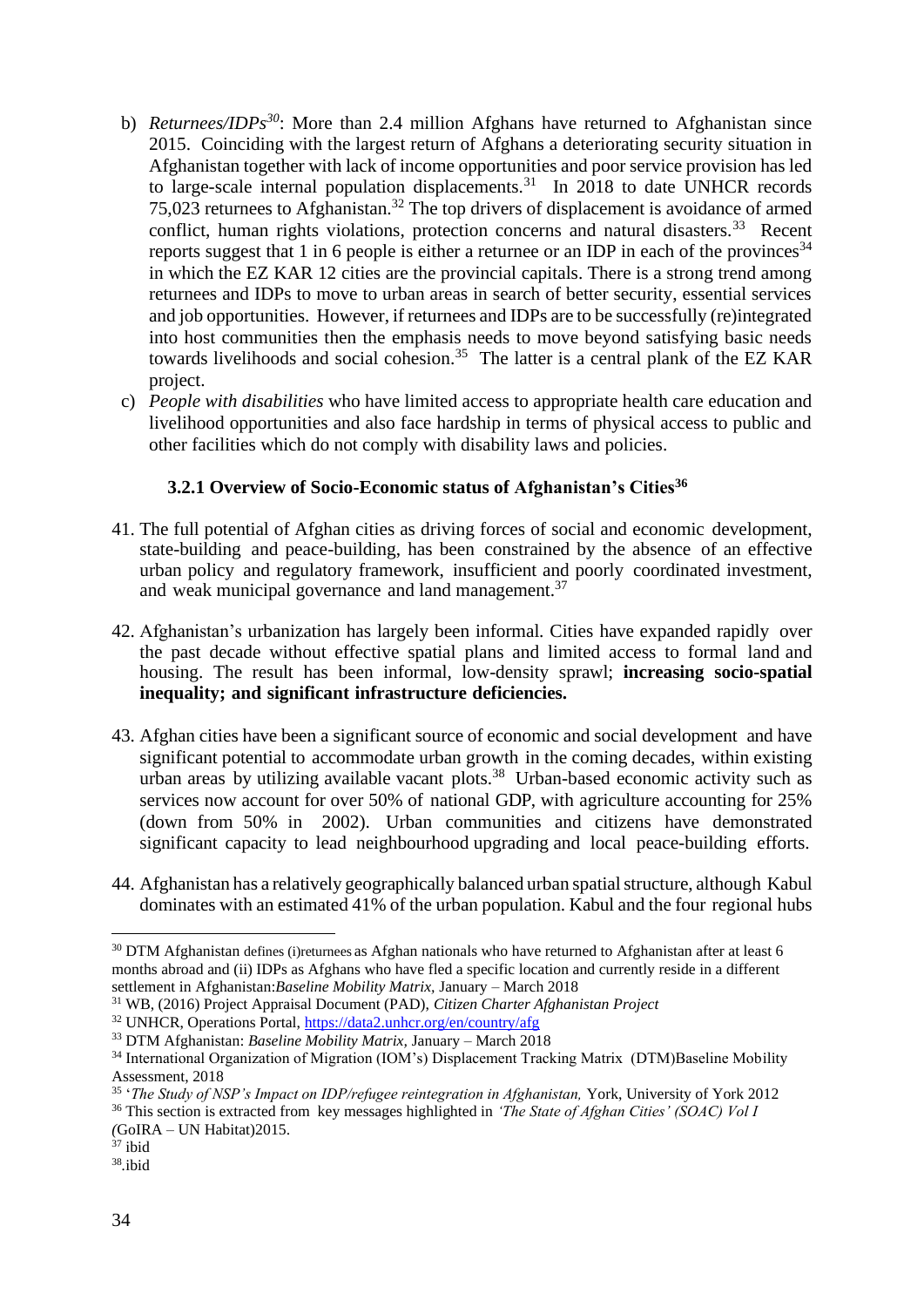of Herat, Mazar-i-Sharif, Kandahar and Jalalabad are home to 69% of the urban population (in the 34 provincial capitals).

| EZ<br>KAR        | Urban             |                   | <b>Rural</b>      |                   | <b>Total</b>      |
|------------------|-------------------|-------------------|-------------------|-------------------|-------------------|
| <b>City</b>      |                   |                   |                   |                   | <b>Population</b> |
| <b>Districts</b> | Female            | <b>Male</b>       | <b>Female</b>     | <b>Male</b>       |                   |
|                  | <b>Population</b> | <b>Population</b> | <b>Population</b> | <b>Population</b> |                   |
| AsadAbad         | 7,135             | 7,472             | 10,117            | 10,833            | 35,557            |
| FirozKoh         | 3,705             | 3,734             | 66.633            | 69,106            | 143,178           |
| Herat            | 253,052           | 253, 844          |                   |                   | 506,896           |
| Jalalabad        | 118,111           | 121,857           |                   |                   | 239,968           |
| Kabul            | 1,938,739         | 2,0227,48         |                   |                   | 3,961487          |
| Kandahar         | 227,356           | 234,508           | 49,351            | 52,670            | 563,885           |
| Khost            | 6,037             | 6,207             | 65,150            | 67,986            | 145,443           |
| Kunduz           | 82,347            | 84,741            | 80,685            | 83,744            | 331,517           |
| Maimana          | 43,629            | 44,415            |                   |                   | 88,044            |
| Mehtarlam        | 2,607             | 2,803             | 63,663            | 67,737            | 136,810           |
| Puli Khumri      | 56,114            | 57,356            | 53,793            | 57,402            | 224,665           |
| Taluquan         | 38,690            | 38,264            | 79,336            | 83,799            | 240,089           |

**Table 1**: **Estimated settled population in EZ Kar cities<sup>39</sup>**

45. Herat, Kabul, Kandahar, Jalalabad and Khost are 5 of 20 provinces in the country identified as hosting the most returnees and IDPs. $40$  These provinces are thought to be particularly vulnerable to social instability as a result of the large numbers of returnees and returnees.

| Fable 2. At-a-Glance:-Socio-economic data for Herat City District"':     |      |
|--------------------------------------------------------------------------|------|
| Median Age                                                               | 16.8 |
| Proportion of population under 15                                        | 42.2 |
| Literacy rate                                                            | 57.3 |
| Female Literacy rate                                                     | 48.4 |
| Percentage of women above 25 with no schooling                           | 72.6 |
| Percentage of men above 25 with no schooling                             | 42.7 |
| Percentage of men over 15 who worked for at least 6 months of the year   | 72.0 |
| (prior to the survey)                                                    |      |
| Percentage of women over 15 who worked for at least 6 months of the year | 11.4 |
| (prior to the survey)                                                    |      |
| Percentage of population with functional difficulty <sup>42</sup>        | 4.1. |
| Average Household size                                                   | 5.9  |
| Percentage of households with access to piped water                      | 62.6 |
| Percentage of households owning their own house                          | 61.3 |
| Percentage of households owning agricultural land                        | 17.5 |

**Table 2. At-a-Glance:-Socio-economic data for Herat City District**<sup>41</sup>:

<sup>39</sup> Central Statistics Office (CSO), *Estimated Settled Population by Civil Division:; Urban, Rural and Sex: 2017-2018*

<sup>40</sup>IOM, DTM Afghanistan, *Baseline Mobility Report* , January- March 2018

<sup>41</sup> CSO, UNFPA (2016) *Socio-Demographic and Economic Survey, Herat*

<sup>&</sup>lt;sup>42</sup> Functional difficulties cover difficulty in seeing, hearing, walking, remembering, communicating and selfcaring.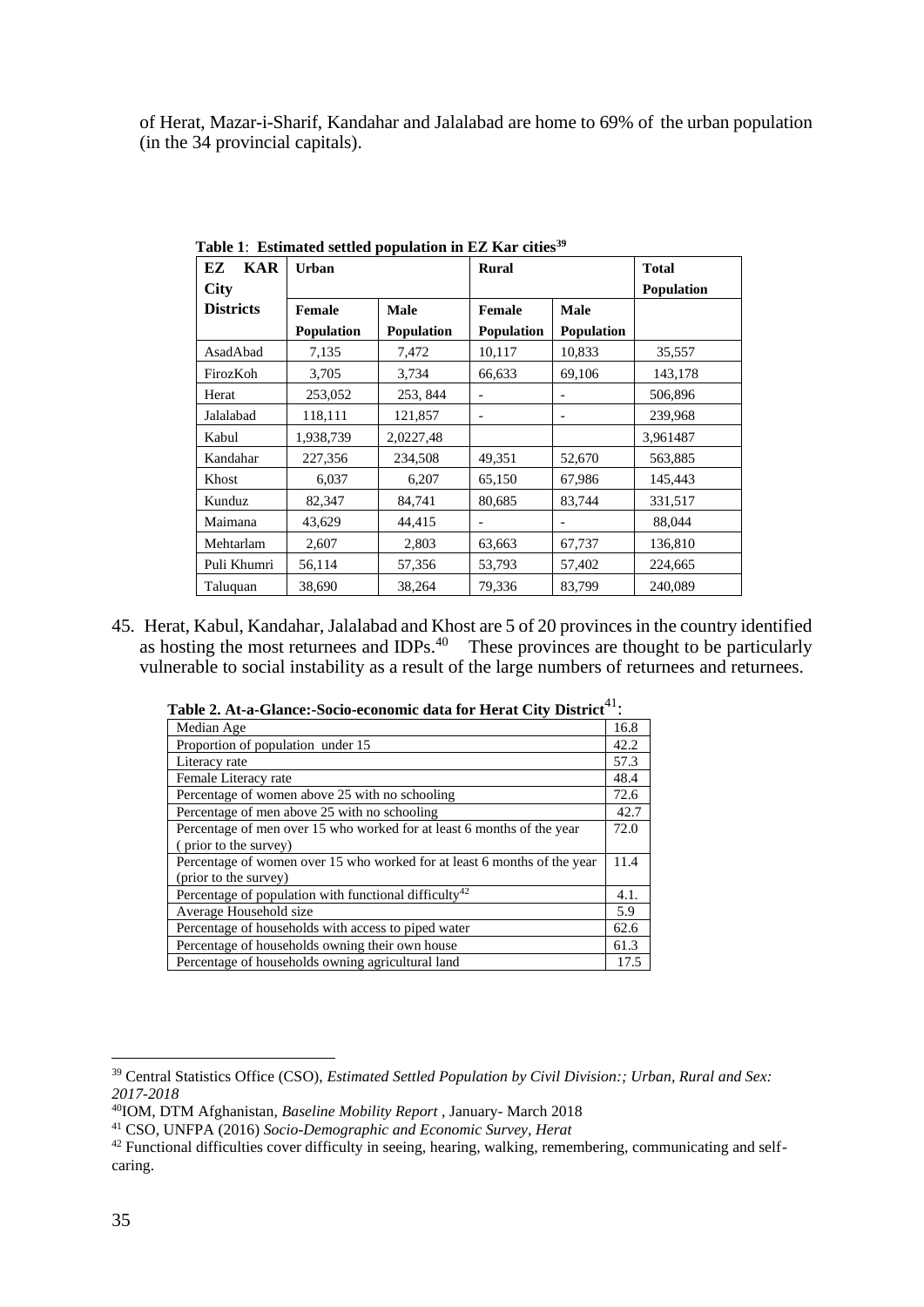| vulu u similovi dovio ocomomilo uuvu lol laudul Dad                      |      |
|--------------------------------------------------------------------------|------|
| Median Age                                                               | 18.1 |
| Proportion of population under 15                                        | 41.8 |
| Male Literacy rate                                                       | 77.9 |
| Female Literacy rate                                                     | 50.6 |
| Percentage of women above 25 with no schooling                           | 72.4 |
| Percentage of men above 25 with no schooling                             | 35.8 |
| Percentage of men over 15 who worked for at least 6 months of the year   | 64.4 |
| (prior to the survey)                                                    |      |
| Percentage of women over 15 who worked for at least 6 months of the year | 5.7  |
| (prior to the survey)                                                    |      |
| Percentage of population with functional difficulty <sup>44</sup>        | 1.5  |
| Average Household size                                                   | 6.8  |
| Percentage of households with access to piped water                      | 46.7 |
| Percentage of households owning their own house                          | 67.2 |
| Percentage of households owning agricultural land                        | 20.1 |

**Table 3.At-a-Glance: Socio-economic data for Kabul District<sup>43</sup>**

46. Afghan cities contain considerable challenges including poverty, inequality, social exclusion, youth unemployment and gender inequality which are a result of weak governance and insufficient focus on shaping an inclusive process of urbanization:<sup>45</sup> The vast majority of urban Afghans live in under- serviced, informal housing with little tenure security and poor access to basic services such as water and sanitation. This results from a lack of viable formal alternatives and under- investment in basic urban services.

| <b>City Type</b>        | <b>Characteristics</b>                                                                                                                                                                                                                                                                          | <b>Cities</b>    | Land Area (Km <sup>2</sup> ) |
|-------------------------|-------------------------------------------------------------------------------------------------------------------------------------------------------------------------------------------------------------------------------------------------------------------------------------------------|------------------|------------------------------|
| Capital City            | Political, administrative, educational and<br>financial centre of the country; at least six<br>times the population size than the next<br>largest cities (Regional Hubs) and under                                                                                                              | Kabul            | $1.049$ Km <sup>2</sup>      |
|                         | Historic cities that dominate the northern,                                                                                                                                                                                                                                                     | Herat            | 182 Km <sup>2</sup>          |
|                         | western, and southern regions; connected<br>trade<br>sub-culture<br>through<br>and<br>to                                                                                                                                                                                                        | Kandahar         | $273 \text{ Km}^2$           |
|                         | Regional Hub<br>neighboring countries. Surrounded by large<br>and fertile agricultural plains.<br>Have strong and relatively diversified<br>economies including robust construction,                                                                                                            |                  | $122$ Km <sup>2</sup>        |
| Trading and Transit Hub | manufacturing and services sectors.<br>Smaller provincial capital cities that are<br>strategically located on the ring roads<br>or borders and are commercial transit<br>points, often between districts and the<br>Regional Hubs and/or Capital City.<br>Smaller populations than the Regional | <b>Kunduz</b>    | $112$ Km <sup>2</sup>        |
|                         |                                                                                                                                                                                                                                                                                                 | <b>Taluqan</b>   | $107$ Km <sup>2</sup>        |
|                         |                                                                                                                                                                                                                                                                                                 | Pul-i-Khumri     | 181 Km <sup>2</sup>          |
|                         | Hubs and lower urbanization pressure.                                                                                                                                                                                                                                                           | Maimana          | $35$ Km <sup>2</sup>         |
|                         | Cities that, due to their geography and                                                                                                                                                                                                                                                         | Khost            | $71$ Km <sup>2</sup>         |
|                         | positioning, mainly serve their surrounding<br>provincial area. They are also important<br>trading and distribution hubs, especially<br>for the agricultural sector. Lower                                                                                                                      | <b>Asad Abad</b> | $92$ Km <sup>2</sup>         |
| Provincial Centre       |                                                                                                                                                                                                                                                                                                 | <b>Mehterlam</b> | $14$ Km <sup>2</sup>         |
|                         | urbanization pressure.                                                                                                                                                                                                                                                                          | Ferozkoh         | $26$ Km <sup>2</sup>         |

#### **TABLE 4. TYPOLOGY OF EZ KAR PROJECT CITIES <sup>46</sup>**

<sup>43</sup> CSO, UNFPA (2013) *Socio-Demographic and Economic Survey, Kabul*

- 45 '*The State of Afghan Cities' (SOAC) Vol I.*GoIRA UN Habitat
- <sup>46</sup> adapted from Afghanistan's provincial capital city typologies in *'The State of Afghan Cities' (SOAC) Vol I.*GoIRA – UN Habitat *'The State of Afghan Cities' (SOAC) Vol I.*

<sup>&</sup>lt;sup>44</sup> Functional difficulties cover difficulty in seeing, hearing, walking, remembering, communicating and selfcaring.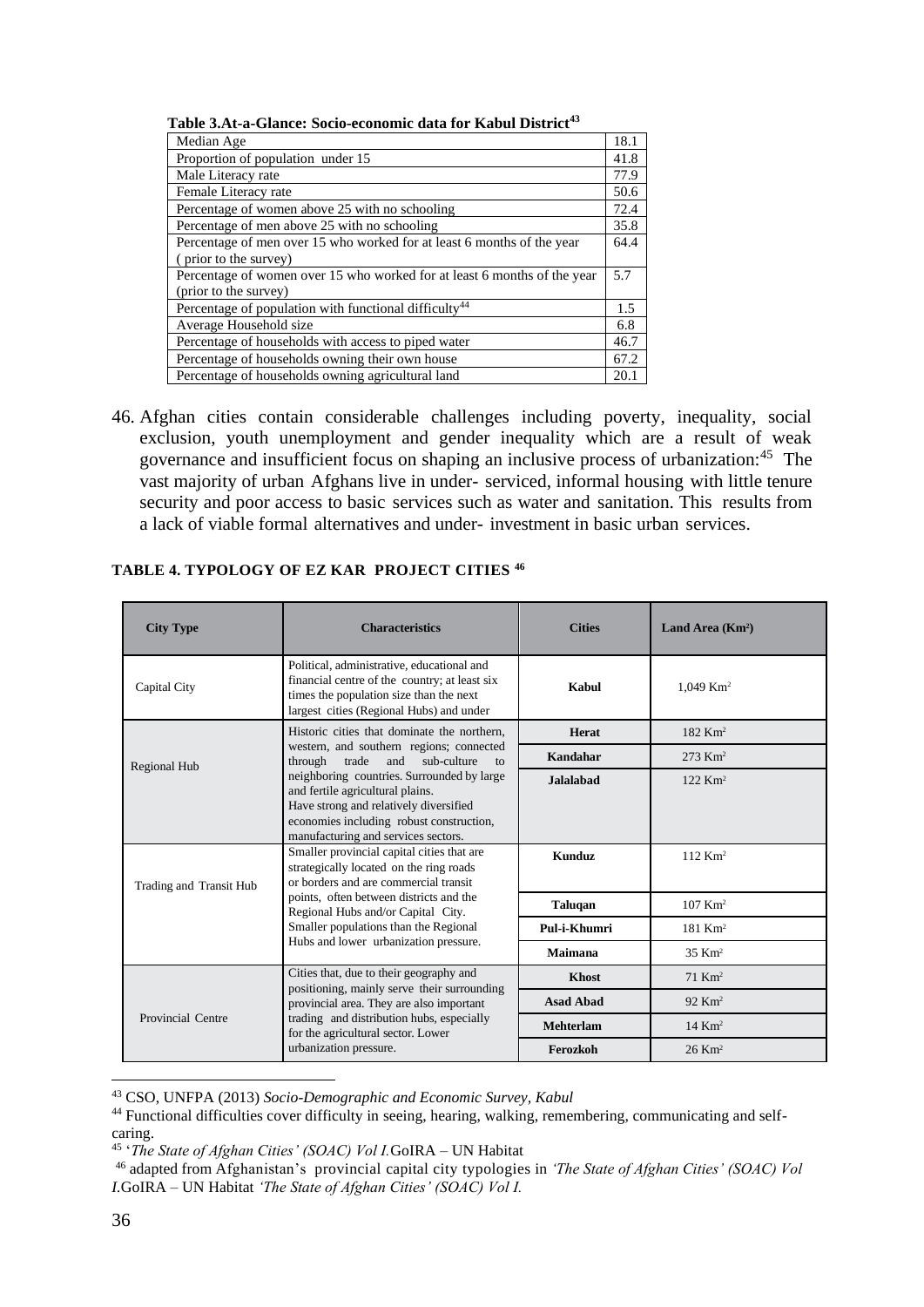# **IV. Potential Environmental and Social Impacts**

# **4.1. Overall Impacts**

47. The proposed project will not have significant negative environmental or social impacts. Potential adverse impacts will be either reversible or mitigated through relevant measures. The benefits to the targeted beneficiaries are expected to be considerable.

#### **4.2 Potential Environmental Impacts**

- 48. No major adverse environmental impacts are envisaged.
- 49. Typical impacts associated with the maintenance and rehabilitation of existing infrastructure and construction activities under component 2.1 may include (a) increase in noise and dust levels due to increased vehicle movement; (b) construction debris; (c) soil and land degradation and; (d) disruption of utility services. These impacts are expected to be small, localized, short-lived and thus readily reversed or effectively managed with relevant mitigation measures, and are not expected to have lasting effects.
- 50. Additional potential negative impacts likely to be associated with larger scale infrastructure rehabilitation/construction under components 2.2, 3 and 4 may include (i) degradation of habitat due to extraction of construction materials; (ii) Congested and heavy use of existing road networks due to the frequent movement of heavy construction vehicles on roads during construction and consequent impact on air quality; (iii) generation of construction waste; (iv) health and safety hazards from inadequate disposal of dangerous waste from construction camps as well as construction materials; (v) Occupational Health and Safety issues for labor and communities*.* These impacts are also expected to be localized and reversible or managed through relevant mitigation measures.
- 51. Environmental screening as part of sub project development will identify potential impacts which will be mitigated and managed through environmental and social management plans (ESMPs) and Environmental Codes of Practice (ECOP) (annex 5). The ECOP set out guidelines and procedures to either prevent or reduce and mitigate harm to the environment and local communities and will be incorporated into sub project bidding and contract documents. Environmental mitigation measures will be included in the ESMP. Prior to the start of construction, safeguards and technical staff will review the environmental mitigation measures with the contractor to ensure that he is fully aware of his responsibilities in this regard.
- 52. In compliance with World Bank's Safeguards policies, Afghanistan Environmental Law and Regulations, projects with significant adverse impact should receive Environmental Clearance (EC) from NEPA.

# *4.3 Potential Social Impacts*

53. No major adverse social impacts are anticipated. Both host and returnee and IDP communities in the 12 project cities are expected to benefit significantly from sub project investments. Employment for vulnerable households under component 2.1 is expected to boost the food security of these households. The larger scale economic opportunities envisaged under components three and four are expected to benefit considerably both host and IDP/returnee communities. This in turn leading to the expansion of existing and the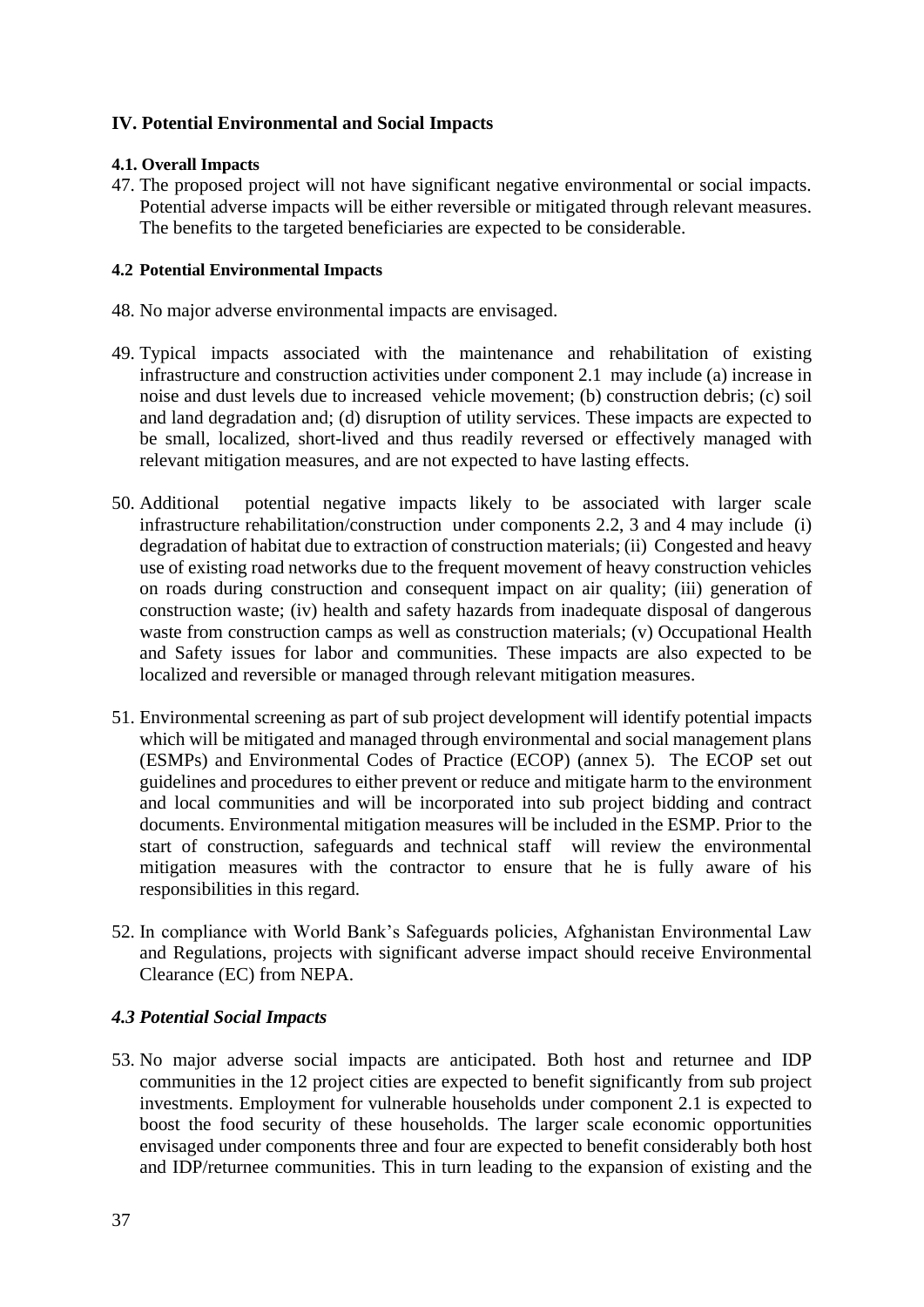development of new livelihood activities and the generation of new sources of income for households.

- 54. The ESMF includes screening tools to ensure that the most vulnerable groups and households, including women and people with disabilities, are identified and have the opportunity to take advantage of the job and other economic opportunities presented by the proposed investments. This in turn, it is anticipated, will lead to the expansion of existing and the development of new livelihood activities and the generation of new sources of income for households.
- 55. Neither the small-scale public works sub projects eligible for grant funding under component 2 nor the larger scale infrastructure investments under components 2.3, 3 and 4 are expected to result in land acquisition or asset loss. In some instances, very small areas of land may be bought outright (willing buyer- willing seller), or acquired against community compensation, to facilitate the construction work. In exceptional cases, minor voluntary land donation may occur in certain subprojects, but only provided that there are no structures or assets on the land, the livelihood impact of the donation on the land owner will be insignificant (less than 10 percent) and the voluntary nature of the donation is fully documented and independently verified.
- 56. Voluntary land donation should only ever be considered as a last resort if the land is essential for the investment to proceed. Where land is donated, there must be documented evidence that
	- The potential donor or donors have been appropriately informed and consulted about the project and the choices available to them;
	- The person donating the land was not subject to pressure to donate and that he/she could have opted not to donate;
	- The donor has clear title over the land and such land is not being used by a third party who could be affected;
	- The livelihood impact of land donation does not exceed 10 percent and is below100  $m^2$ ;
	- The use of donated land does not disrupt productivity of the remaining land;
	- Potential donors are aware that refusal is an option and have confirmed in writing their willingness to proceed with the donation;
	- For community or collective land, donation can only occur with the consent of individuals using or occupying the land, and the donors are expected to provide all required documentation indicating that the land title transfer is processed through all due government procedures;
- 57. A standalone Resettlement Policy Framework (RPF) has been developed for this project and sets out procedures for managing land acquisition, including voluntary land donations, asset loss and resettlement.
- 58. Selection of subprojects under components 2.3, 3 & 4 will also be **screened** for land and water disputes in order to avoid the situation where investments would fuel such disputes. With increasing numbers of returnees and IDPs into the 12 cities disputes over access to employment opportunities and access to services may arise or increase. Community mobilizers and social organizers together with GA and CDC leadership will receive training on dealing with /managing conflict within communities.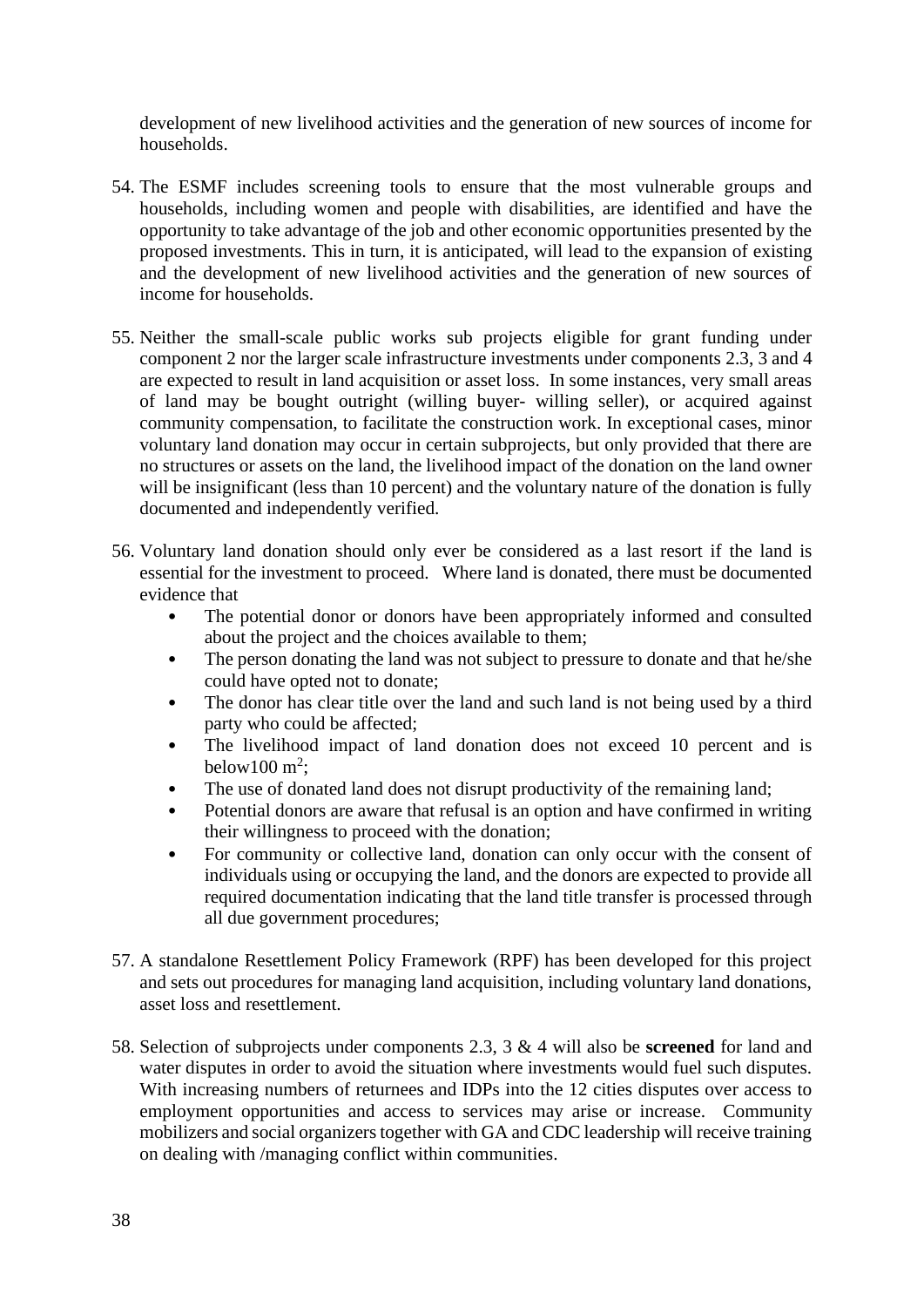- 59. It is anticipated that labor for most construction activities will be hired mostly from within the local communities. For some investments under components 2.3, 3  $\&$  4, contractor may, however, hire laborers from outside the project. Social impacts linked to a labor influx into communities include community safety risks as a result of labor camps, disruption to local community life and additional pressure on existing stretched public services. Associated labor flux risks include child labor issues, ESMPs for these investment projects will include a **labor influx** mitigation plan and the application of employees' Code of Conduct (CoC) which would be applicable to each site. The labor influx plans will be prepared by the selected contractor in close liaison with CCAP/CIP/KMDP local safeguards teams/facilitating partners.
- 60. Some investments may lead to a restriction to livelihood sources and other assets. Such a restriction would be temporary, and the implementing agencies' local social staff would work closely with gozars and CDCs to ensure that any adverse impacts would be minimized.
- 61. Chance Find Procedures are included as annex 5.
- 62. The ESMF includes guidelines for identifying and assessing the impacts of potential investments on existing heritage structures and sites (annex 5b). **Systematic involvement of local people, including women and other vulnerable groups, throughout the planning and implementation of projects will underpin the identification** and implementation of any mitigation measures to be included in ESMPs and RAPs. (annex 8a)

#### **4.4 Project Environmental and Social Risk Assessment**

63. Overall Environmental and Social risks are rated as Substantial:

| <b>Table 5: Description of key risks</b>                                                             | <b>Risk Rating</b> |
|------------------------------------------------------------------------------------------------------|--------------------|
| 1. Limited Environmental and Social Development Management Capacity within                           | Substantial        |
| the MoEC, MoFA, IDLG, KM, CCAP, CIP and Facilitating Partners                                        |                    |
| 2. Degradation of Natural Habitats, soil erosion, poor waste management, water and                   | Moderate           |
| air pollution                                                                                        |                    |
| 3. Disputes between host and returnee/IDP communities                                                | Substantial        |
| 4. Vulnerable groups such as women -especially female-headed households-, landless,                  | Substantial        |
| people with disabilities and kuchis are not systematically included in the project's planning and    |                    |
| implementation and as a result may be further disadvantaged.                                         |                    |
| 5. Labor Influx during construction phase leading to (i) conflict arising from increased             | Moderate           |
| competition for jobs, (ii) increased demand on services and existing infrastructure, (iii) increase  |                    |
| in communicable diseases, (iv) reduction in women's safety/ increase in gender-based violence        |                    |
| and (v) use of child labor                                                                           |                    |
| 6. Damage or destruction of cultural heritage resources e.g. shrines, burial grounds, heritage sites | Low                |

Measures to address these risks are included in Table 6

# **V**: **Approach, Objectives and Procedures**

#### **5.1. Approach to environmental and social management in the EZ KAR**

64. A framework approach is adopted as all the investments **under components 2, 3 and 4** could not be identified at the time of project appraisal. Consistent with existing national legislation and World Bank policies the ESMF sets out policies, guidelines, procedures,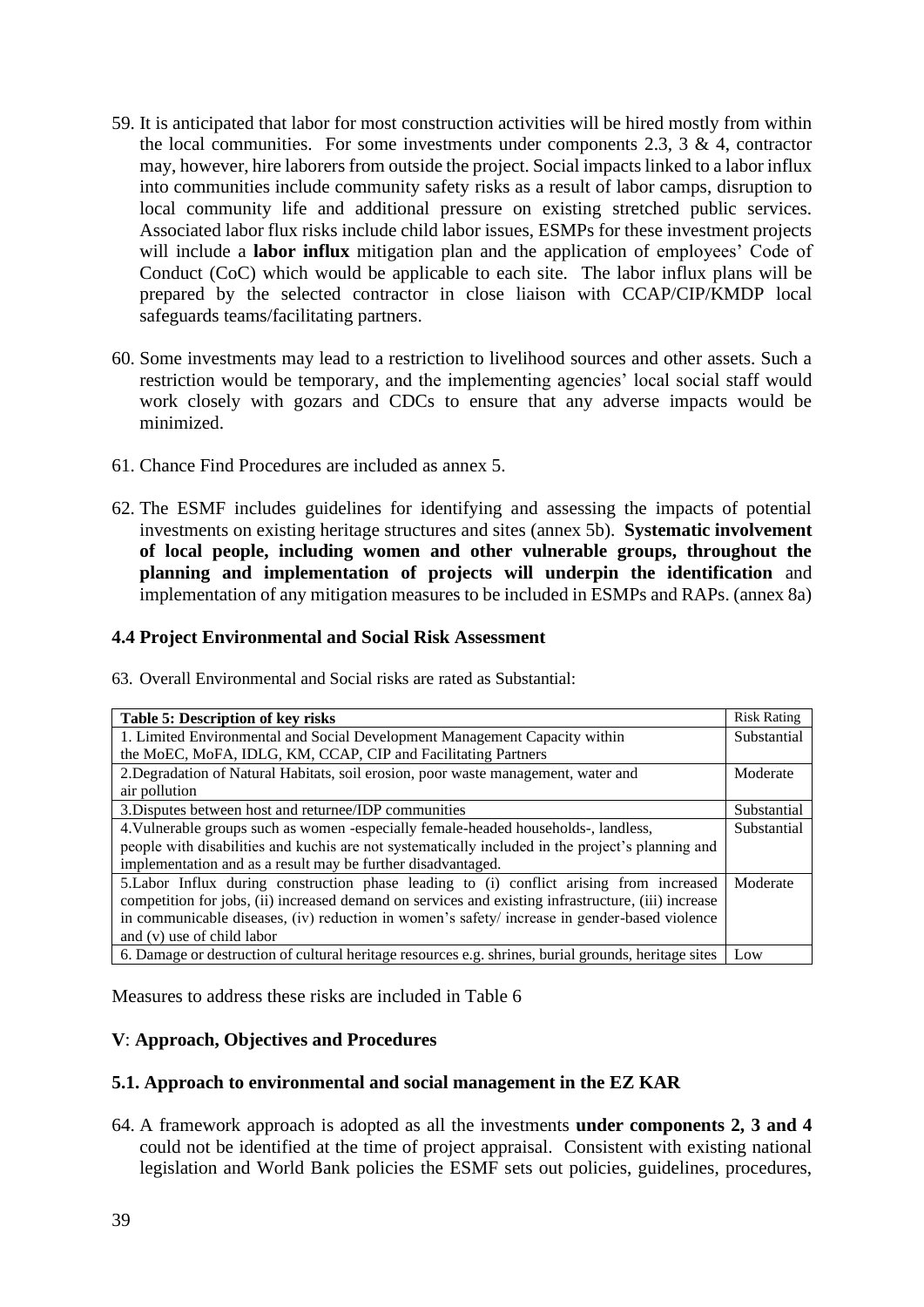and codes of practice to be considered and adopted during project planning and implementation. The framework includes a range of screening tools and procedures to address the risks identified in section 4.4. and assess potential negative environmental and social impacts of site-specific sub projects. The framework also includes guidelines for preparing relevant mitigation and enhancement management plans. These tools and guidelines are included as annexes to the main ESMF report. Training for IAs, CCAP, CIP, KMDP and their facilitating partners on the content and application of these tools will take place at the beginning and throughout of the project.

- 65. IDLG and KM will execute planned investments under components 2, 3, and 4 through the processes established for existing projects – CCAP and KMDP - as well as the CIP which is currently under preparation. As part of the process of preparing this ESMF, the ESMFs from these three projects have been reviewed and will be updated to reflect the implications of expanded geographic coverage under EZ KAR and will be harmonized with the EZ KAR ESMF.
- 66. Activities under Component 1, implemented by MoFA, will not require specific ESMPs.
- 67. Citizen Engagement is the linchpin of effective environmental and social management and underpins the development and implementation of all safeguard's instruments outlined in the ESMF.
- 68. This ESMF is a legally binding document to be included in the financial agreement of the EZ-KAR.

# **5.2. Objectives**

- 69. The overall purpose of the ESMF is to ensure that investments to be financed under the EZ-KAR project will not create adverse impacts on either local communities or their environment and that any potential adverse impacts will be adequately mitigated in line with national regulations and the WB's safeguard policies and potential benefits enhanced.
- 70. Specific objectives of the Framework: to help ensure that activities under the project will:
	- Ensure compliance with Afghanistan's laws and regulations and World Bank safeguard policies.
	- Protect human health and safety
	- Improve and/or restore livelihoods of the adversely affected
	- Prevent environmental degradation as a result of either individual sub projects or their cumulative effect
	- Enhance positive environmental and social outcomes

# **5.3. Incorporating Lessons Learned on Safeguard Compliance**

- 71. Lessons learned from implementing safeguards in KMDP and CCAP, which have informed the development of this ESMF, include, but are not limited to:
	- Both projects indicate that trained female staff working at local level enables women CDC members concerns to be taken account of during the development of community development plans and in the survey, design and implementation of sited activities.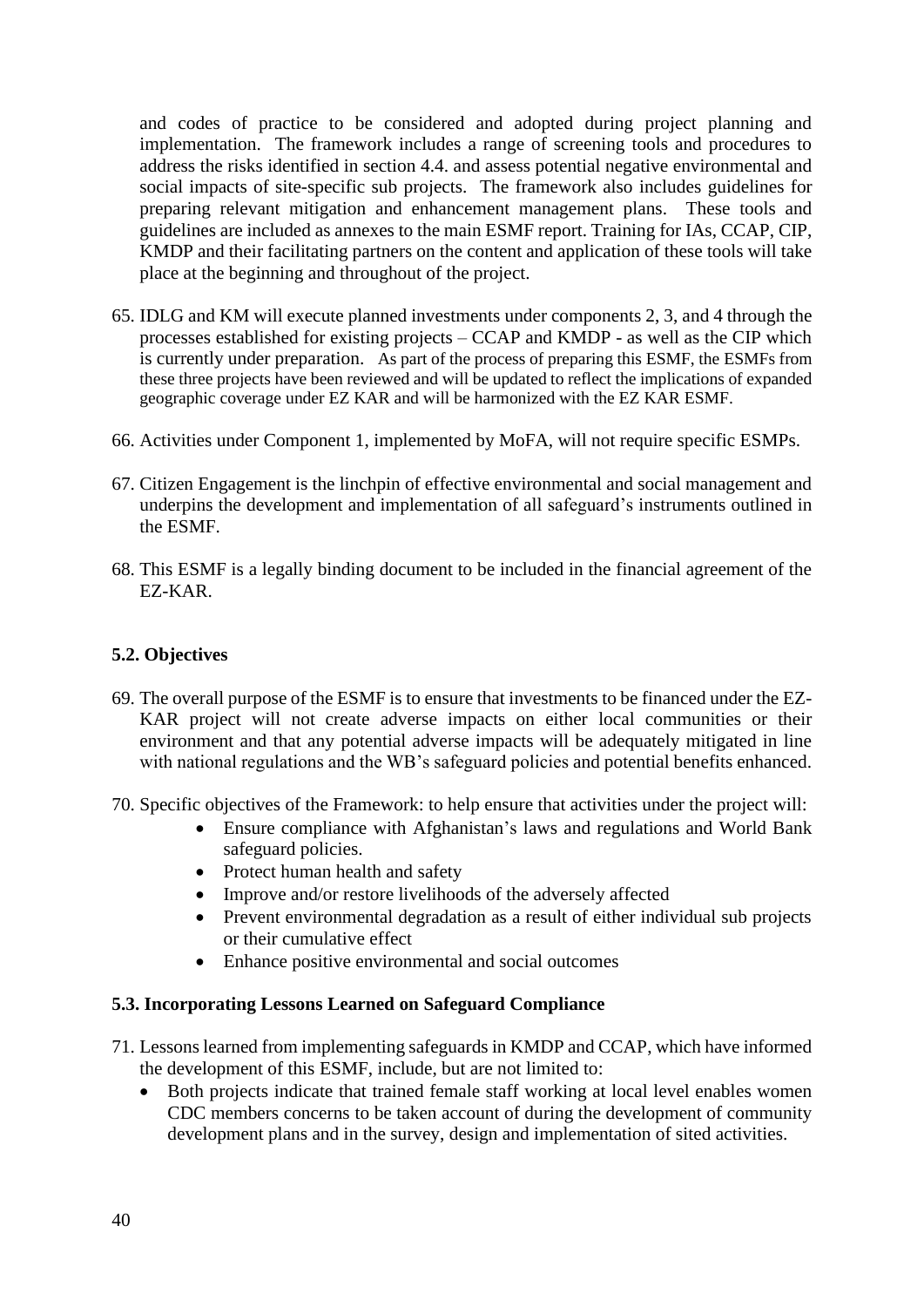- Regular negotiation and communication with male community leaders, mullahs and other influential people within a community is essential in improving women's participation in sub project activities.
- Positive discrimination measures in favour of women helps increase the number of female staff e.g. accepting women with slightly lower than the required educational qualifications and allowing an adult male to accompany women as *maharram* on field visits.
- Strong and sustained commitment at senior management level within implementing agencies is essential to ensure that complaints raised through the GRM are properly addressed.
- The use of score cards to hold authorities to account for provision of services can be an important community empowerment tool.
- Building the public's awareness of a sub project contributes to the sustainability of its outcome.
- Ongoing training of FP's Social Organizers is essential in order to improve community awareness and mobilization.
- CDC members who have participated in community planning processes have greater confidence and legitimacy in promoting concerns and proposals to municipal authorities.
- Non-CDC members are less aware of the projects selected for funding under CC grants.
- The involvement ('interference') of powerful and influential people during sub project implementation needs to be managed carefully.
- Current definition of urban communities as between 200-250 households in a neighbourhood has been difficult to implement at field level. There is a need to finalise the definition of urban communities before CDC and gozar elections are held.
- All land acquisition must be categorised (Voluntary donation, available Government land and involuntary acquisition of land), documented, recorded and available for review.
- The systematic use of social media as well as broadcast media is important in keeping the general public as well as project beneficiaries informed about the projects' work.
- The FPs were critical in the monitoring of sub projects and played a big role in data collection from the communities and reporting to PMUs throughout the project.
- The flow of monitoring information into the CCAP MIS systems has been difficult to manage and requires adequate staffing, training and funding.
- Issues related to quality, processing and analysis of data in MIS require stronger oversight and technical support.
- The levels of community monitoring expected by international donors require literacy levels that exceed the capabilities of the local population. There is also a lack of data on whether acting as a community monitor increases individuals' security risks.
- Voluntary donations of land must be accompanied by a written confirmation that the land being donated is within 10 percent of the donor's overall land ownership.
- Compensation payments must be recorded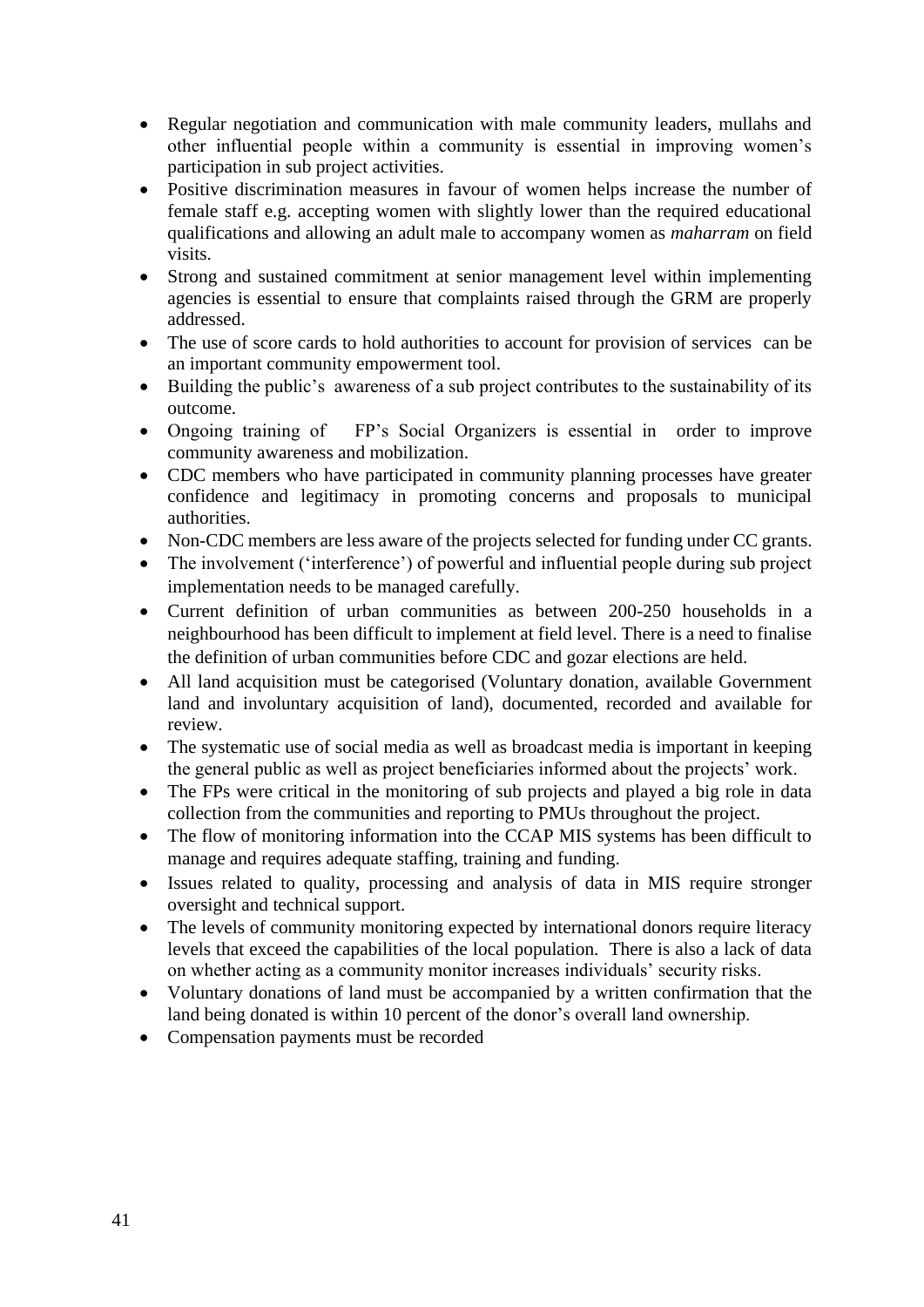# **5.4 Environment and Social Management Measures to manage risks and enhance benefits**

| <b>Components</b>            | Sub components               | Main activities to be financed  | <b>E&amp;S</b> management measures                                                                                             | <b>Responsibility</b>              |
|------------------------------|------------------------------|---------------------------------|--------------------------------------------------------------------------------------------------------------------------------|------------------------------------|
|                              |                              | by the Project                  |                                                                                                                                |                                    |
| <b>Overall Project level</b> |                              | Components 1-5                  | <b>ESMF &amp; RPF</b>                                                                                                          | MoEC, Deputy<br>Minister, Director |
|                              |                              |                                 | Adequate budget provision to enable MoEC                                                                                       | of EZ KAR PMU.                     |
|                              |                              |                                 | and IAs' to meet their respective                                                                                              |                                    |
|                              |                              |                                 | responsibilities for ESMF compliance.                                                                                          | Directors                          |
|                              |                              |                                 |                                                                                                                                | KM and IDLG and                    |
|                              |                              |                                 | Overall responsibility for safeguards allocated                                                                                | <b>CIP</b>                         |
|                              |                              |                                 | to the Deputy Minister within MoEc to ensure                                                                                   |                                    |
|                              |                              |                                 | high level of support for environmental and                                                                                    |                                    |
|                              |                              |                                 | social issues in the project.                                                                                                  |                                    |
|                              |                              |                                 | Dedicated male and female environmental and<br>social staff appointed within the PMUs in<br>MoEC, CCAP and CIP (IDLG) and KMDP |                                    |
|                              |                              |                                 | and (KM). CCAP's FPs and KM and CIP's                                                                                          |                                    |
|                              |                              |                                 | local outreach teams are required to include                                                                                   |                                    |
|                              |                              |                                 | female social organizers to ensure systematic                                                                                  |                                    |
|                              |                              |                                 | outreach to women. MoFA will appoint a                                                                                         |                                    |
|                              |                              |                                 | gender/safeguards officer within the PMU.                                                                                      |                                    |
|                              |                              |                                 | Systematic Capacity Building on safeguards                                                                                     |                                    |
|                              |                              |                                 | for safeguards staff in MoEC, Implementing                                                                                     |                                    |
|                              |                              |                                 | Agencies, Facilitating Partners, Capacity                                                                                      |                                    |
|                              |                              |                                 | Building for Communities and contractors.                                                                                      |                                    |
|                              |                              |                                 |                                                                                                                                |                                    |
|                              |                              |                                 | Development of project-wide information and                                                                                    |                                    |
|                              |                              |                                 | communication strategy                                                                                                         |                                    |
|                              | Sub Component 1.1:           | 1. Purchasing equipment         | Efforts will be made to recruit female staff to                                                                                | <b>MOFA</b>                        |
|                              | Enhancement of MoFA's        | 2. Increasing numbers of        | make services more accessible to female                                                                                        | Gender/Safeguards                  |
|                              | capacity to issue passports. | temporary local staff           | refugees.                                                                                                                      | Officer and                        |
|                              |                              | 3. Training MoFA staff on       | Upgrade MoFA's existing GRM, which                                                                                             | Component 1                        |
|                              | IA.1- MOFA                   | passport issuance and operation | receives inquiries and complaints through                                                                                      | Manager                            |
|                              |                              | of related equipment            | emails, phone calls, and online chat systems.                                                                                  |                                    |
|                              |                              |                                 | The status of inquiries and complaints will be                                                                                 |                                    |
|                              |                              |                                 | logged and monitored (annex 10b, section                                                                                       |                                    |
|                              |                              |                                 | 5.81)                                                                                                                          |                                    |
|                              |                              |                                 | Citizen Feedback Model                                                                                                         |                                    |

## **Table 6: Environmental and Social Management Measures by Component**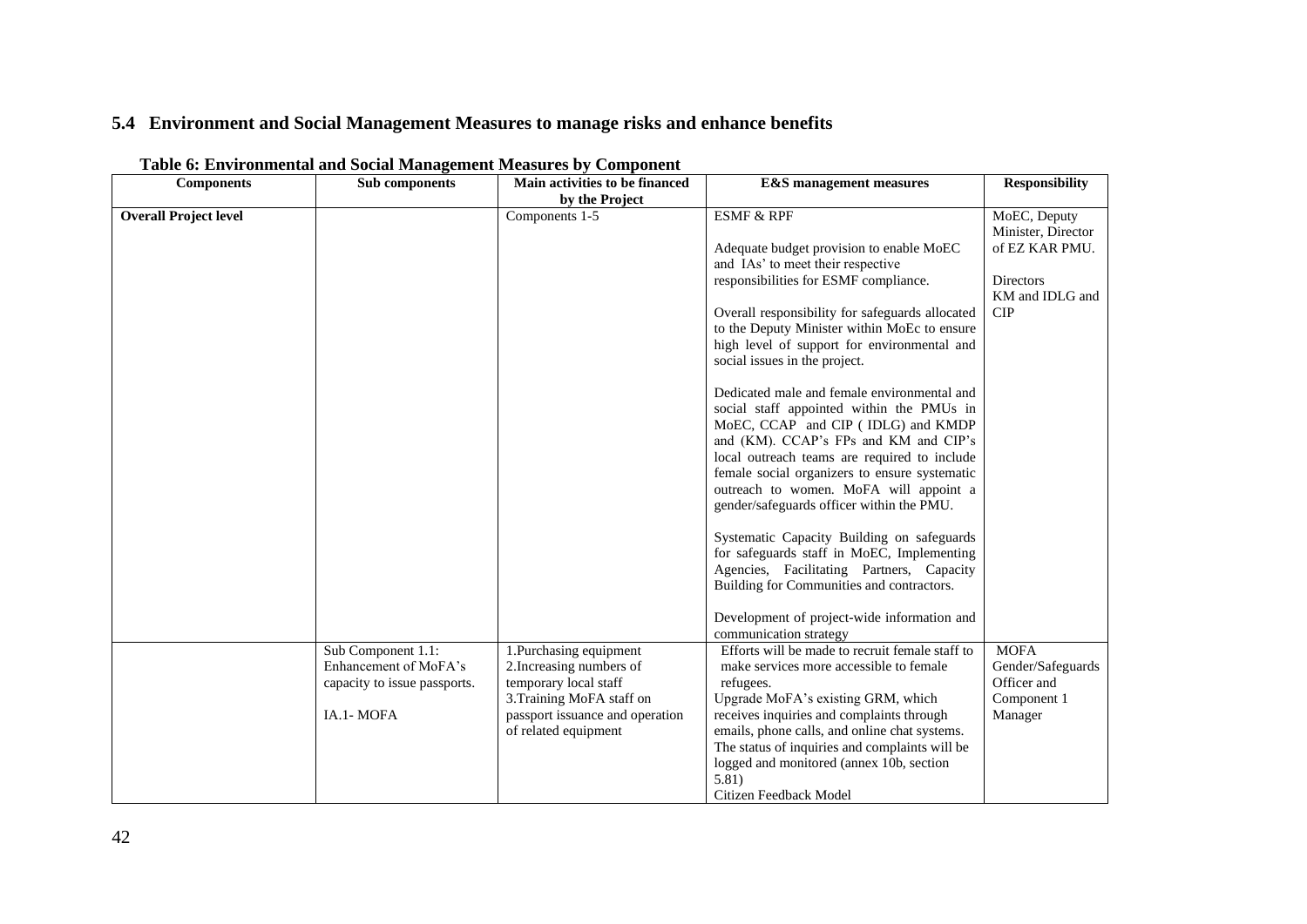|                                                                   |                                                                                                                         |                                                                                                                                                                                                                                                                                                                | (CFM)                                                                                                                                                                                                                                                                                                                                                                                                                                                                                                                                    |                                                                                                                     |
|-------------------------------------------------------------------|-------------------------------------------------------------------------------------------------------------------------|----------------------------------------------------------------------------------------------------------------------------------------------------------------------------------------------------------------------------------------------------------------------------------------------------------------|------------------------------------------------------------------------------------------------------------------------------------------------------------------------------------------------------------------------------------------------------------------------------------------------------------------------------------------------------------------------------------------------------------------------------------------------------------------------------------------------------------------------------------------|---------------------------------------------------------------------------------------------------------------------|
|                                                                   | Sub Component 1.2:<br>Provision of information to<br>Afghan refugees in Pakistan<br>IA-MoFA                             | Financing of information services<br>to be provided to Afghan<br>refugees in Pakistan to support<br>their repatriation and<br>reintegration in Afghanistan                                                                                                                                                     | Citizen Engagement to include:<br>Work with MoRR to develop and disseminate<br>information and communication strategy<br>(annex <sub>8b</sub> )<br>Liaise with contracted communication and<br>advocacy firm on dissemination of<br>information to refugees                                                                                                                                                                                                                                                                              | <b>MOFA</b><br>Communications<br>Coordinator in<br>close liaison with<br>ESSO and<br>counterparts in<br><b>MoRR</b> |
| <b>Component 2: Short-Term</b><br><b>Employment Opportunities</b> | 2.1 Provision of Maintenance<br>Cash and Construction<br>Grants (MCCG) through<br>CDC <sub>s</sub> .<br>IA - IDLG- CCAP | 1.customisation of MCCG for<br>urban communities<br>2. identification of vulnerable<br>HHs in urban areas with high<br>numbers of returnees/IDPs.<br>3. disburse grants to implement<br>agreed public works sub projects<br>through CDCs<br>5.update operations Manual to<br>reflect details of this component | Citizen Engagement to include:,<br>- consultations with different community<br>groups in settled and displaced communities<br>especially vulnerable groups including<br>women, people with disabilities, kuchis etc.<br>(annex 8a)<br>-Conducting well being Assessments<br>-Creating awareness of/establishing and<br>maintaining GRMs<br>(section 5.8.1, annex 10a)<br>-disseminating relevant up-to-date information<br>and receiving feedback through appropriate<br>communication mechanisms<br>$($ annex $8b)$<br>-Supporting CFMs | CCAP 's FPs<br>safeguards team<br>and ESSOs in<br>central PMU                                                       |
|                                                                   |                                                                                                                         |                                                                                                                                                                                                                                                                                                                | Environmental and Social screening as part of<br>investment selection process.<br>(annexes 1a, 1b, 2a, 2b)<br>Confirmation that there are no mine-related<br>risks as part of investment selection process.<br>(annex 9)<br>Training on dispute resolution for project staff<br>and communities' leaders.<br>Develop and monitor mitigation and<br>enhancement measures included in site-<br>specific ESMPs to include a labor influx plan.<br>(annexes 3a, 3b, 7a)                                                                      | ESSOs in MoEC<br><b>PMU</b>                                                                                         |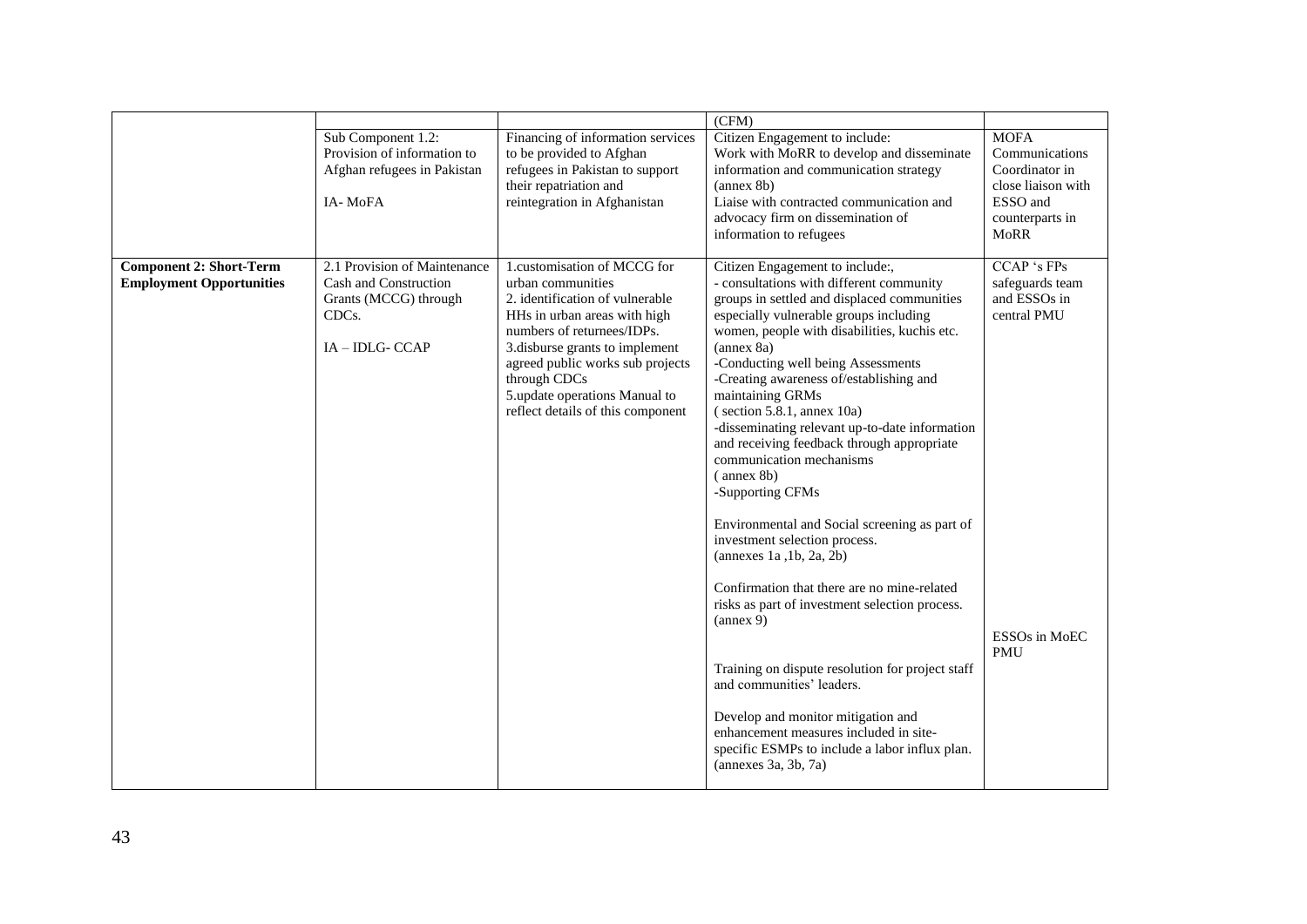|                                                                                                                                                                |                                                                                                                                                                                                                                                                      | Ensure contractors are made aware of and<br>apply/comply with their responsibilities for (i)<br>ECOP (annexes 5a and 5b) and Chance Find<br>Procedures (annexes 4a and 4b)and<br>implement labor influx plan (annex 11)                                                                                                                                                                                                                                                                                                                                                                                                                                                                                                                                                                                                                                                                       |                                                                                        |
|----------------------------------------------------------------------------------------------------------------------------------------------------------------|----------------------------------------------------------------------------------------------------------------------------------------------------------------------------------------------------------------------------------------------------------------------|-----------------------------------------------------------------------------------------------------------------------------------------------------------------------------------------------------------------------------------------------------------------------------------------------------------------------------------------------------------------------------------------------------------------------------------------------------------------------------------------------------------------------------------------------------------------------------------------------------------------------------------------------------------------------------------------------------------------------------------------------------------------------------------------------------------------------------------------------------------------------------------------------|----------------------------------------------------------------------------------------|
|                                                                                                                                                                |                                                                                                                                                                                                                                                                      | Close cooperation with NEPA                                                                                                                                                                                                                                                                                                                                                                                                                                                                                                                                                                                                                                                                                                                                                                                                                                                                   |                                                                                        |
|                                                                                                                                                                |                                                                                                                                                                                                                                                                      | <b>Community Institution Development</b>                                                                                                                                                                                                                                                                                                                                                                                                                                                                                                                                                                                                                                                                                                                                                                                                                                                      |                                                                                        |
|                                                                                                                                                                |                                                                                                                                                                                                                                                                      | Adherence to Afghan laws and WB policies<br>(section 2)                                                                                                                                                                                                                                                                                                                                                                                                                                                                                                                                                                                                                                                                                                                                                                                                                                       |                                                                                        |
| 2.3 . Market infrastructure:<br>Gozar/business gozar grants.<br>Support to Gozars and<br>Business Gozars in project<br>cities (except Kabul)<br>IA-IDLG (CCAP) | Each gozar in selected cities to<br>receive a block grant of<br>\$200,000 for projects that will<br>generate economic opportunities.<br>larger scale economic<br>investments at gozar level will be<br>conditional on implementation of<br>regulatory reform in 3d). | Citizen Engagement to include:<br>-consultations with different stakeholder<br>groups in settled and displaced communities<br>especially vulnerable groups such as women,<br>people with disabilities, kuchis etc. (annex 8a<br>- creating awareness of/establishing and<br>maintaining GRMs (section 5.8.1., annex 10)<br>-disseminating relevant up-to-date information<br>and receiving feedback through appropriate<br>communication mechanisms (annex 8b)<br>-supporting CFMs<br>Environmental and Social screening;<br>environmental and social impact assessments<br>(annexes 1a,1b, 2a, 2b)<br>Confirmation that there are no mine-related<br>risks as part of investment selection process.<br>${\rm (annex 9)}$<br>Development and monitoring of mitigation<br>and enhancement measures included in site-<br>specific ESMPs to include a labor influx plan.<br>(annexes 3a, 3b, 7a) | <b>CCAP</b> facilitating<br>partners and<br>ESSO <sub>s</sub> in central<br><b>PMU</b> |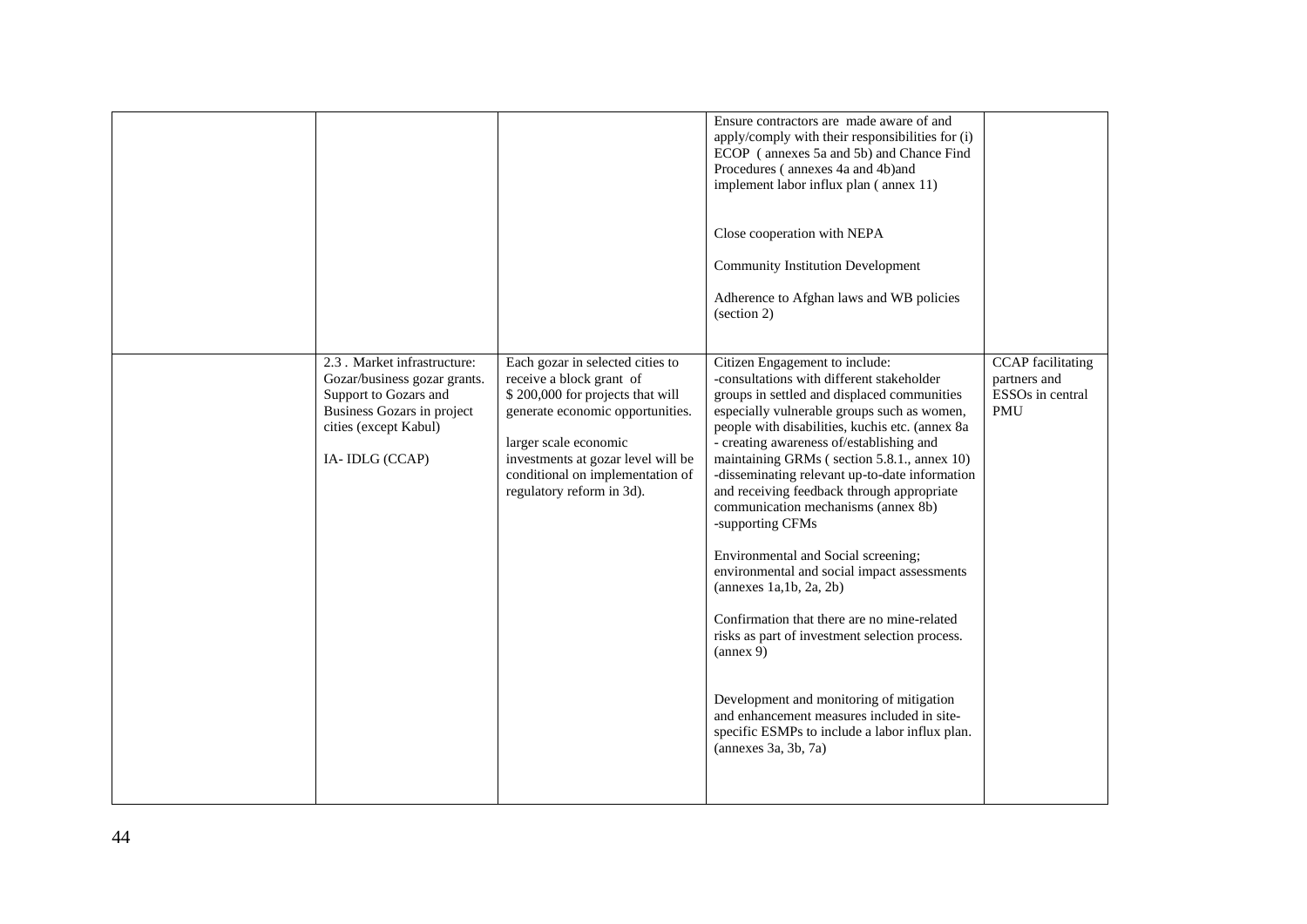|                                                                                                                                          |                                                  |                                                                                                                            | Development of abbreviated RAPs/RAPs/<br>(standalone RPF) CHMPs (annex 5) as<br>required<br>Ensure contractors are made aware of and<br>comply with (i) ECOP (annex 5) (ii) Chance<br>Find Procedures (annex 4) and implement<br>labor influx plan.(annex 11)<br>Close cooperation with NEPA<br>Adherence to Afghan laws and WB policies<br>(section 2)<br>Reporting on implementation of ESMPs<br>(annex 7b)                                                                                                                                                          | ESSOs in MoEC<br><b>PMU</b>                                  |
|------------------------------------------------------------------------------------------------------------------------------------------|--------------------------------------------------|----------------------------------------------------------------------------------------------------------------------------|------------------------------------------------------------------------------------------------------------------------------------------------------------------------------------------------------------------------------------------------------------------------------------------------------------------------------------------------------------------------------------------------------------------------------------------------------------------------------------------------------------------------------------------------------------------------|--------------------------------------------------------------|
| <b>Component 3: Prioritized</b><br><b>Urban Investments and</b><br><b>Regulatory Reforms in Four</b><br><b>Provincial Capital Cities</b> | 3.1. Prioritized urban<br>investments<br>IA-IDLG | Support for existing priority<br>projects (conditional on<br>improvement in municipalities<br>public financial management) | Citizen Engagement to include:<br>-consultations with different stakeholder<br>groups in settled and displaced communities<br>especially vulnerable groups such as women,<br>people with disabilities, kuchis etc. (annex 8a)<br>- creating awareness of/establishing and<br>maintaining GRMs (section 5.8.1, annex 10)<br>-disseminating relevant up-to-date information<br>and receiving feedback through appropriate<br>communication mechanisms (annex 8b)<br>-supporting CFMs<br>Environmental and Social screening<br>(annexes 1a & 1b) Environmental and Social | CIP facilitating<br>partners and<br>ESSOs in central<br>PMU. |
|                                                                                                                                          |                                                  |                                                                                                                            | Impact Assessments (Annexes 2a & 2b)<br>Confirmation that there are no mine-related<br>risks as part of investment selection process.<br>${\rm (annex 9)}$<br>Development of mitigation and enhancement<br>measures included in ESMPs (annexes 3a &<br>3b) to include a labor influx plan                                                                                                                                                                                                                                                                              | ESSOs in MoEC<br><b>PMU</b>                                  |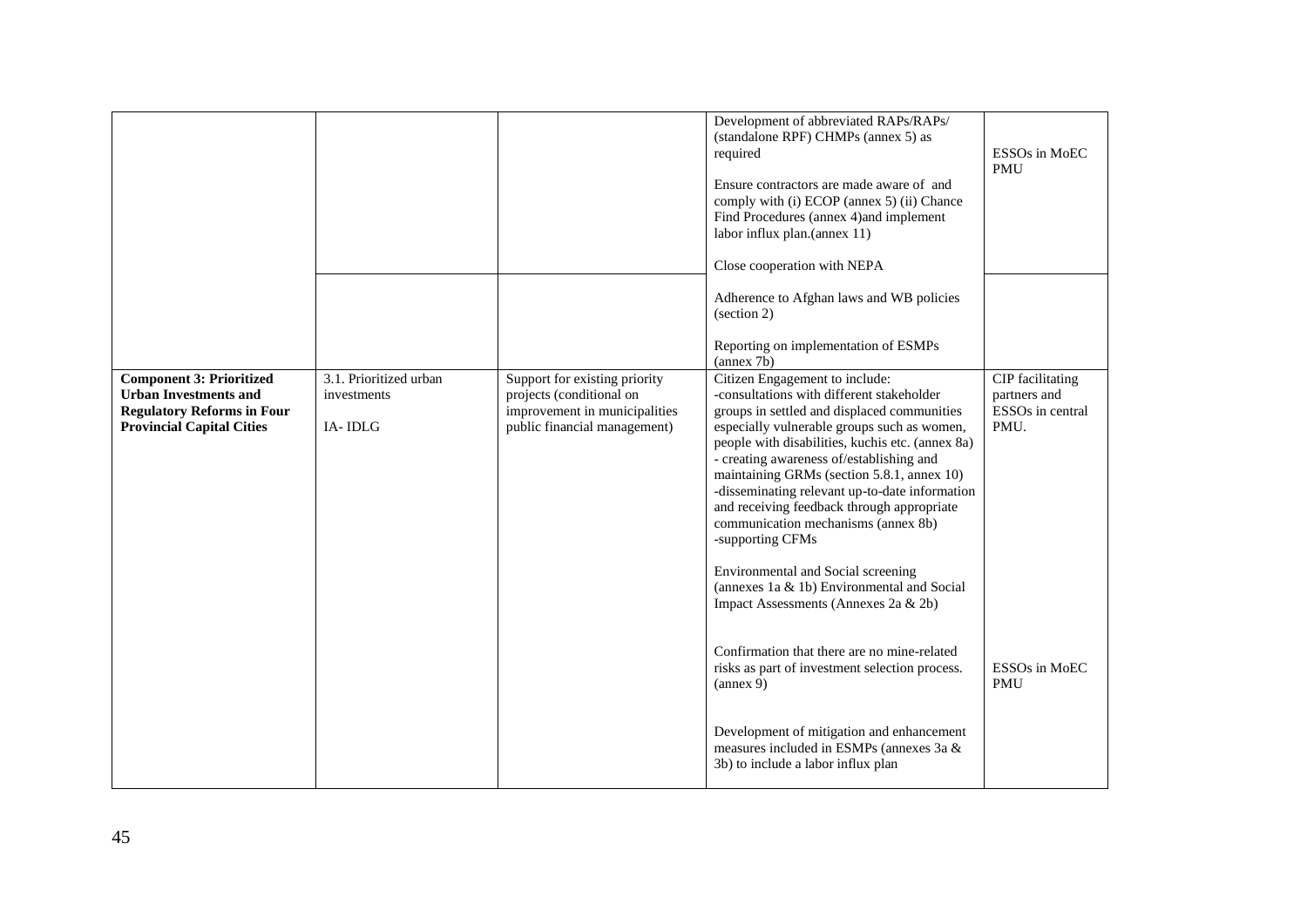|                                                                    |                                                                                                                                  | Development and monitoring of abbreviated<br>RAPs/RAPs/(standalone RPF) CHMPs,<br>(annex 4) as required<br>Ensure contractors are made aware of and<br>comply with (i) ECOP (annex 5) (ii) Chance<br>Find Procedures (annex 4) and implement<br>labor influx plan and gender-based violence.<br>(annex 11)<br>Close cooperation with NEPA<br>Reporting on implementation of ESMPs<br>${\rm (annex 7b)}$<br>(Abbreviated RAPs/CHMPs/ESIAs as<br>required)                                 |                                                                             |
|--------------------------------------------------------------------|----------------------------------------------------------------------------------------------------------------------------------|------------------------------------------------------------------------------------------------------------------------------------------------------------------------------------------------------------------------------------------------------------------------------------------------------------------------------------------------------------------------------------------------------------------------------------------------------------------------------------------|-----------------------------------------------------------------------------|
| 3.2. Project Preparation and<br>regulatory reforms<br>IA-IDLG      | Support for feasibility studies,<br>engineering designs, construction<br>supervision and M&E                                     | Citizen Engagement to include:<br>-consultations with different stakeholder<br>groups (annex 8a)<br>-disseminating relevant up-to-date information<br>and receiving feedback through appropriate<br>communication mechanisms (8b)<br>ESIA/RAPs (standalone RPF) a required,<br>SESA as required,<br>ESMPs (annex 3)                                                                                                                                                                      | ESSO <sub>s</sub> within<br>CIP's central<br>PMU, and<br>Consultants        |
| 4.2. Kabul Municipality<br>Prioritized Investments<br>IA-KM (KMDP) | Economic investments<br>(e.g.infrastructure,<br>roadsMarkets) at Gozar level -<br>(conditional on regulatory reform<br>in $3d$ ) | Citizen Engagement to include:<br>-consultations with different stakeholder<br>groups in settled and displaced communities<br>especially vulnerable groups such as women,<br>people with disabilities, kuchis etc.<br>(annex 8a)<br>- creating awareness of/establishing and<br>maintaining GRMs (section 5.8.1, annex 11)<br>-disseminating relevant up-to-date information<br>and receiving feedback through appropriate<br>communication mechanisms<br>(annex 8b)<br>-supporting CFMs | KMDP central<br>ESSOs together<br>with social and<br>environmental<br>team. |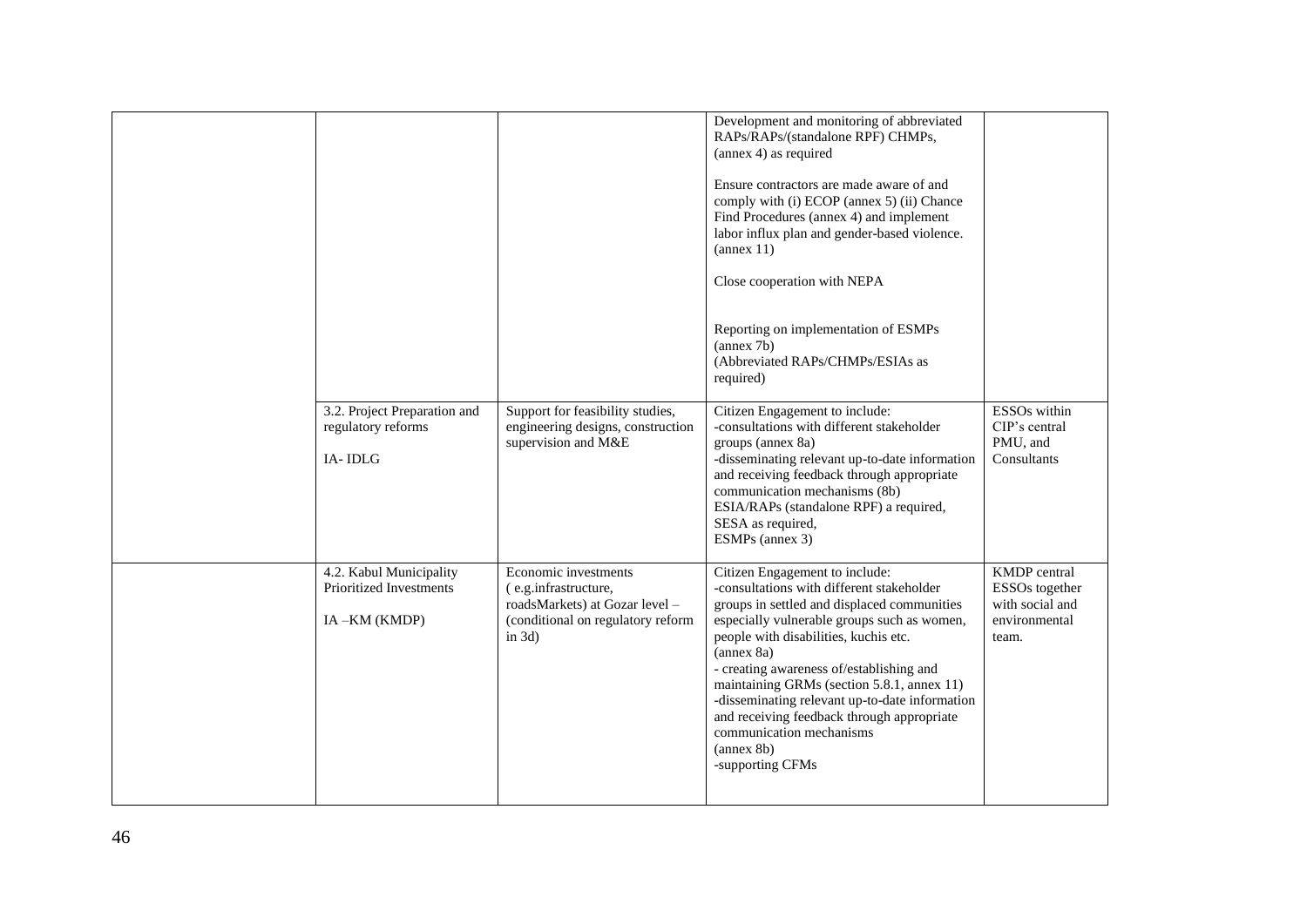|                                  | 4.2. Regulatory reform to  | 1.development of red-carpet plan                               | Environmental and Social screening<br>(annexes 1a & 1b) Environmental and Social<br>Impact Assessments (Annexes 2a & 2b)<br>Confirmation that there are no mine-related<br>risks as part of investment selection process.<br>${\rm (annex 9)}$<br>Development and monitoring of mitigation<br>and enhancement measures included in<br>ESMPs, (annexes 3a, 3b, 7a)<br>Development of abbreviated RAPs/RAPs/<br>(standalone RPF) CHMPs (annex 4) as<br>required<br>Ensure contractors are made aware of and<br>comply with (i) ECOP (annex 5); (ii) Chance<br>Find Procedures (annex 4); and implement<br>labor influx plan (annex 11)<br>Close cooperation with NEPA<br>Reporting on implementation of ESMPs<br>(Reporting on implementation of ESMPs<br>(annex 7b)<br>SESA (as required) | ESSOs in MoEC<br><b>PMU</b><br>MoEC |
|----------------------------------|----------------------------|----------------------------------------------------------------|------------------------------------------------------------------------------------------------------------------------------------------------------------------------------------------------------------------------------------------------------------------------------------------------------------------------------------------------------------------------------------------------------------------------------------------------------------------------------------------------------------------------------------------------------------------------------------------------------------------------------------------------------------------------------------------------------------------------------------------------------------------------------------------|-------------------------------------|
|                                  | support the implementation | 2.issuance of necessary                                        |                                                                                                                                                                                                                                                                                                                                                                                                                                                                                                                                                                                                                                                                                                                                                                                          | PMU/Consultants                     |
|                                  | of the Municipalities Law  | regulations and guidelines.<br>3.implementation of regulations |                                                                                                                                                                                                                                                                                                                                                                                                                                                                                                                                                                                                                                                                                                                                                                                          |                                     |
|                                  | IA-MoEC                    | and guidelines by municipalities                               |                                                                                                                                                                                                                                                                                                                                                                                                                                                                                                                                                                                                                                                                                                                                                                                          |                                     |
| <b>Component 5: Red carpet</b>   |                            |                                                                | Sectoral and Environment and Social                                                                                                                                                                                                                                                                                                                                                                                                                                                                                                                                                                                                                                                                                                                                                      | MoEC                                |
| program and project              | National level regulatory  | 2. National Regulatory Reform                                  | Assessment.                                                                                                                                                                                                                                                                                                                                                                                                                                                                                                                                                                                                                                                                                                                                                                              |                                     |
| management                       | reforms include            |                                                                |                                                                                                                                                                                                                                                                                                                                                                                                                                                                                                                                                                                                                                                                                                                                                                                          |                                     |
|                                  |                            | Project management and                                         |                                                                                                                                                                                                                                                                                                                                                                                                                                                                                                                                                                                                                                                                                                                                                                                          |                                     |
|                                  |                            | implementation support.                                        |                                                                                                                                                                                                                                                                                                                                                                                                                                                                                                                                                                                                                                                                                                                                                                                          |                                     |
| <b>Ministry of Finance (MOF)</b> |                            |                                                                |                                                                                                                                                                                                                                                                                                                                                                                                                                                                                                                                                                                                                                                                                                                                                                                          |                                     |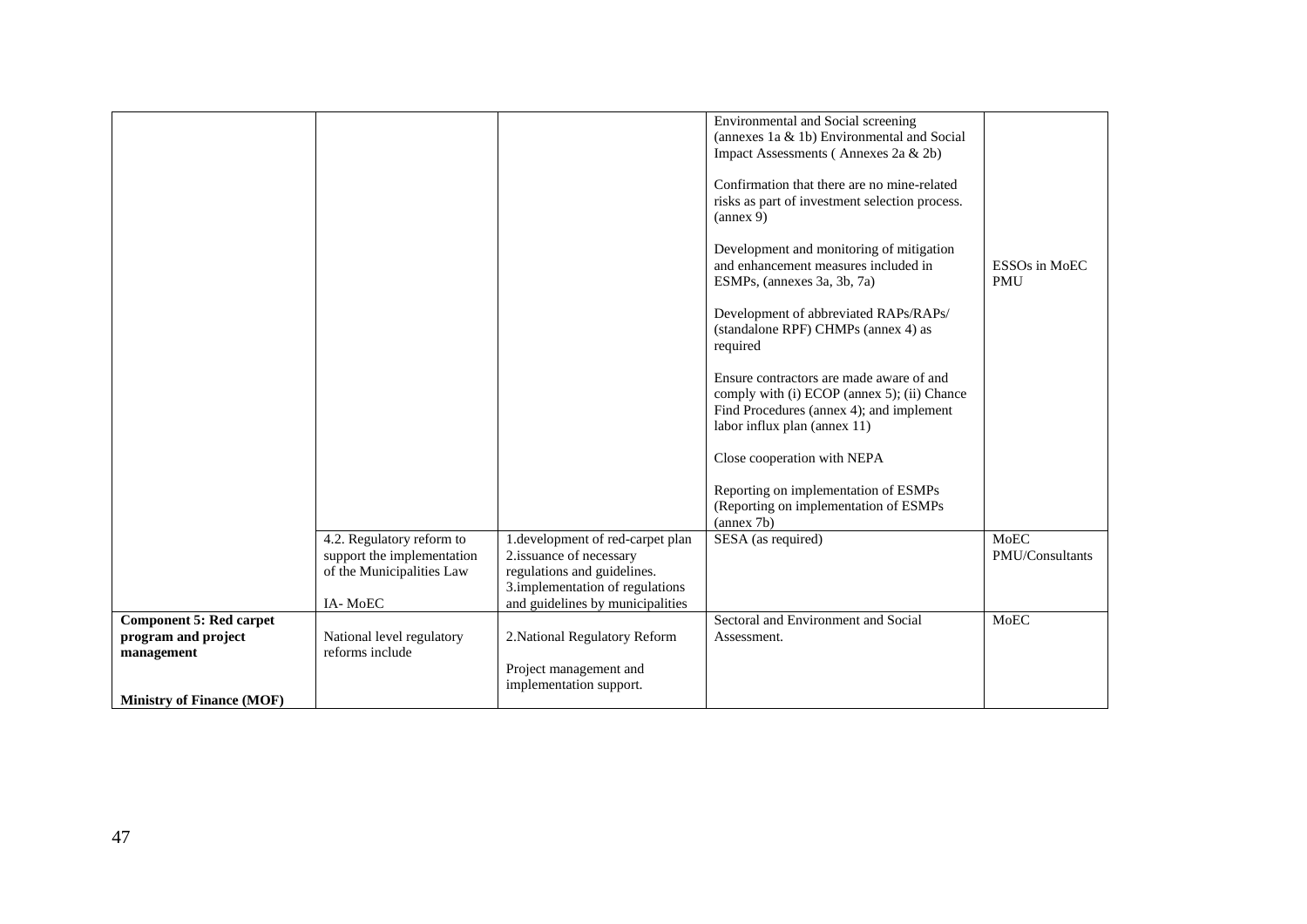# **5.5. Safeguards Screening Procedures**

72. Environmental and Social screening of all proposed investments will take place at appraisal stage to scope the issues for determining the level ESIA requirements.

Screening at this stage provides opportunities to establish a dialogue with local communities and other stakeholders and involve them in determining factors to be further assessed.

A review of screening findings will ensure that proposed investments which due to size, type and potential impacts fall into category 'A', do not proceed for financing under the EZ KAR project.<sup>47</sup> Initial screening will confirm whether some issues require more detailed and rigorous examination through an Environmental and Social Impact Assessment (ESIA) which will generally be conducted in parallel with required technical studies so that ESIA findings can inform final sub project designs and plans. ESIAs will also include an assessment of a proposed investment's compliance with the GoIRA, ESMF, an evaluation of alternatives, a comprehensive environmental and social baseline and appropriate detailed mitigation, management and monitoring plans.

The implementation of regulatory reforms, envisaged under component 4c, may require Strategic Environmental and Social Assessments to be conducted to input into sectoral or regional plans prior to selection of some proposed investments in EZ KAR.

Consultations with various stakeholders, especially different community groups, will be a central plank of these assessments. (Guidelines for all screenings are in included in annexes 1a -1f and generic ToR for ESIA and SESA are included as annexes 2a and 2b)

| <b>Investment Appraisal Process</b>            | <b>Steps</b>                                                                                                                   | <b>Corresponding Safeguards</b><br>requirements                                                                                                                                                                                                                        | <b>Responsibilities</b>                                                                                               |
|------------------------------------------------|--------------------------------------------------------------------------------------------------------------------------------|------------------------------------------------------------------------------------------------------------------------------------------------------------------------------------------------------------------------------------------------------------------------|-----------------------------------------------------------------------------------------------------------------------|
| Application for investment by<br>community/IAs | Step 1:<br>Investment<br>Screening (Refer<br>Annex $1a,1b,1c)$<br>2b)                                                          | Reject requests with<br>activities identified in the list<br>of non-eligible for funding                                                                                                                                                                               | IAs through PMUs in<br>CCAP, KMDP and<br><b>CIP</b>                                                                   |
| <b>Investment Appraisal</b>                    | Step 2:<br>Impact<br>Assessment (Refer<br>Annex 2a and 2b)                                                                     | Application of environmental<br>and social checklists;<br>Conduct ESIAs and SESAs (if<br>required)<br>Preparation of site-specific<br>investment ESMPs) and<br>application of ECOP<br>Preparation of Abbreviated<br>RAP or RAP (if required)<br>Preparation of CHMP(if | IAs through CCAP,<br>CIP and KMDP<br>safeguards teams and<br>facilitating partners<br>and consultants as<br>requited. |
|                                                |                                                                                                                                | required)                                                                                                                                                                                                                                                              |                                                                                                                       |
| <b>Investment Approval</b>                     | Step 3: (refer Annex<br>3, 4)<br>Environmental and<br>Social Review<br><b>ESMP</b> clearance and<br>disclosure<br>(RAPs/CHMPs) | Investment specific ESMPs and<br>Citizen Engagement                                                                                                                                                                                                                    | IAs through PMUs in<br>CCAP, CIP and<br><b>KMDP</b>                                                                   |

**Table 7: Overview of Screening and Assessment process and responsibilities**

<sup>48</sup> <sup>47</sup> The GoIRA may choose to continue with feasibility studies of category A projects with a different funding stream.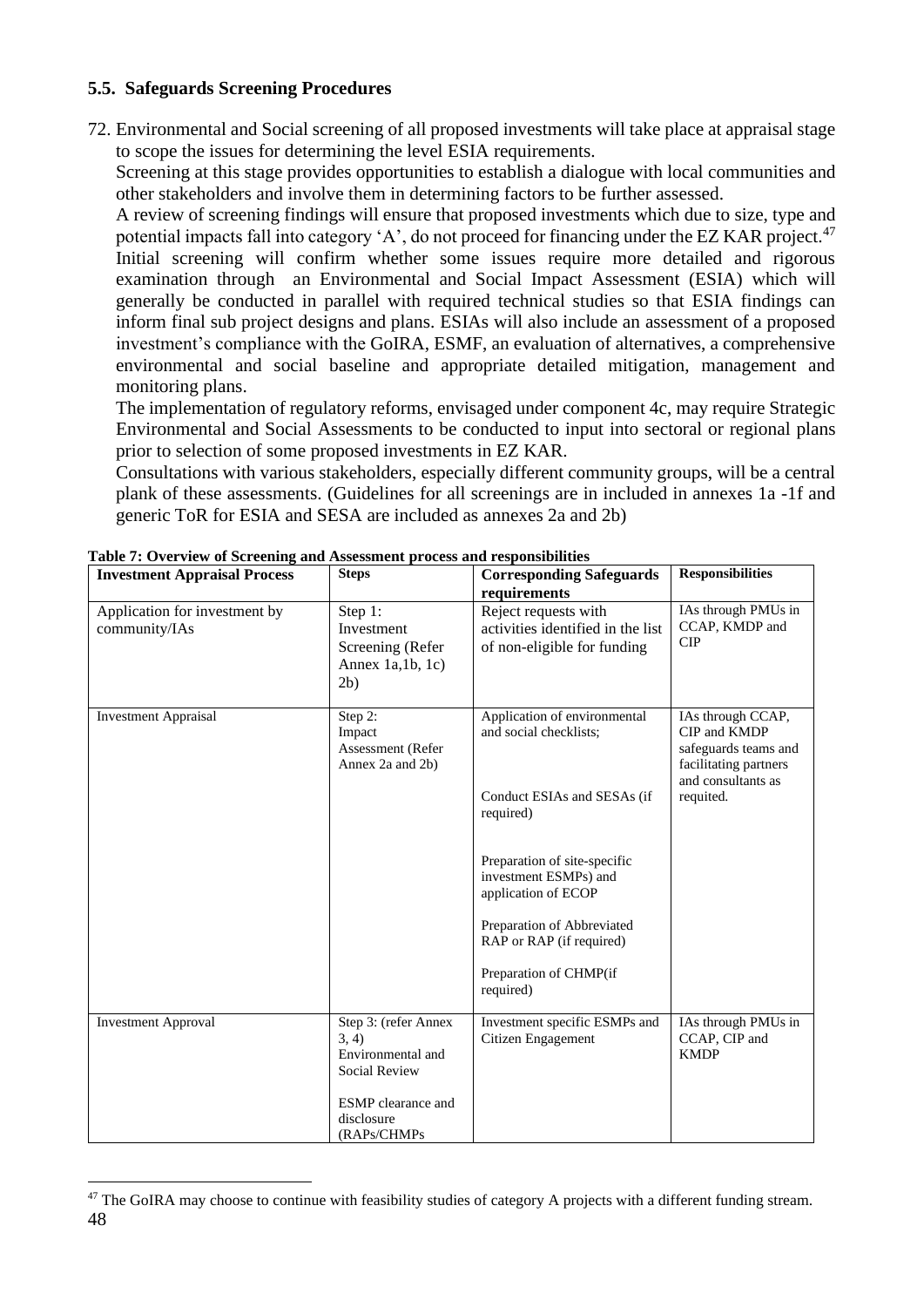|                                            | cleared and disclosed<br>if required)                |                                                                                                                                                |                                                            |
|--------------------------------------------|------------------------------------------------------|------------------------------------------------------------------------------------------------------------------------------------------------|------------------------------------------------------------|
| <b>Investment Implementation</b>           | Step 4:<br><b>ESMP</b><br>implementation             | Implement mitigation<br>measures under the ESMP<br>Training of IA staff,<br>facilitating partners and<br>communities in ESMP<br>implementation | IAs through CCAP,<br>CIP and KMDP<br>contractors           |
| <b>Investment Monitoring and Reporting</b> | Step5: (Refer Annex)<br>7)<br><b>ESMP</b> monitoring | <b>Monitor ESMP</b><br>implementation for<br>safeguards compliance                                                                             | IA's Project<br>supervisors,<br>safeguards staff<br>WB TPM |

# **5.6. ESMP Development**

- 73. The primary purpose of an ESMP is to identify relevant environmental and social mitigation, enhancement and management measures required to implement site specific investments in accordance with Afghan law and World Bank policies.
- 74. An ESMP is required for sub projects developed under EZ KAR components 2,3 and 4. An ESMP sets out feasible and cost-effective measures to a) address all identified potential negative environmental and social impacts and b) enhance the positive benefits arising from the project. The ESMP should include a brief description of: (i) potential adverse impacts of sub project activities (ii) appropriate mitigation measures to either avoid or reduce these (iii) measures to enhance potential benefits (iv) monitoring plans (v) institutional responsibilities (vi capacity building and (vii) associated costs. The costs of mitigation and enhancement measures need to be well defined and included in the project implementation costs. The ESMP will also include a labor influx mitigation plan (annex 11) and the employee code of conduct (COC).
- 75. KMDP and CCAP safeguards teams and their facilitating partners are familiar with the ESMP development process and have gained experience in ensuring that the concerns of vulnerable groups are not overlooked in this process. ESMPs will be developed by CCAP's facilitating partners and by CIP and KMDP's social and environmental team through local CDCs and GAs. ESMPs will be reviewed by the senior safeguards officer within the respective PMUs and shared with the ESSOs in the MoEC PMU prior to submission to NEPA. (Annexes 3a and 3b))

# **5.7. Abbreviated RAP/RAP Development**

- 76. An abbreviated RAP, where fewer than 200 people will be affected by a proposed project, is designed to ensure that impacts arising from land acquisition, displacement and relocation are avoided, minimized or mitigation at least to restore the livelihoods of affected people to preproject level. In addition, the pre-feasibility studies may identify areas where there may be restrictions to natural resources and livelihoods. The abbreviated RAP, informed by policies and procedures detailed in the Resettlement Policy Framework (RPF), included as a standalone annex to this ESMF, focuses on people affected by land acquisition, asset loss, relocation and restriction of access and defines a strategy for formalizing arrangements and mitigating negative impacts. As with ESMPs, abbreviated RAPs will be developed by CCAP and CIP's facilitating partners and KMDP's social safeguards team. If required, the IAs will be responsible for recruiting additional expertise to help with the development of the Abbreviated RAP which will be reviewed by ESSOs in the central PMUs of the projects as well as by the WB safeguards team. (Annex 4b)
- 77. A full RAP is required when project activities displace more than 200 people from land or productive resources, and which result in the loss of shelter, the loss of assets or access to assets, and the loss of income sources or means of livelihood whether or not the affected persons must move to another location. Should a full RAP be required for any investment under the EZ KAR the responsible IA will recruit an experienced consultant to develop it (Annex 4).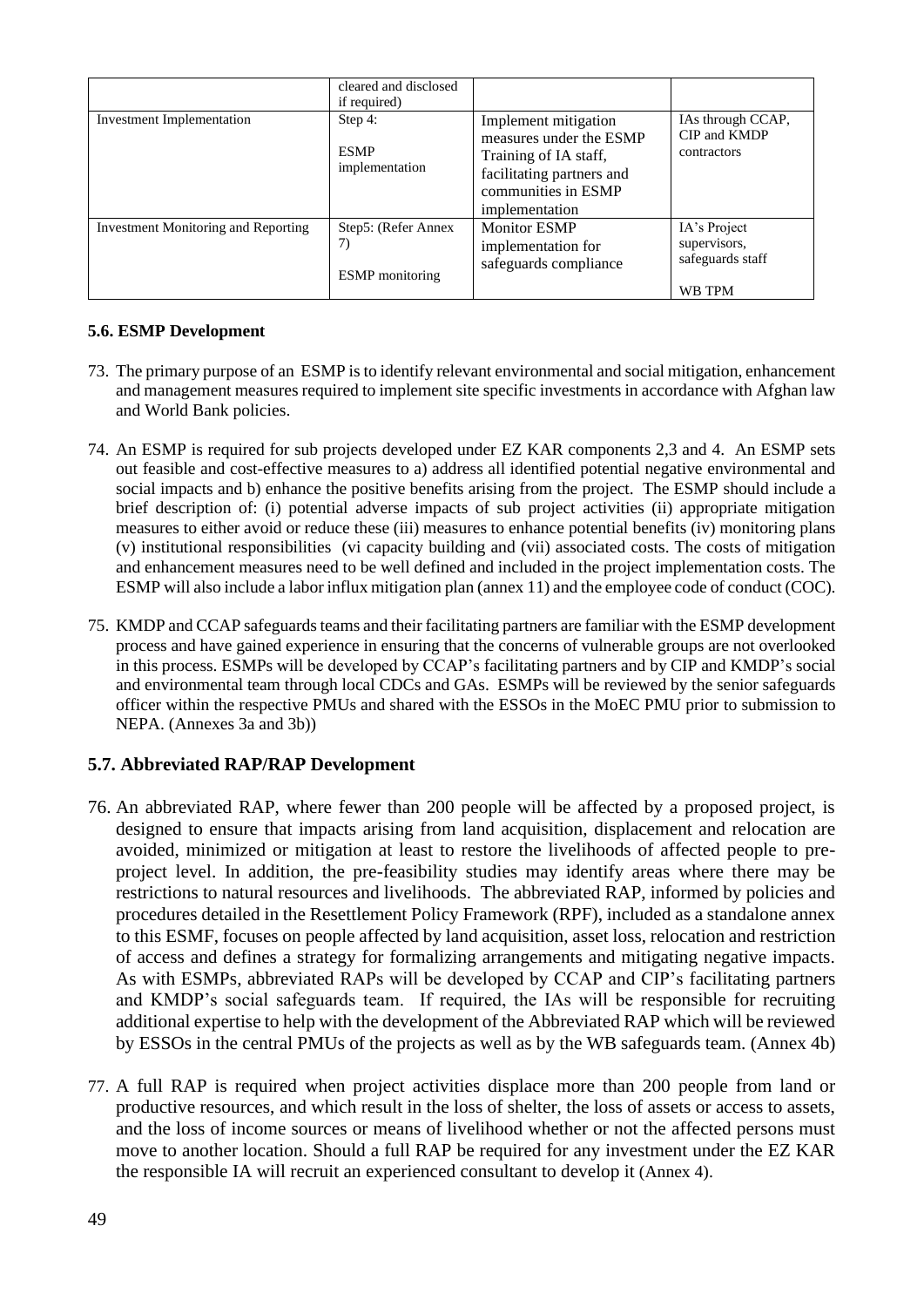# **5.8. Citizen Engagement**



- 78. Citizen Engagement values the right of citizens to have an informed say in the decisions that affect their lives. It is based on a two-way interaction and dialogue between citizens and their Governments and emphasizes the importance of sharing of power and information and building mutual respect. Involving the different stakeholders from the beginning of a sub project development helps avert problems and costly delays and can create important support for an investment. Citizen Engagement is a prerequisite for an effective Transparency and Accountability Framework and is a central plank of the existing work of KMDP and CCAP. Key elements of citizen engagement under the EZ KAR ESMF include:
	- *Stakeholder Consultations;* It is anticipated that initial stakeholder consultations during the planning of EZ KAR investments will be enhanced throughout their implementation in order to facilitate learning and feedback and smooth adjustments to those investments, if necessary. Particular emphasis will be placed on seeking the views of vulnerable groups, especially women, landless and disabled. The ESMF and RPF include detailed mechanisms for consultation and feedback which will reinforce the existing emphasis on consultations within the CCAP and KMDP. Community representatives will have an opportunity to discuss key findings from environmental and social screenings and assessments as well as appropriate mitigation measures to be included in ESMPs. Their feedback will inform final plans and design of potential investments (annex 8a);
	- A*ccess to Information and Communication Strategy* enables the timely provision of relevant and up-to-date information and the receipt of feedback through appropriate communication channels for different groups of stakeholders. This will build on

<sup>48</sup> 'Strategic Framework for Mainstreaming Citizen Engagement, World Bank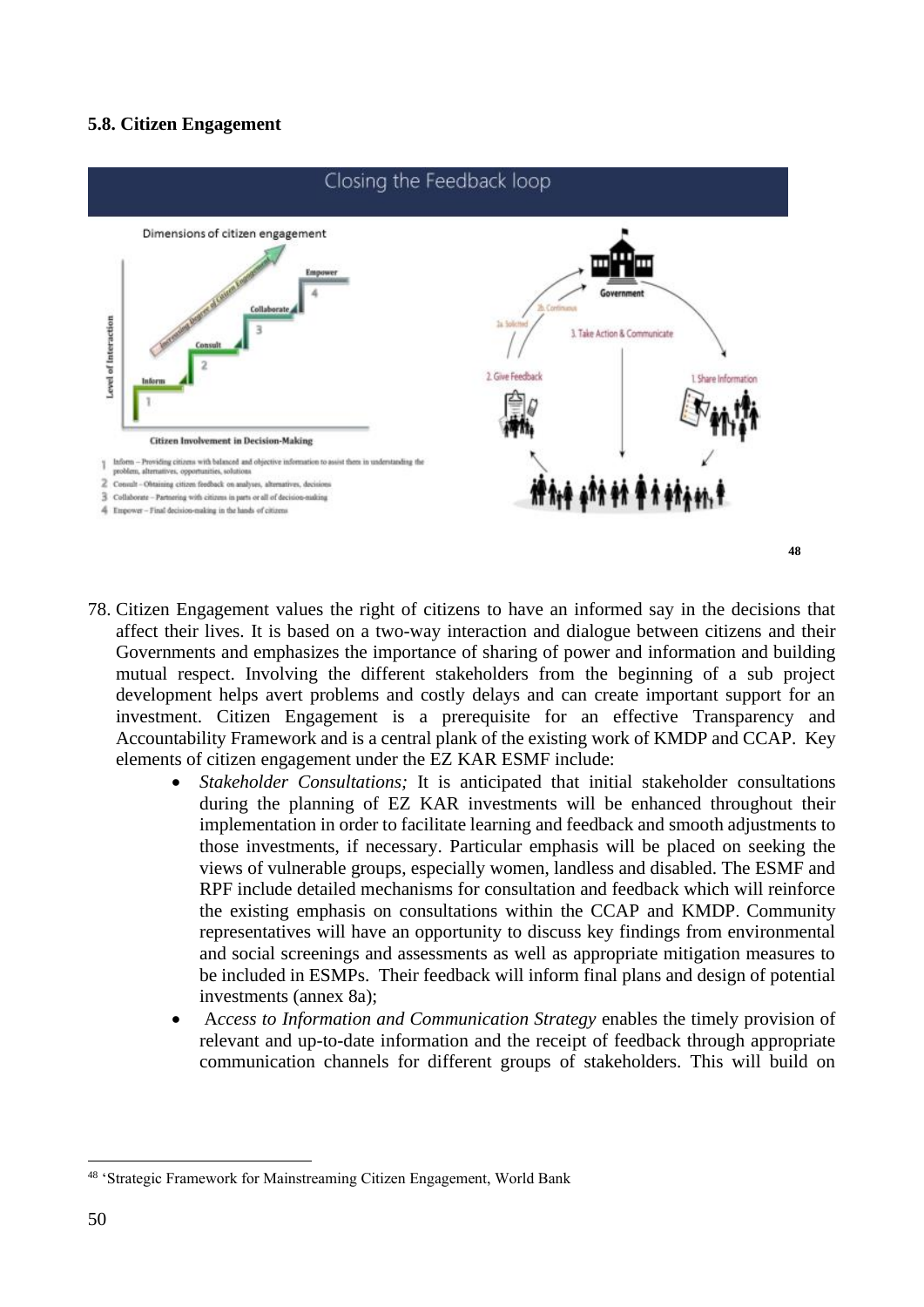existing information and communication approaches in KMDP<sup>49</sup> and CCAP; (annex 8b)

- C*itizen Feedback Model (CFM)* which enables beneficiaries to provide prompt feedback on services provided may be developed as a stand-alone mechanism or included within a broader access to information and communication strategy.
- *Grievance Redress Mechanisms (GRMs)*; the establishment/maintenance of functional GRMs by IAs (see section 5.4.1 below)
- *Third Party Monitoring (TPM)*; systematic involvement of communities in the process.

# **5.8.1. Grievance Redress Mechanism (GRM)**

79. The PMU in MoEC will monitor GRMs in all implementing agencies to ensure that they are: (i) promoting public awareness among communities and beneficiaries of the role and structure of a GRM and how to access it; (ii) establishing multiple channels and locations for submitting grievances; and (iii) ensuring proper registration of all grievances to enable tracking and review to ensure the decision made is communicated back to the complainant.

# **GRM - Component 1**.

- 80. MoFA's Directorate of Consular Affairs has a GRM in place, which receives inquiries and complaints through emails, phone calls, and online chat systems. The Project will upgrade the online GRM system that enables logging of inquiries and complaints and monitoring of their resolution status. The system will also enable analysis of the trends of inquiries and grievances, including by gender. The system will come with an online feedback functionality, where the grievance registrar will be able to rate the quality of response and service. The inquiries and complaints are responded by experts pertaining to each topic, and each response is monitored by the administrator of the system. A consular guideline/manual is used to address the complaints and queries. In addition, as part of the citizen feedback mechanism, an SMS messaging system that reaches out to passport applicants on their mobile phones to collect their feedback on (a) the time required in receiving the passport; (b) the fees paid for the service; and (c) general satisfaction with the service, will be piloted.
- 81. Besides the GRM for passport applicants, information centres will be set-up at four MoFA missions (Islamabad, Karachi, Peshawar, Quetta) in Pakistan to receive and respond to specific questions by refugees/prospective returnees related to passport issuance, legal issues, business registration, asset transfers, transaction of assets (real estates, business investments), education certificates, protection services, among others. The Information Centres will be complemented by a helpline (call center) and a website, which will respond to similar queries. A response manual will be developed for the help-desk personnel, who will be trained with the manual. The Gender/Safeguards Officer will work closely with the communications coordinator to ensure that refugees are aware of the hotline and how to access it.

<sup>&</sup>lt;sup>49</sup> Between 2014 and 2016 KMDP prepared and distributed a monthly or bimonthly newsletter in 10 districts of Kabul Municipality, 10 departments of KM, upgrading department of MoUDA, and 22 different Gozars. The newsletter informed the stakeholders about KMDP development objectives, plans and progress, and invites the communities to attend community information sessions/meetings. Written comments and feedback were invited on the KMDP's performance in order to improve the output and outcome of program services.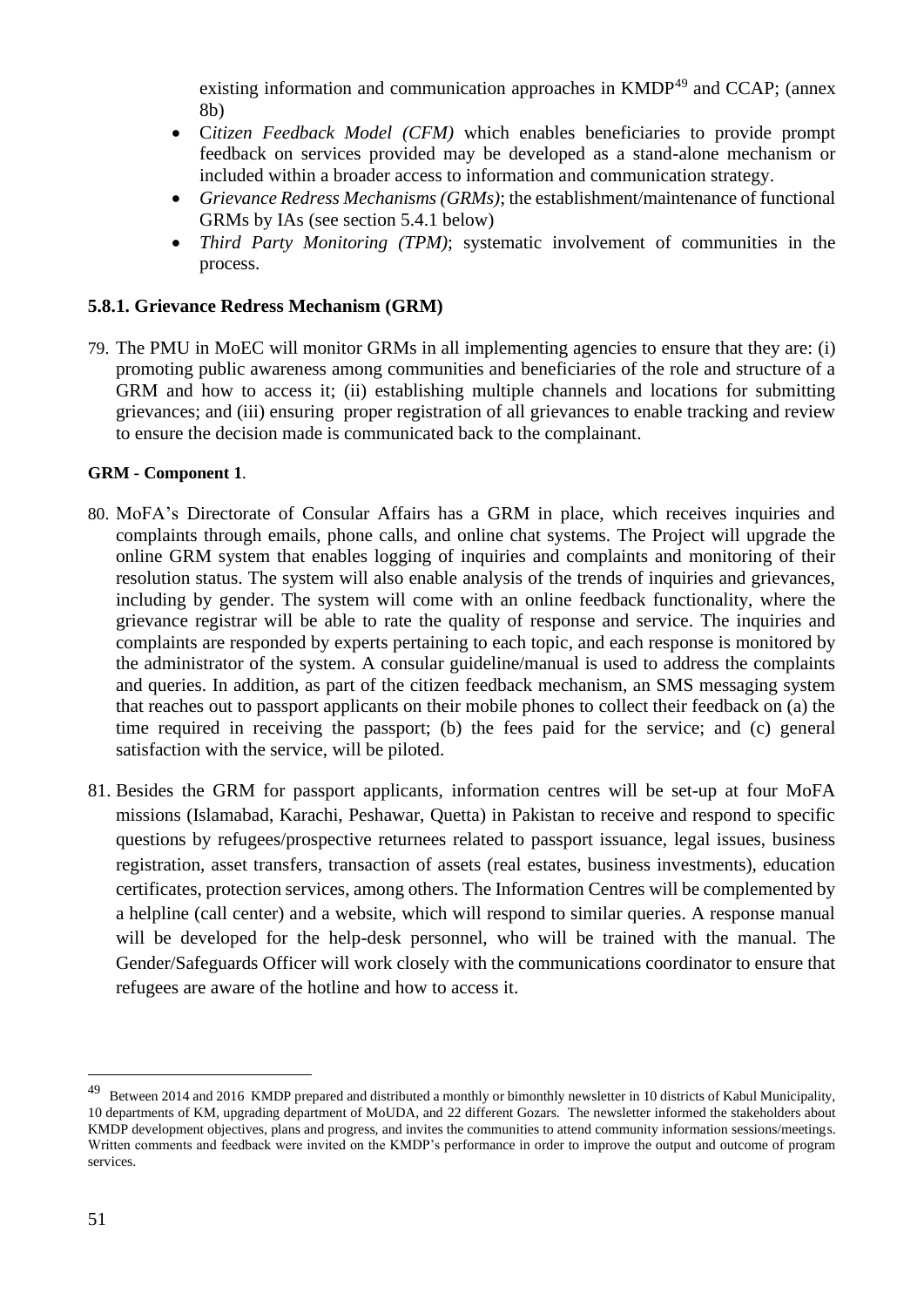# **GRM- Components 2-4** *50*

- 82. Functioning GRMs have been established by KMDP and CCAP for their existing investments. In close cooperation with MoEC IDLG and KM will be responsible for ensuring that CCAP, CIP and KMDP establish effective GRMs for their respective new investments under components 2- 4. Monthly reports on the functioning of the GRM in all implementing projects will be submitted to MoEC PMU. For all three projects the GRM applied to EZ KAR sub projects will be an extension of the GRM in place in the existing projects.
- 83. The PMU to be established in the MoEC will have oversight responsibility for ensuring functional multi-level GRMs to handle all grievances related to project activities in components 2and4 of the EZ KAR.
- 84. IDLG will be responsible for ensuring the establishment/maintenance of effective GRMs for sub projects implemented under components 2, 3.1, of EZ KAR through the existing PMU of CCAP and its FPs and for sub projects implemented under components 3a the project through the newly established PMU in the CIP and its safeguards team.
- 85. KM will be responsible for the establishment/maintenance of effective GRMs for subproject implemented under component 3.2 of EZ KAR through the PMU of KMDP.
- 86. In KMDP, CCAP and CIP the GRM will function at 3 levels: at community level where every effort will be made to resolve the issue; at sub project level where Grievance Redress Committee will be established and as an appeal mechanism at National Level.

#### **Figure 1**



52 <sup>50</sup> The GRM process set out in this section is similar to that included in the CCAP and KMDP ESMFs.<br>
If still unresolved, APs may refer their grievance to MoEC As a last resort the AP may refer the matter to a court of law.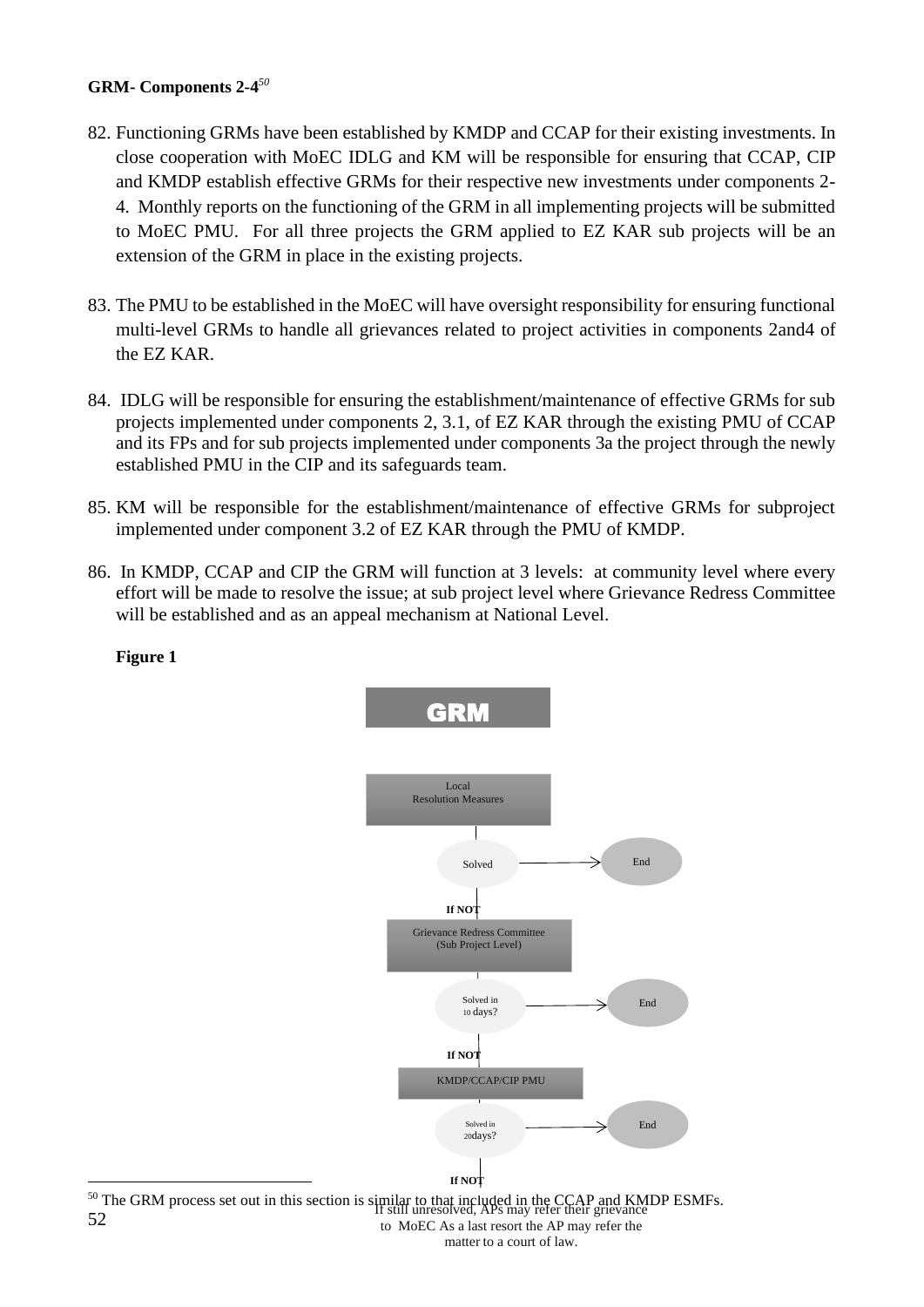- 87. Where an individual has a grievance with regard to a specific investment activities she or he should, in the first instance, be encouraged to make use of existing local-level structures (e.g. CDCs, *gozar* associations or other neighborhood level structures) to try to resolve quickly any concerns or grievances related to project development and implementation.
- 88. If intermediation at local level is unsuccessful, the individual or Affected Person (AP) can take his or her complaint to a formal Grievance Redress Committee (GRC)at sub project level which will record the grievance and try and resolve issues relating specifically to the implementation of a sub project. (Annex 10). A GRC will include the Affected Person (AP), a representative from the Facilitating Partner, a representative from municipal government, a representative from the AP's community CDC/which may be a representative from a women's CDC, a local NGO representative and the contractor.
- 89. The AP (or his/her representative) may submit his/her complaint in a number of ways e.g. by written letter, phone, sms messages and email to the GRC or, raise his/her voice in a public or individual meeting with project staff. A very simple grievance form in local language will also be available at each sub project site to be filled in by the complainant.
- 90. The GRC will meet to try and resolve the matter at community level and make a recommendation usually within 7-10 working days from receipt of complaint. If there is no decision after 10 days the AP can refer the complaint to the IDLG and KM's PIUs in Kabul. The Project Director of each PIU will chair an Appeals Committee, which will then examine and provide feedback to the AP on the outcome of her/his complaint within 20 days. It is recognized that some complaints may take longer to resolve due to their complexity. For example, those related to land disputes.
- 91. If the National level PMUs are unable to resolve a grievance, the AP may choose to refer the grievance to the EZ KAR project director in the MoEC, to be discussed in the steering committee of the EZ-K project.
- 92. All submitted complaints and grievances will be registered at project level (annex10) and added to a database within the respective IA's PMU which will be updated regularly by designated staff. Each complaint and grievance should be ranked, analyzed and monitored according to type, accessibility and degree of priority. The status of grievances submitted and grievance redress will be reported to the Project Manager of the respective IA's PIU through the monthly report. The Project Directors of PMUs in CCAP, CIP and KMDP will submit quarterly reports on GRM status to the EZ KAR project director.
- 93. All environmental and social staff within KMDP, CCAP and CIP assigned to EZ KAR investments will receive training on the development and effective functioning of GRMs.
- 94. Key indicators for monitoring the implementation of a GRM include:
	- Number of grievance recorded, responded/resolved within the stipulated service standard for response time: 80%
	- beneficiaries reporting satisfaction with key aspects of consultation process (prefeasibility and feasibility studies): 80%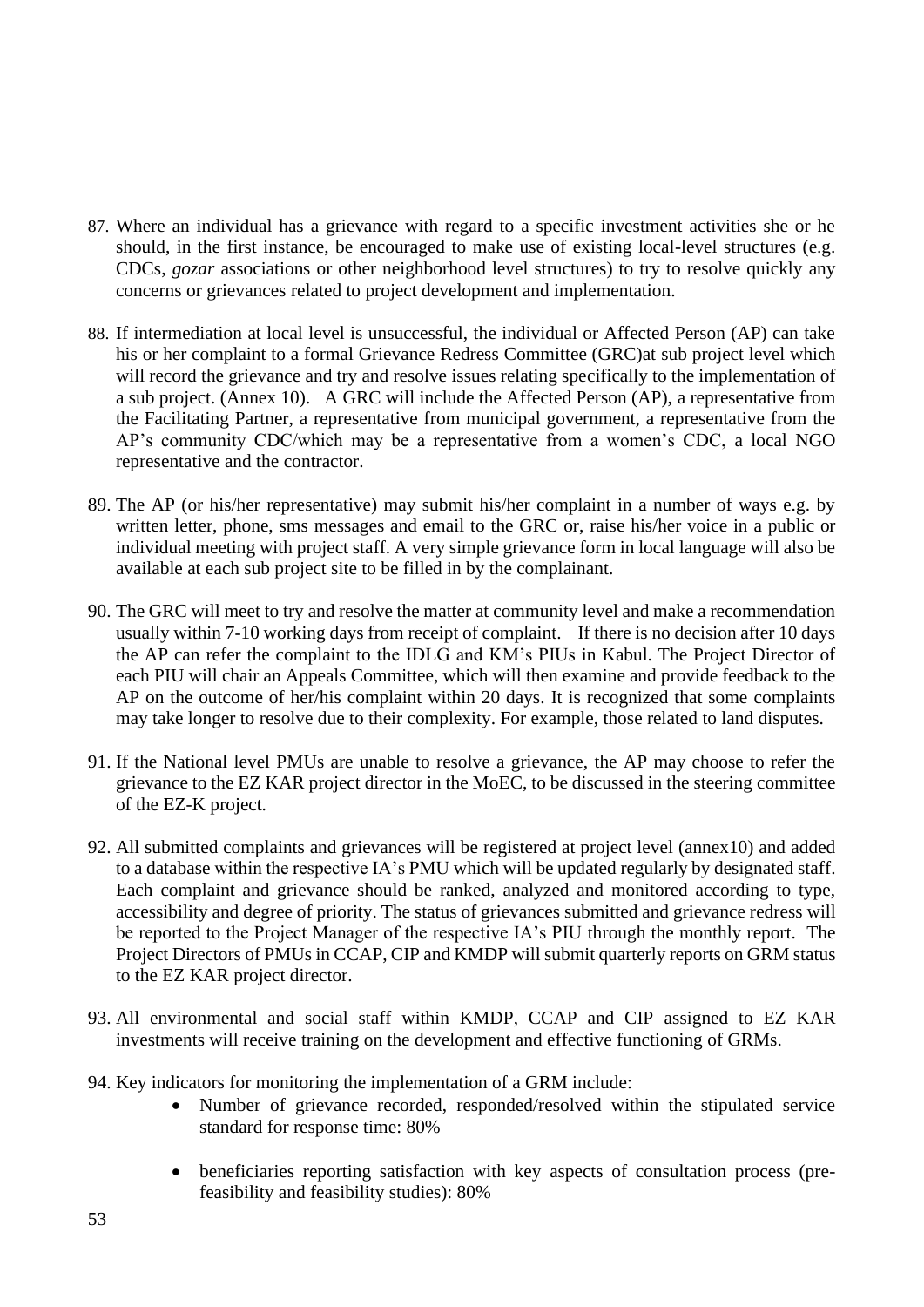- Percentage of project beneficiaries that have access to a GRM. 100%
- Percentage of grievances from women
- 95. The MoEC will engage a consulting firm or individual to conduct a survey to measure beneficiaries' satisfaction in relation to these CE indicators at regular intervals.

# **VI. Monitoring and Evaluation**

- 96. The MoEC PMU will be responsible for ensuring that a Monitoring and Evaluation system, which includes both internal monitoring and reporting and external monitoring and evaluation, is in place in KMDP, CCAP and CIP. The PMU will recruit a Monitoring and Evaluation Specialist to oversee the monitoring and coordination of all the reporting activities across the project, including environmental and social issues. S/he will seek to build on and enhance KMDP and CCAP's considerable monitoring experience date. Both projects will review and update their established systems to take account of the additional responsibilities under the EZ KAR. The CIP is adopting a similar monitoring and evaluation system to that of KMDP. The project will ensure that its M&E system takes account take account of its responsibilities under the EZKAR.
- 97. MoEC's monitoring and evaluation specialist, in close liaison with the ESSOs in CCAP, CIP and KMDP's PMUs, will be responsible for monitoring and reporting on the risks identified in section 4.4. of this ESMF.

#### *6.1. Internal monitoring and reporting*

- 98. *KMDP:* Currently a team of two (one male and one female) Community Mobilizers are allocated to each sub project and are responsible for monitoring and reporting on implementation of mitigation measures in ESMPs, using indicators agreed with communities, to the senior social and safeguards specialist in the central PMU on a monthly basis. Community Mobilizers make regular observation visits to construction sites and actively monitor implementation of agreed mitigation measures assisted by Gozar members. Issues are also raised through: (a) fortnightly sub project coordination meetings attended by Community Mobilizers, their KMDP technical counterparts, Gozar representatives as well as representatives from the construction company. The Senior Social Organizer also makes regular monitoring visits to project sites.
- 99. *CIP:* the CIP team will adopt a similar internal monitoring and reporting system to that of KMDP with the community mobilizers in the environmental and social team allocated primary responsibility for monitoring and reporting on project activities.
- 100. *CCAP:* The project's Community Participatory Monitoring system has evolved through the its predecessor's (NSP) extensive experience of working with local communities. Teams of 4 non-CDC members ( 2 men and 2 women) are trained to monitor and report on key aspects of block grant utilization and sub project implementation to ensure quality and accountability. In addition the project has developed/is in the process of developing simple citizen score cards to be completed by CDCs every 6 months to report upon minimum service standards. These scorecards would then be discussed with FPs and sub project supervisor and contractor and reported back to the ESSOs in the central PMU. The scorecards may also be used to track more closely the participation of returnees/IDPs , women, people with disabilities and other vulnerable groups during EZ KAR sub projects cycle. CDCs complete the score cards every 6 months. Environmental and social monitoring information together with observations of a project's activities is reported monthly by FPs to the ESSO in the CCAP's PMU in Kabul.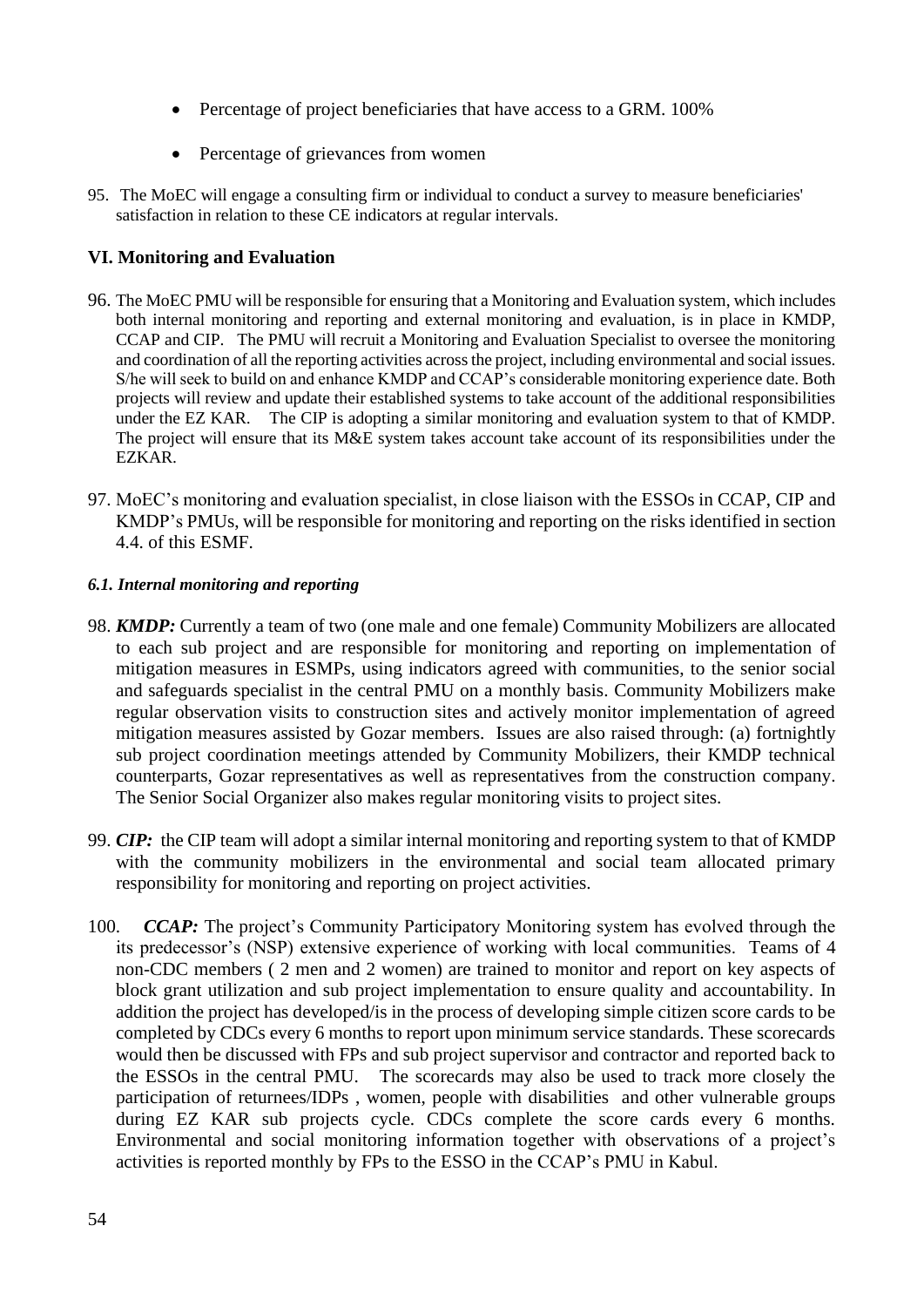- 101. Environmental and Social staff in central PMUs in KMDP, CCAP and CIP will continue to receive monthly report from community mobilizers and environmental and social staff within facilitating partners.
- 102. Safeguards staff within the PMUs of CCAP, CIP and KMDP will prepare and share quarterly monitoring reports on their respective EZ KAR investments with MoEC's M&E specialist and the ESSOs within MoEC's PMU.
- 103. MoEC's M&E officer will prepare a quarterly EZ KAR safeguards report consolidating those received from the three projects and will submit to WB and NEPA.
- 104. Relevant practical indicators to enable effective monitoring will be identified by safeguards staff in close liaison with community representatives during consultations on possible impacts of sub project activities during project preparation and included in ESMPs. Representative indicators are included in the generic ESMP included as annex 3b.

# *External Monitoring*

105. An independent third-party monitor (TPM) will be appointed to assess implementing agencies' performance including compliance with ESMF. A TPM will produce quarterly reports on selected investments to be implemented under components 2,3 and 4 and will assess safeguards compliance using indicators included in site specific ESMPs (and RAPs/ if prepared.) The TPM will provide critical data and a level of additional evidence from the field to complement the projects' monitoring systems. The TPM will share with this with the PMUs in MoEC, CCAP, CIP and KMDP. Safeguards staff from the MoEC and the Implementing Agencies will meet the Third-party Monitor to review safeguards findings and recommendations contained in the quarterly report. The TPM's reports will be informed by field observation visits and, crucially, discussions with community representatives and various members of the IA and FP's project team, including project supervisors. The role of the Third-Party Monitor is increasingly important as security considerations make it difficult for World Bank staff to visit most sub projects.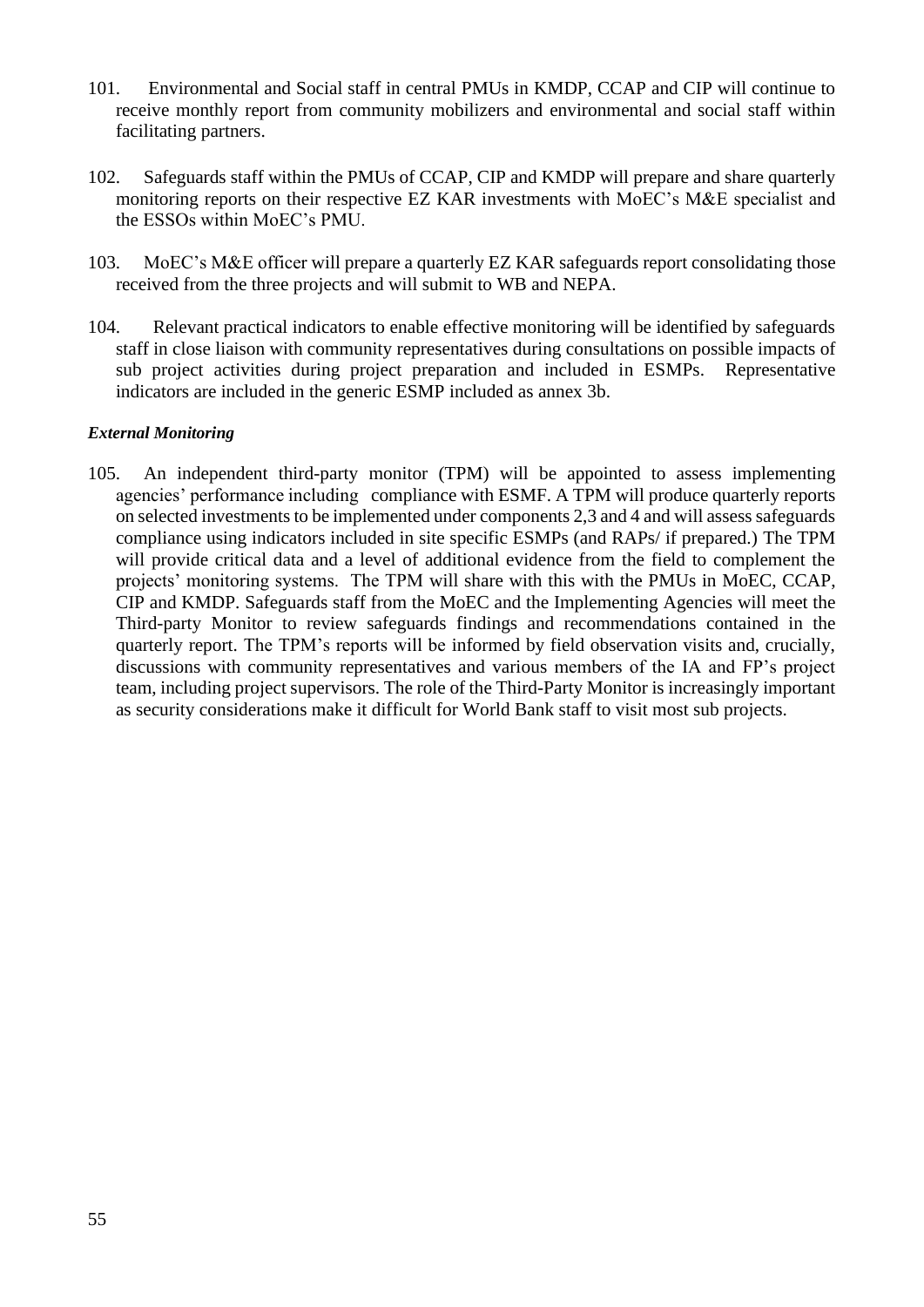#### **VII: ESMF Process Flowchart at subproject level for components 2-4**:

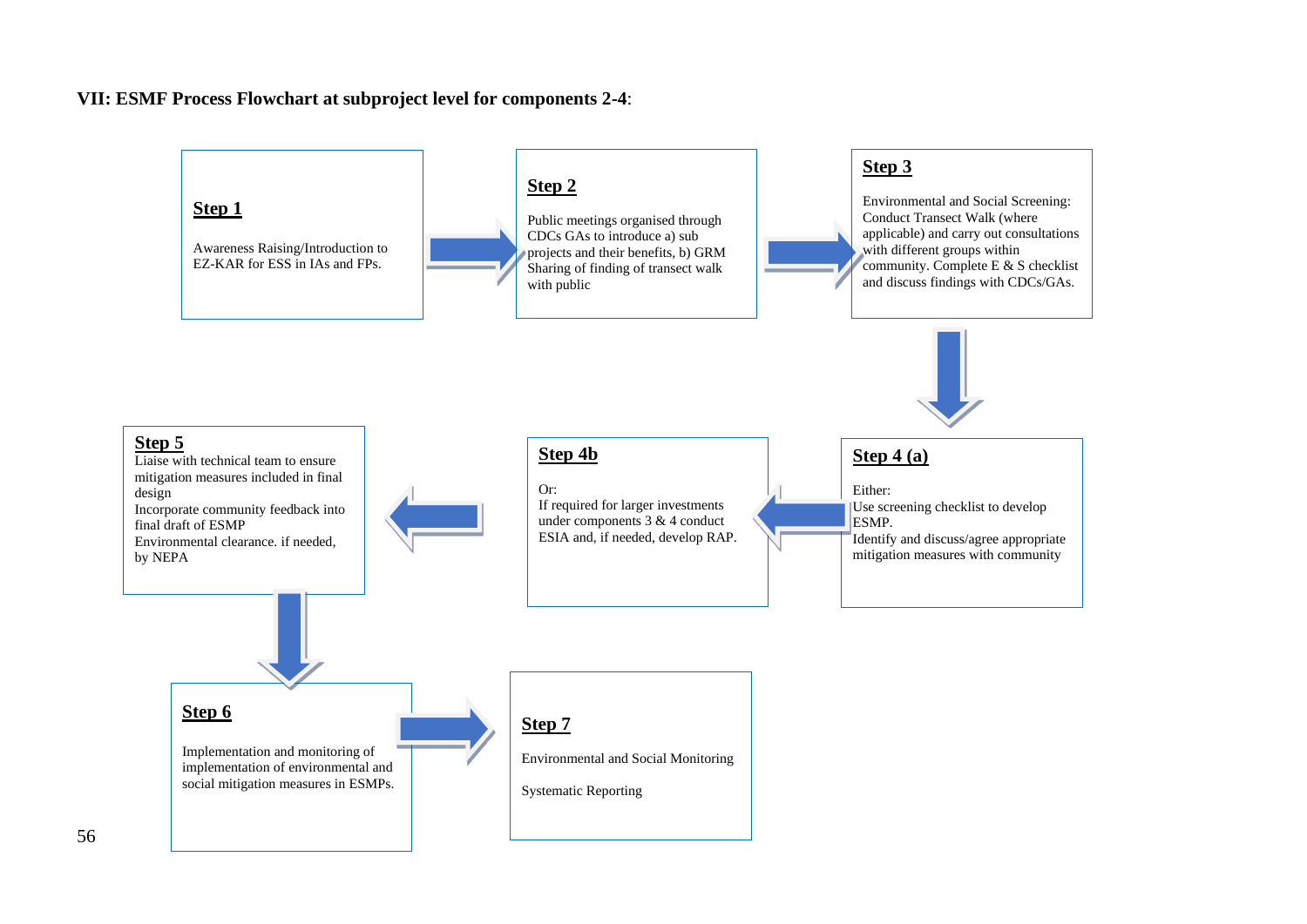# **VII ESMF IMPLEMENTATION ARRANGEMENTS**

## **8.1 Institutional Responsibilities**

- 106. The Ministry of Economy is the lead Ministry for EZ KAR. The Ministry of Economy (MoEC), as lead Ministry responsible for interagency coordination, oversight and management, has overall responsibility for ensuring the project's safeguards compliance. MoEC will also be responsible for coordinating the regulatory reform under components 2 and 4. The project will be executed by 3 Implementing Agencies. Component 1 will be implemented by the Ministry of Foreign Affairs (MoFA); Components 2 will be implemented by the IDLG through the existing CCAP and newly contracted Facilitating Partners; Component 3 will be implemented by IDLG through the City Investment Program (CIP) and its Facilitating Partners (FPs).Component 4 will be implemented by the Kabul Municipality (KM) through the Kabul Municipality Development Program (KMDP);
- 107. Two safeguards staff one male whose responsibilities will include social development and environment and one female whose focus will be social development and gender- will be included within the Project Management Unit (PMU) to be established within the MoEC. They will liaise closely with the ESSO(s) and safeguards teams within the Implementing Agencies (MoFA, IDLG and KM) as well as the safeguards staff within PMUs in CCAP, CIP and KMDP to ensure that all investments funded under EZKAR comply with the GoIRA and World Bank's relevant legal regulatory and policy framework. ESSOs in MoEC and IAs will be responsible for reviewing environmental and social assessments and overseeing compliance with ESMF provisions during preparation, implementation, monitoring and evaluation of EZ KAR sub projects. They will support designated safeguards staff within CCAP, CIP and KMDP and their Facilitating Partners to carry out their responsibilities which will include conducting community-level environmental and social screening, enabling consultations with stakeholders on all aspects of an investment as well as the development and monitoring the implementation of ESMPs. Specific responsibilities of MoEC and Implementation Agencies' safeguards staff and Facilitating Partners at Municipal and local level are included as Annex 12.

#### **8.2. Capacity Building**

- 108. The overall objective is to build and strengthen the institutional capacity of:
	- MoEc to provide support to the PMU in MoFA and the PMUs in the IAs' projects (CCAP, CIP and KMDP)) and their facilitating partners.
	- Existing PMUs within the CCAP and KMDP and a new core PMU within CIP and their facilitating partners to apply effectively ESMF guidelines to the preparation, management and monitoring of EZ KAR investments.

#### *Approach to capacity development*

- 109. Capacity building should be viewed as human resource development and includes the process of equipping individuals with the understanding, skills, and knowledge that enables them to carry out their responsibilities effectively. Capacity building will mostly be in the form of workshops, seminars and on the job training. The first step will be to identify the capacity gaps within each agency. MoEC in close liaison with IAs may recruit a capacity building specialist to conduct a skills analysis and prepare a safeguards capacity building plan.
- 110. A cascade approach to capacity development will be employed across the project. PMUs in MoEc, MoFA, CCAP, CIP and KMDP will priorities strengthening/ building the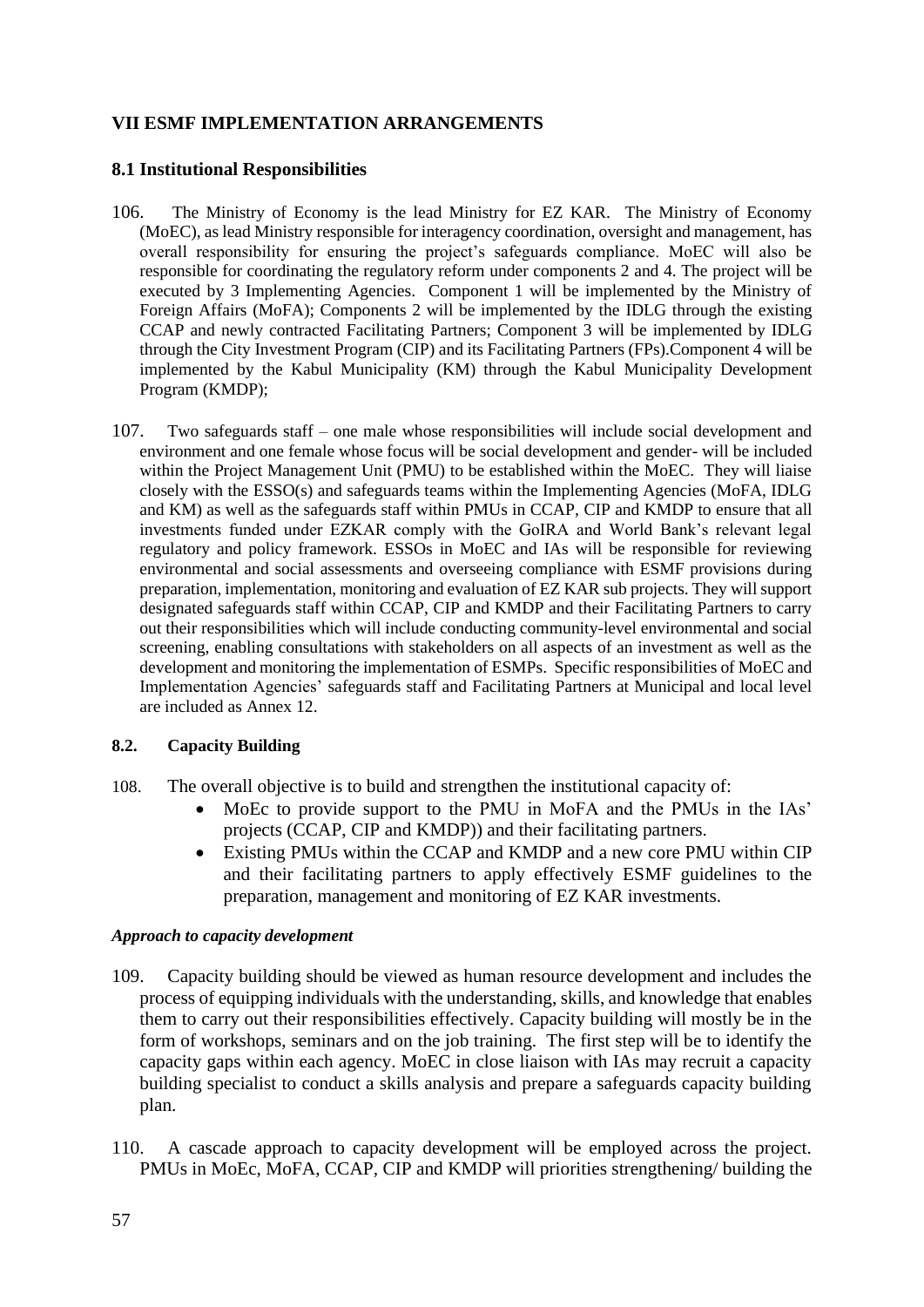capacity of their designated safeguards staff to carry out the requirements of this ESMF. They in turn will work to build the capacity of safeguards staff within their facilitating partners and safeguards teams to increase awareness, knowledge of environmental and social issues and enhance their confidence to develop, implement and monitor safeguards tools.

|                                                                                                                                                                                                                                                                                                                                                                                                                               | Project<br>Coordinat<br>or | <b>Implementing Agencies and</b><br>Projects |                                      | Local<br><b>Communities</b> | <b>Contractors</b> |             |
|-------------------------------------------------------------------------------------------------------------------------------------------------------------------------------------------------------------------------------------------------------------------------------------------------------------------------------------------------------------------------------------------------------------------------------|----------------------------|----------------------------------------------|--------------------------------------|-----------------------------|--------------------|-------------|
|                                                                                                                                                                                                                                                                                                                                                                                                                               | <b>MoEC</b>                | <b>MoFA</b>                                  | <b>IDLG:</b><br>CCAP,<br>&FPs<br>CIP | KM:<br><b>KMDP</b>          |                    |             |
| ESMF and RPF in EZ KAR                                                                                                                                                                                                                                                                                                                                                                                                        | A                          | A                                            | $\mathbf{A}$                         | A                           | A                  | A           |
| Policy and Regulatory<br>Environment - GoIRA and WB                                                                                                                                                                                                                                                                                                                                                                           | A                          | A                                            | A                                    | A                           |                    |             |
| Use, application, of ESMF, RPF<br>tools set out in annexes<br>(Screening checklists, ESIA,<br>limited environmental and social<br>assessments, RPF, (RAP),<br><b>SESA</b>                                                                                                                                                                                                                                                     | $\mathbf T$                | $\mathbf T$                                  | T                                    | $\mathbf T$                 | A                  | A           |
| Development, implementation<br>and monitoring of ESMPs<br>including Labor Influx plans                                                                                                                                                                                                                                                                                                                                        | T                          | $\mathbf T$                                  | T                                    | T                           | $\mathbf T$        | A/T         |
| Environmental safeguards to<br>include:<br>- Transect Walk<br>- Environmental Codes of<br>Practice (ECOP)<br>- Occupational Health and                                                                                                                                                                                                                                                                                        | $\mathbf T$                |                                              | T                                    | T                           | T                  | $\mathbf T$ |
| Safety<br>Social Safeguards to include:<br>Stakeholder Identification<br>Citizen Engagement Processes:<br>- Conducting consultations with<br>and providing feedback to local<br>communities and other<br>stakeholder groups<br>_ developing and maintaining<br>functional GRMs<br>-developing relevant citizen<br>feedback mechanisms<br>Land Acquisition/Land<br>Management - role of ARAZI<br>Gender<br>Conflict management | T                          | T                                            | T                                    | T                           | A/T                | A           |
| Collecting baseline information<br>and conducting environmental<br>and social scoping/assessments                                                                                                                                                                                                                                                                                                                             | $\mathbf T$                |                                              | T                                    | T                           | $\mathbf{A}$       |             |
| Identification of environmental<br>and social Impacts -<br>determining negative and<br>positive impacts of investment<br>projects                                                                                                                                                                                                                                                                                             | $\mathbf T$                |                                              | $\mathbf T$                          | $\mathbf T$                 | $\mathbf T$        | A           |
| key elements of Transparency<br>and Accountability Framework                                                                                                                                                                                                                                                                                                                                                                  | $\mathbf T$                | T                                            | T                                    | T                           | A                  | A           |

*Table 8: Key Trainings/ Awareness Raising on safeguards*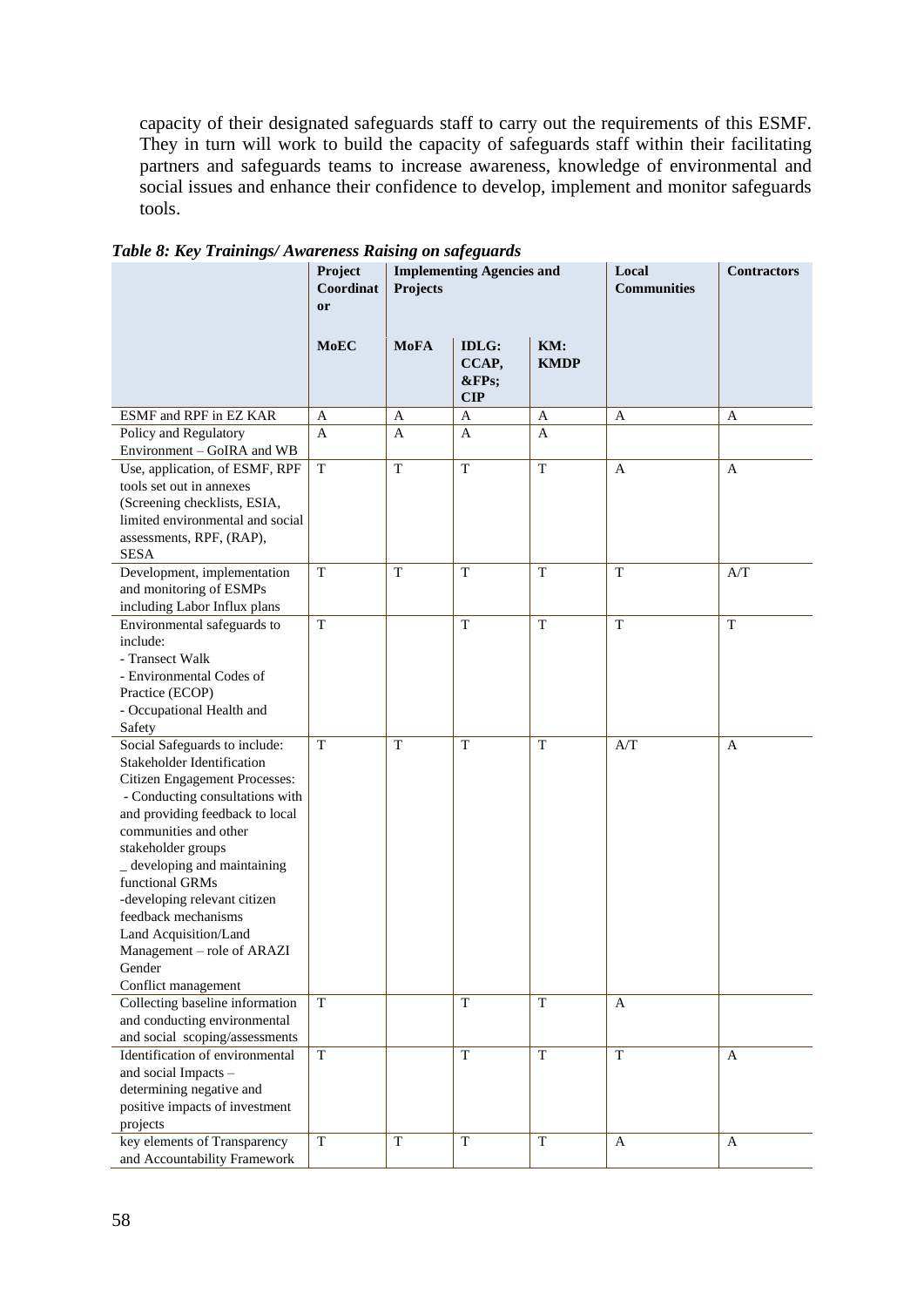| Reporting                | <u>тт</u> | œ | π |        | $\mathbf{r}$ |
|--------------------------|-----------|---|---|--------|--------------|
| Participatory Monitoring | m         | m | œ | $\sim$ |              |
|                          |           |   |   |        |              |

**\*** T=Training, A=Awareness Building

- 111. Trainings will take into consideration during their development, the integration and fulfilment of the requirements of the GoIRA and the World Bank's legal, regulatory and policies related to social and environmental policies. Where institutional capacity is currently inadequate, the project will ensure qualified support for this through hiring of appropriately qualified staff to provide necessary expertise.
- 112. *Local communities and local authorities:* Safeguard staff from implementing agencies and facilitating partners will work through Community Development Councils (CDCs) and Gozar Associations (GAs) to organize practical training to build the knowledge and awareness of local host and returnee communities, including women, landless and disabled, on social and environmental issues related to proposed project activities. Training will also be provided to build the skills of local people to participate actively in identifying appropriate mitigation measures to avoid or reduce potential negative impacts of sub project activities as well as participatory monitoring
- 113. *Contractors and supervision consultants* as part of best practice, and in order to comply with international standards for Occupational, Health and Safety (OHS), will be provided with awareness raising and environmental and OHS training on site. Contractual bidding documents will also indicate a requirement for ESMF compliance.

# **IX: CORE ELEMENTS OF AN ESMF BUDGET**

The total cost of ESMF implementation cannot be estimated because the number of investment sub projects to be funded under component 2-4 is unknown. The table below indicates key safeguards activities that require a costed budget. The ESMF assumes that the costs of preparing and implementing ESMPs, RAPs and CHMPs and conducting ESIAs and SESAs would be included in relevant EZ KAR investment budgets.

| No.                         | <b>Activities</b>                               | Cost (US\$)?              |
|-----------------------------|-------------------------------------------------|---------------------------|
|                             | Capacity Building/Trainings for MoEC and        | 30,000                    |
|                             | IAs' safeguards staff and facilitating partners |                           |
|                             | and related government agencies (e.g. NEPA)     |                           |
|                             | on ESMF safeguards instruments and tools at     |                           |
|                             | national and regional levels.                   |                           |
| $\mathcal{D}_{\mathcal{L}}$ | Awareness raising/ trainings for community      | Internalized in FP        |
|                             | and local govt representatives on ESMF and      | contract costs            |
|                             | related issues                                  |                           |
| 3                           | Support to preparation of project Access to     | Internalized in TAF costs |
|                             | <b>Information and Communication Strategy</b>   |                           |
| $\overline{4}$              | Preparation of Environmental & Social           | 20,000                    |
|                             | Safeguards Training Manual and Operational      |                           |
|                             | Manual                                          |                           |
| 5                           | Translation of ESMF documentation               | 10,000                    |
| 6                           | Production and Publication of Safeguards        | 10,000                    |
|                             | information materials                           |                           |
|                             | Total                                           | 70.000                    |

|  |  | Table 9: Core elements of an ESMF budget |  |  |  |
|--|--|------------------------------------------|--|--|--|
|--|--|------------------------------------------|--|--|--|